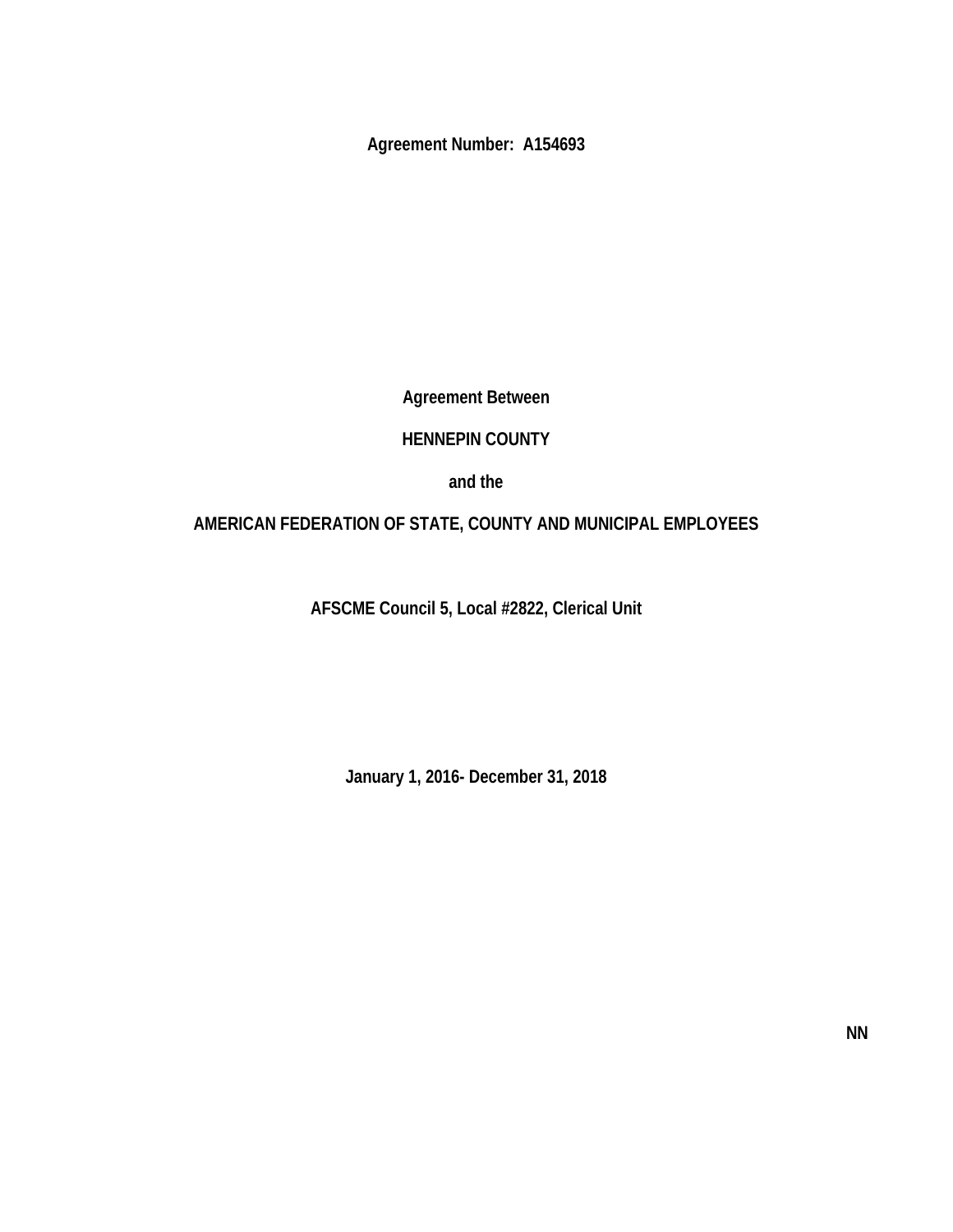**Note:** New language is *bold/italic and/or shaded*. Please exercise care in administering such new language. Contact your Labor Relations Representative at 612-348-5010 with any questions.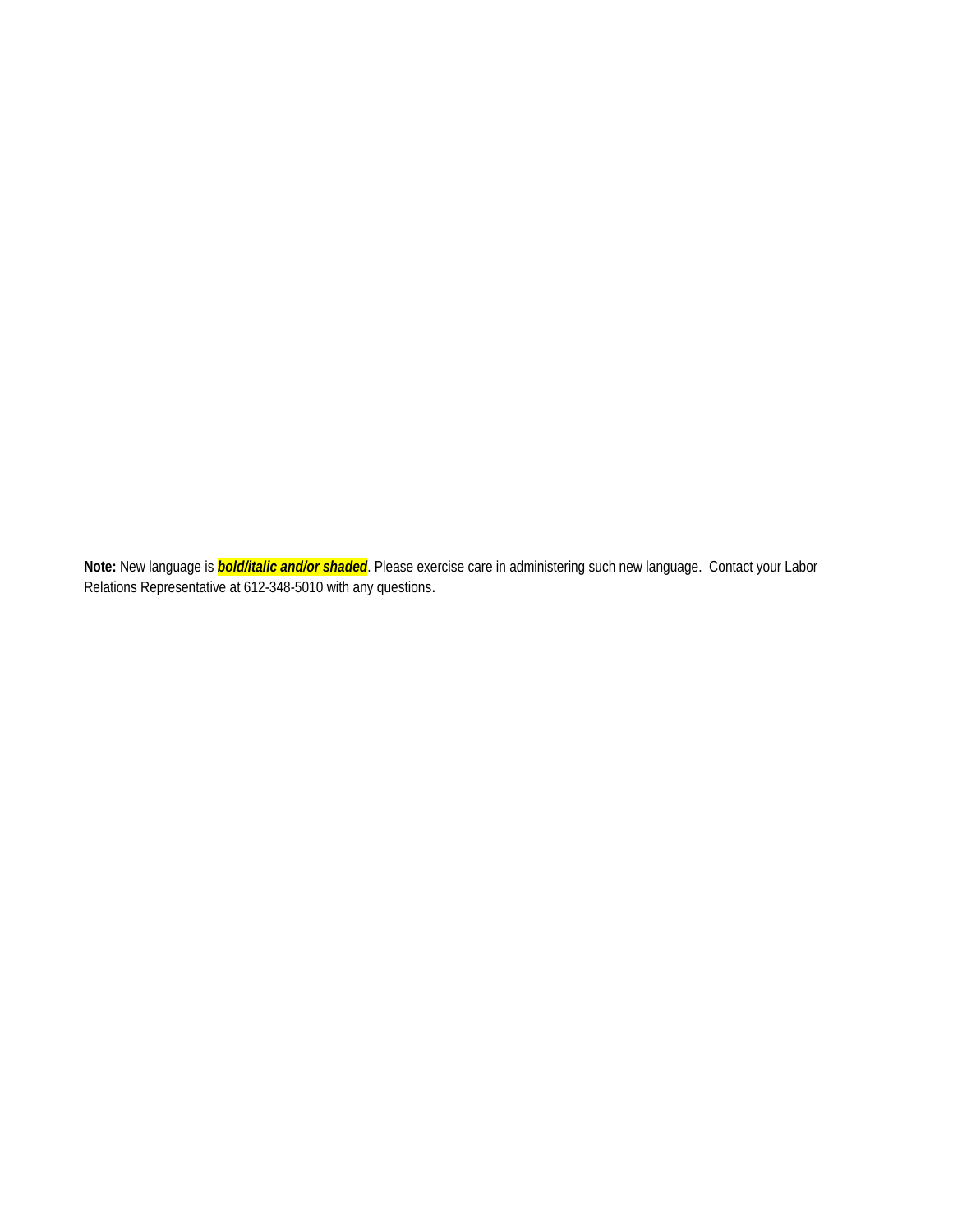# **Table of Contents**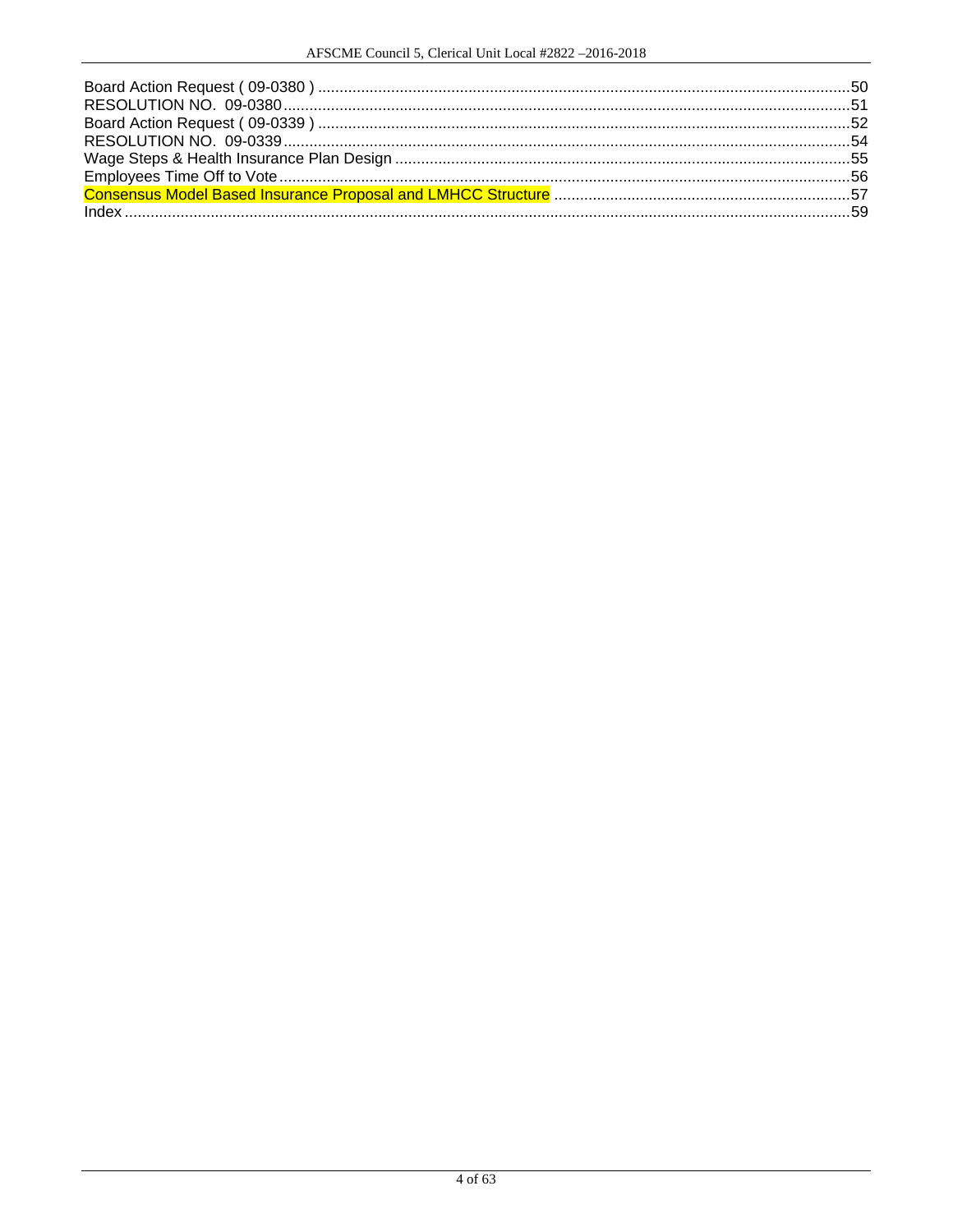## **ARTICLE 1 - PREAMBLE**

This AGREEMENT, hereinafter referred to as the AGREEMENT, is entered into between the County of Hennepin, hereinafter called the EMPLOYER, and the American Federation of State, County and Municipal Employees, Council No. 5 and its affiliated locals as identified in the Article herein titled "Recognition," hereinafter called the UNION. *The purpose of the AGREEMENT is to fulfill the mutual desire of the EMPLOYER and the UNION to encourage and promote a culture of dignity and respect between the parties and a mutually satisfactory relationship with respect to the terms and conditions of employment in the county. The EMPLOYER and the UNION recognize that it is in the best interest of both parties that all dealings between them be characterized by mutual responsibility and respectful treatment.* The parties hereto agree as follows:

## **ARTICLE 2 - RECOGNITION**

- **Section 1.** The EMPLOYER recognizes the UNION as the exclusive representative for the following unit of Hennepin County employees under the Minnesota Public Employment Labor Relations Act (M.S. 179A.01-179A.25).
	- A. Clerical Unit (AFSCME Council No. 5, Local 2822). Employees in all clerical and related classifications in Hennepin County in the classifications of:

 Account Clerk, Principal Clerk Credit/Collections Representative IT Assistant Operations Analyst Legal Secretary Librarian, Associate MHP Services Representative Office Specialist I Office Specialist II Office Specialist III Office Specialist, Principal Production Publishing Operator Production Publishing Operator, Principal Production Publishing Operator, Senior *Public Safety Records Clerk* 

 Public Service Assistant Real Estate and Tax Specialist I Real Estate and Tax Specialist II Real Estate and Tax Specialist III Service Center Representative Service Center Representative, Senior Sheriffs Records Coordinator

 whose employment is fourteen (14) hours or more per week and more than sixty-seven (67) work days per year, excluding supervisory, confidential and those employees covered by the Charitable Hospitals Act.

- **Section 2.** The UNION recognizes the Labor Relations Representative designated by the Labor Relations Director, as the representative of the EMPLOYER and shall meet and negotiate exclusively with such representative, except as may be otherwise specifically provided in this AGREEMENT. No agreement establishing terms and conditions of employment or other matters made between the UNION and the EMPLOYER shall be binding upon the EMPLOYER unless the signature of the EMPLOYER's designated Labor Relations Representative is affixed thereon.
- **Section 3.** The EMPLOYER, in accordance with the provisions of Minnesota Statute 179A.06, subd. 1, agrees not to enter into any agreements establishing terms and conditions of employment with members of the bargaining unit under jurisdiction of this AGREEMENT either individually or collectively which in any way conflict with the terms and conditions set forth in this AGREEMENT, except through the certified representative.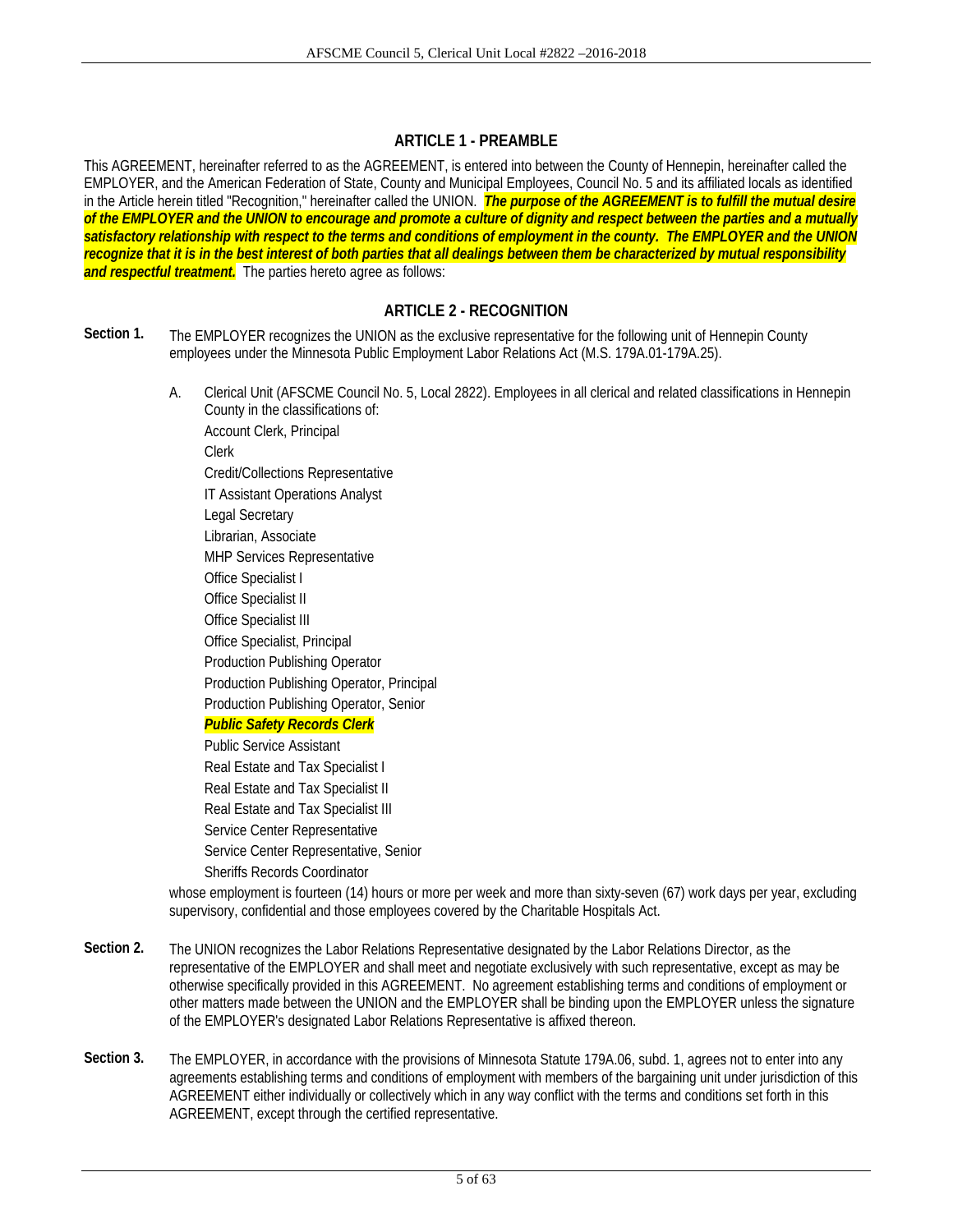- **Section 4.** Disputes which may occur between the EMPLOYER and the UNION over the inclusion or exclusion of job classes, with respect to the bargaining unit identified in Section 1 of this Article, may be referred to the Bureau of Mediation Services (herein after BMS) for determination in accordance with applicable statutory provisions. Determination by the BMS shall be subject to such review and determination as provided by statute and rules and regulations promulgated thereunder.
- Section 5. If the EMPLOYER establishes new job classes within the bargaining unit identified in Section 1 of this Article, both parties agree to negotiate on wages. However, it is understood that all other terms and conditions of this AGREEMENT will apply.

## **ARTICLE 3 - DEFINITIONS**

The following terms used in this AGREEMENT shall be defined as follows:

- A. **BASE PAY RATE**: The employee's basic hourly rate exclusive of overtime premium, shift premium, stability or any other special allowances.
- B. **CLASS:** One or more positions sufficiently similar with respect to duties and responsibilities that the same descriptive title can be used with clarity to designate each position; that similar general qualifications are needed for the performance of duties; that comparable selection procedures may be used to recruit employees, and that the same schedule of compensation can be applied to all positions.
- C. **COMPENSATED PAYROLL STATUS**: Receipt of cash payment for scheduled time worked or for time on approved compensated leave.
- D. **CURRENT**: Shall mean the present time period as designated such as hour, day, month, year.
- E. **DAYS**: Unless otherwise indicated, means calendar days.
- F. **DEMOTION**: A change from a position in one work classification to a position in another work classification with less responsible duties and a lower salary range maximum.
- G. **DEPARTMENT**: The term department(s) as referenced in this AGREEMENT shall be those established by the EMPLOYER in its organizational structure. For reference purposes, a current description of such department(s) is included in Attachment B.
- H. **EMERGENCY**: An unforeseen crisis situation or condition so defined by the EMPLOYER.
- I. **EMPLOYEE**: A member of the exclusively recognized bargaining unit as identified in the Article herein titled "Recognition," who has been employed on the basis of *regular* appointment to a continuing position.
- J. **EMPLOYER**: County of Hennepin or its designated representative(s).
- K. **FULL MONTH OF SERVICE**: An average 173.33 compensated hours.
- L. **LAYOFF**: Separation from service with the EMPLOYER necessitated by lack of work, lack of funds or other reasons without reference to incompetence, misconduct or other behavioral considerations. When such separation is due to emergency circumstances, only a separation in excess of fifteen (15) calendar days shall be considered a layoff.
- M. **LEAVE OF ABSENCE**: An approved absence from work duty during a scheduled work period with or without compensation.
- N. **LIMITED DURATION EMPLOYEE:** Limited duration employees include the following three categories of non*regular* employees: (a) non-*regular* employees who are hired for six (6) months or less; (b) an employee appointed to a non-**regular** position that is expected to last for more than six (6) months but less than two (2) years; or (c) non*regular* employees whose work schedule is intermittent, non-continuous or irregular in nature regardless of the anticipated duration of the appointment.
- O. **PART TIME**: An individual so designated by the EMPLOYER whose normal work schedule consists of fewer hours than the full-time schedule.
- *P.* **PROBATIONARY PERIOD**: Probationary periods are as follows:
	- (1) Newly Employed: The first six (6) calendar months of service of newly hired, rehired or reinstated employees. (The probationary period for reinstated employees may be modified or waived at the discretion of the EMPLOYER, provided such modification or waiver is stated in writing.) *For Sheriffs Records Coordinator the probation period is twelve (12) months for hires, rehires, and transfers from a different department and six (6) months for promotional/transfer within the department.*
	- (2) Promotional and Transfer: The first six (6) calendar months of compensated regular hours of service following a promotional appointment or a transfer.
- *Q.* **PROMOTION**: A change of an employee from a position in one work classification to a position in another work classification with a higher salary range maximum.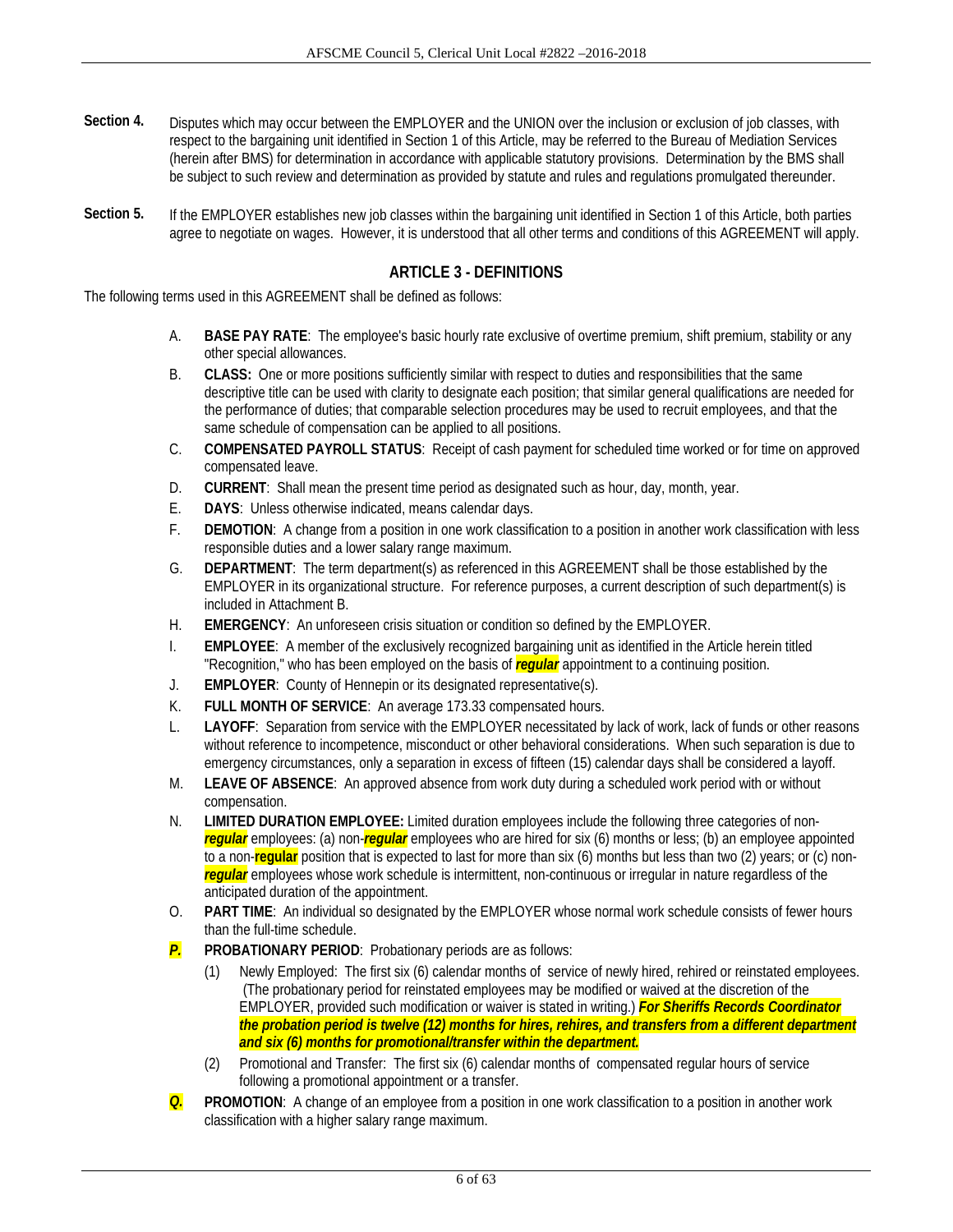- *R. REGULAR* **EMPLOYEE**: A member of the exclusively recognized bargaining unit identified in the Article herein titled "Recognition" who has completed the required probationary period for newly employed, re-employed or reinstated employees, who has been employed on the basis of *regular* appointment to a continuing position.
- S. **REGULAR HOURS**: Time on compensated payroll status exclusive of overtime hours and exclusive of on-call hours.
- T. **REINSTATEMENT**: Re-employment of a former *regular* or probationary employee in a work classification to which he/she was assigned prior to termination.
- U. **STEWARD**: An employee designated by the UNION for the purposes of communicating with the EMPLOYER on matters of interest to either party.
- V. **TERMINATION IN GOOD STANDING**: Any termination other than dismissal for disciplinary reasons and for which terminating employee has given the required minimum notice in advance of leaving.

## **ARTICLE 4 - UNION SECURITY**

- **Section 1.** In recognition of the UNION as the exclusive representative:
	- A. The EMPLOYER shall once each payroll period deduct an amount sufficient to provide the payment of regular dues established by the UNION from the wages of all employees authorizing, in writing, such deduction on a form designated and furnished for such purpose by the UNION. Only the duly certified exclusive representative shall be granted payroll deduction of dues for employees covered by this AGREEMENT.
	- B. The EMPLOYER shall remit such deductions each payroll period to the appropriate designated officer of the UNION with a list of the names of the employees from whose wages deductions were made.
	- C. The UNION shall certify to the EMPLOYER, in writing, the current amount of regular dues to be withheld each payroll period and any fair share assessments authorized by law.
	- D. Such dues deductions shall be cancelled by the EMPLOYER upon written request by the employee.
	- E. *The EMPLOYER will provide to the UNION the add/drop report each pay period and the quarterly report electronically at no charge (monthly data is available on the quarterly reports). The EMPLOYER will charge the UNION \$25.00 for production of an electroinc report request that varies from this schedule.*
- **Section 2.** The UNION agrees to indemnify and hold the EMPLOYER harmless against any and all claims, suits, orders or judgments brought or issued against the EMPLOYER as a result of any action taken or not taken under the provisions of this Article.
- **Section 3.** The UNION may designate certain employees from the bargaining unit to act as stewards and shall, within thirty (30) days of the execution of this AGREEMENT and upon occurrence of any change thereafter, certify to the EMPLOYER a current list of business representatives, officers and stewards who are authorized by the UNION to investigate and present grievances to the EMPLOYER. The EMPLOYER agrees to recognize such representatives for the purpose of investigating and presenting grievances to the EMPLOYER subject to the following stipulations:
	- A. There shall be not more than thirty-five (35) bargaining unit employees designated as stewards, subject to alteration upon mutual agreement between the UNION and the EMPLOYER.
	- B. Not more than one employee representative (steward or officer) will be authorized time off with pay to investigate or present any one grievance matter to the EMPLOYER. Nothing in this clause is intended to limit the number of union stewards who may request to use their own time (vacation, compensatory, or time without pay) to investigate and present grievances.
	- C. Bargaining unit employee stewards and officers may leave their work stations with the concurrence of their designated supervisor(s), and they shall notify their designated supervisor(s) upon return to their work stations. Concurrence of the supervisor to leave a work station for UNION business will be limited to the investigation and presentation of grievances to the EMPLOYER.
	- D. Employee representatives of the UNION shall receive paid time off to participate in joint labor-management committee meetings and meet and confer sessions with the EMPLOYER. Time off with pay under this subsection shall be limited to those activities specifically initiated and/or approved by the EMPLOYER and occurring during the employee's regularly scheduled work time.
	- E. The EMPLOYER shall make reasonable adjustments to the workloads of employee representatives of the UNION who receive paid time off for UNION related activities under the provisions of subsections B, C, and D above. Such adjustments shall be made only for those employees who perform these activities on a regular, ongoing basis.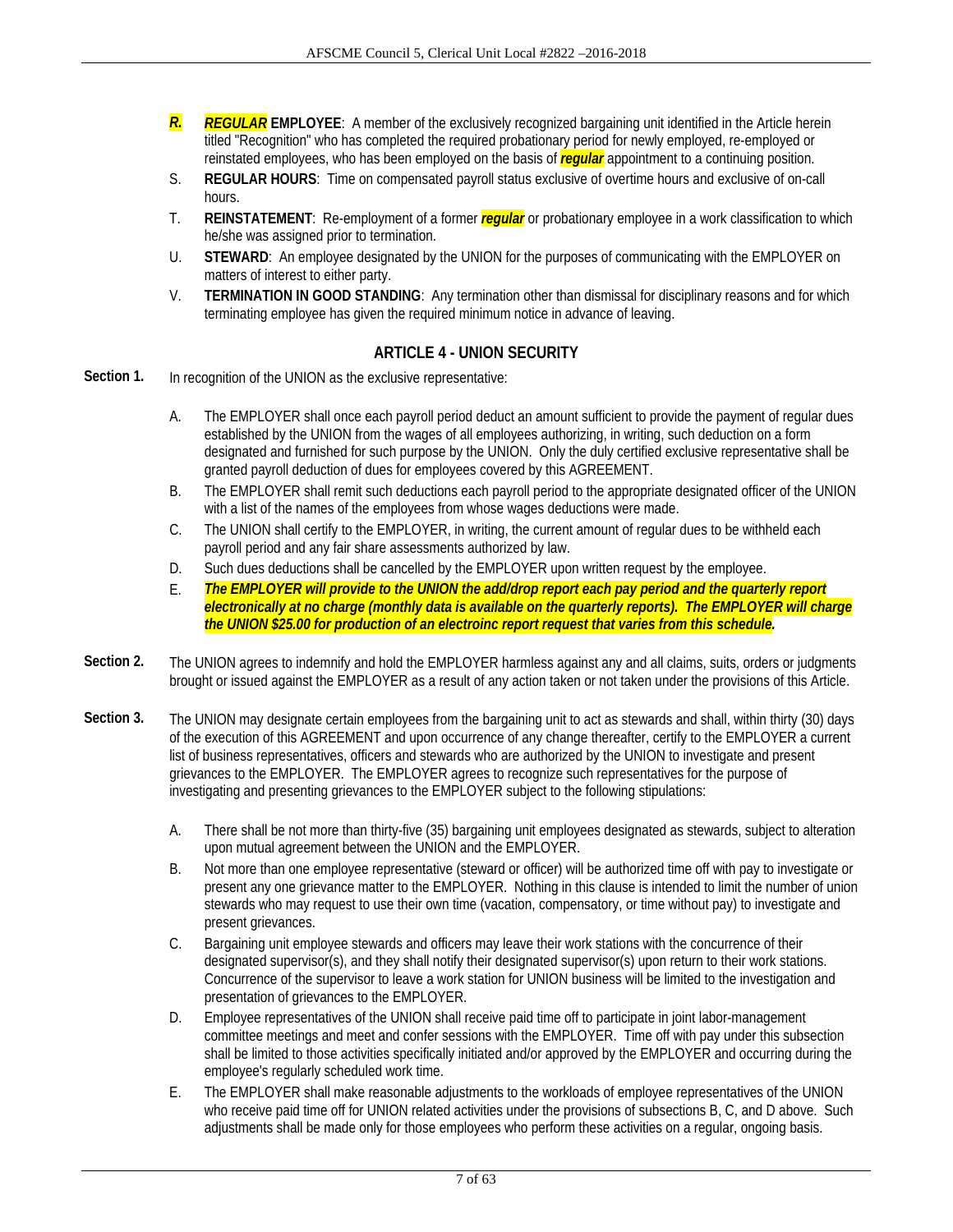- **Section 4.** Non-employee business representatives of the UNION as previously designated to the EMPLOYER as provided herein may, with concurrence of the EMPLOYER, come on the premises of the EMPLOYER for the purpose of investigating and presenting grievances.
- Section 5. The UNION agrees there shall be no solicitation for membership, signing up of members, collection of initiation fees, dues, fines or assessments, meetings or other union activities on the EMPLOYER's time.
- **Section 6.** The UNION may use the EMPLOYER's facilities for union business with prior approval of the EMPLOYER. The UNION shall have access to the EMPLOYER's internal mail distribution system and electronic (e-mail) system consistent with the practice existing on the effective date of this AGREEMENT. However, the UNION agrees to request prior authorization from the EMPLOYER's Labor Relations Department prior to use of the e-mail system for any mass communication.
- Section 7. The EMPLOYER agrees to allow the UNION to use designated bulletin boards for the purpose of posting notices of union meetings, union elections, union election returns, union appointments to office, union recreational and social affairs, arbitration awards, decisions of the BMS and the courts, and other items specifically approved by the EMPLOYER. It is agreed that items which reflect negatively on the UNION, employees, or the County shall not be posted. All posted materials must be union publications or legibly signed by an authorized union representative.
- **Section 8.** Employees have the right to join or to refrain from joining the UNION. Neither the EMPLOYER nor the UNION shall discriminate against or interfere with the rights of employees to become or not to become members of the UNION and further, there shall be no discrimination or coercion against any employee because of union membership or nonmembership. The UNION shall, in its responsibility as exclusive representative of the employees, represent all employees without discrimination, interference, restraint or coercion.
- **Section 9.** Nothing in this AGREEMENT shall be construed to affect the status of veterans in contravention of existing veterans preference laws relating to the employment, discharge or promotion of veterans.
- Section 10. The EMPLOYER shall give all new bargaining unit employees, at the time of new employee orientation, a copy of this AGREEMENT, which is to be provided by the UNION.
- **Section 11** The EMPLOYER shall provide the UNION with a report each payroll period which shall identify new hires by name, job class and bargaining unit.

Further, the EMPLOYER shall refer newly hired AFSCME employees who attend the EMPLOYER's New Employee Orientation program to a UNION orientation session which shall follow the EMPLOYER's orientation session, be limited to thirty (30) minutes in length and held in the same room as the EMPLOYER's New Employee Orientation.

## **ARTICLE 5 - EMPLOYER AUTHORITY**

The UNION recognizes the right of the EMPLOYER to operate and manage its affairs in all respects in accordance with applicable laws and regulations of appropriate authorities. All rights and authority which the EMPLOYER has not officially abridged, delegated or modified by this AGREEMENT are retained by the EMPLOYER.

## **ARTICLE 6 - SENIORITY**

- **Section 1.** Seniority is an employee's length of service for the EMPLOYER from the most recent date of employment, re-employment or reinstatement.
	- A. Seniority is not interrupted during the period an employee is on approved leave, including leave for union business or layoff, if the employee returns to active work status having complied with all the terms and conditions of this AGREEMENT and the conditions the EMPLOYER established in approving the leave.
	- B. If in the event of layoff or recall from layoff two or more employees possess the same seniority date, seniority in such cases shall be in order of the date of acquisition of *regular* status in the class from which layoff is to occur or has occurred. If the tie cannot be broken by this method, seniority shall be determined by the last four digits of the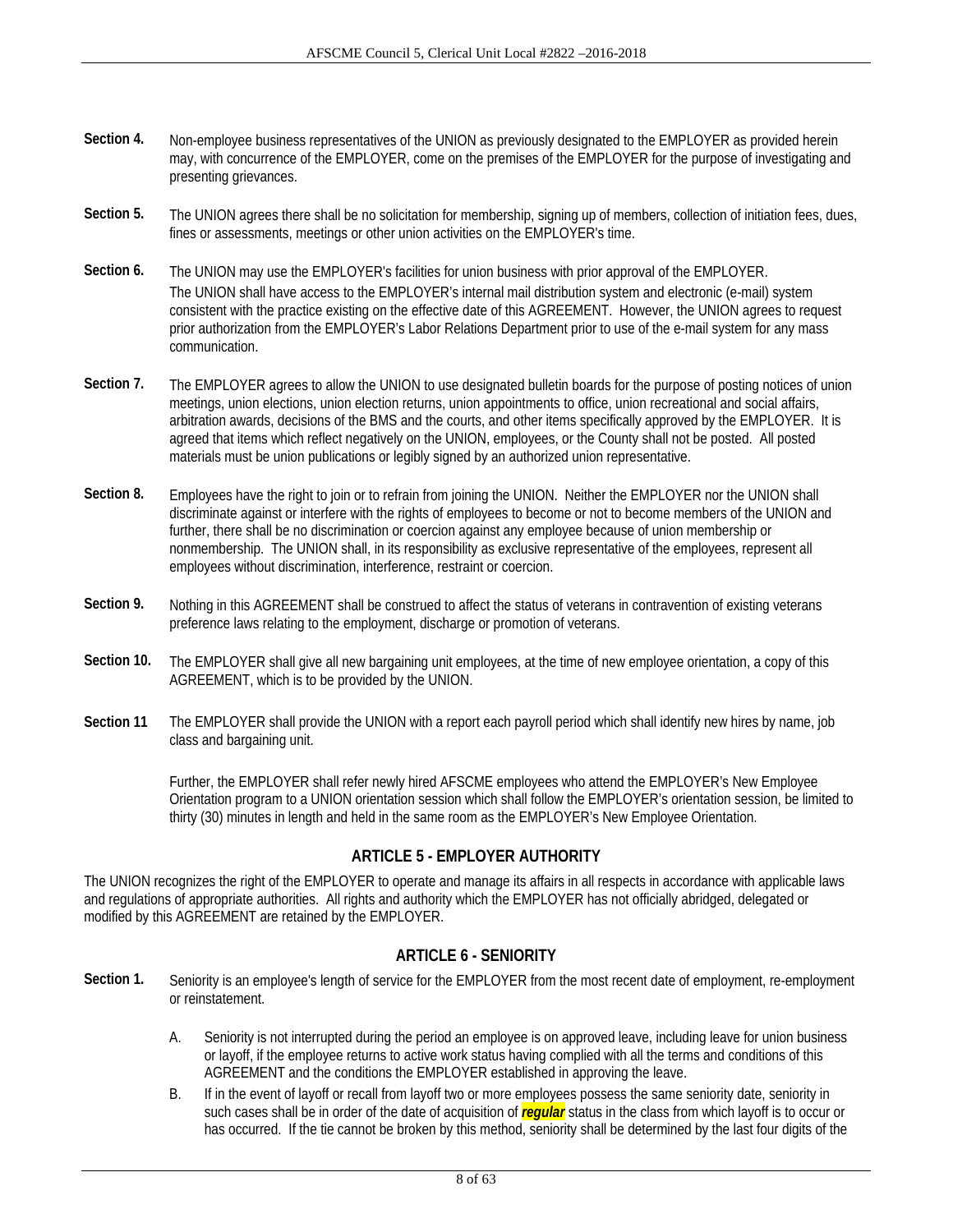employee's Social Security Number, with the employee having the highest such number being the more senior.

- C. Seniority in work classes covered by this AGREEMENT shall be retained and continue to accrue during the probationary period if an employee leaves a unit covered by this AGREEMENT for another position with the EMPLOYER because of promotion, demotion or transfer.
- D. An employee appointed to a *regular* position in the same job class and department as he/she was employed as a limited duration employee (except for an employee whose work schedule is intermittent, non-continuous or irregular in nature) shall have seniority for purposes of layoff and recall from the employee's most recent date of hire as a limited duration employee, provided such limited duration and *regular* appointments are contiguous and sequential.
- **Section 2.** Seniority rights under this AGREEMENT shall terminate under the following conditions:
	- A. Termination of employment.
	- B. Layoff in excess of a period equal to an employee's length of employment but not more than three years.
	- C. Failure to return to work in accordance with the terms and conditions of an approved leave of absence.
- Section 3. Seniority lists shall contain the names of bargaining unit employees by class arranged in order of most to least senior.
	- A. Upon request of the UNION, but not more often than once each calendar year, the EMPLOYER shall establish a seniority list for the designated class(es) and unit. A seniority list shall also be established for affected class(es) within the unit at least ten (10) calendar days prior to the effective date of a layoff. A copy of seniority lists when established shall be furnished to the UNION's designated representative.
	- B. Employees and the UNION shall be obligated to notify the EMPLOYER by certified mail of any error in the seniority list within thirty (30) days of the date the seniority list is furnished to the UNION's designated representative. Within thirty (30) days of notification of errors, the EMPLOYER shall correct errors in the seniority list and furnish the corrected list to the UNION's designated representative. If no error is reported within thirty (30) days after the date the seniority list is furnished or within thirty (30) days after the date a correction in such list is furnished to the UNION's designated representative, the list will stand correct as posted.
- Section 4. Except in those instances where senior employees are not qualified to perform remaining work duties, seniority shall determine the order of:
	- A. Layoff which shall be in inverse order of seniority within each work classification and department (except as otherwise provided in Attachment B), provided that any employee who is to be laid off and has previously served in a lower work classification covered by this AGREEMENT may request to exercise seniority rights in such lower classification or its designated equivalent.
	- B. Recall from layoff which shall be in order of seniority within each work classification and department (except as otherwise provided in Attachment B), provided that if an employee does not return to work upon recall, as directed by the EMPLOYER or on an extended date mutually acceptable to the employee and EMPLOYER, he/she shall automatically have terminated his/her employment.
	- C. If a senior employee requests exercise of seniority rights over a less senior employee for purposes of layoff, the senior employee, as a condition of the EMPLOYER granting such a request, must accept the work schedule (days of week, work shift, and number of hours per shift) and work location of the least senior employee. The senior employee, as an alternative to replacing the least senior employee in the department (except as otherwise provided in Attachment B) may, if such least senior employee's work location is outside the senior employee's geographical work area, request exercise of seniority rights over the least senior employee in the senior employee's geographical work area. Geographical work areas for the purposes of this section shall be as contained in Attachment A. In situations when more than one (1) employee in a job class is simultaneously requesting to exercise seniority rights to positions in the same lower job class, the EMPLOYER will make reasonable efforts to match scheduled hours by seniority.
- **Section 5.** The EMPLOYER shall issue written notice of layoff or recall from layoff to affected employees at least ten (10) calendar days in advance of the effective date. Such notice shall be made by certified mail to the employee's last known address as shown by the EMPLOYER's records except when the employees are present at the work site to receive notice.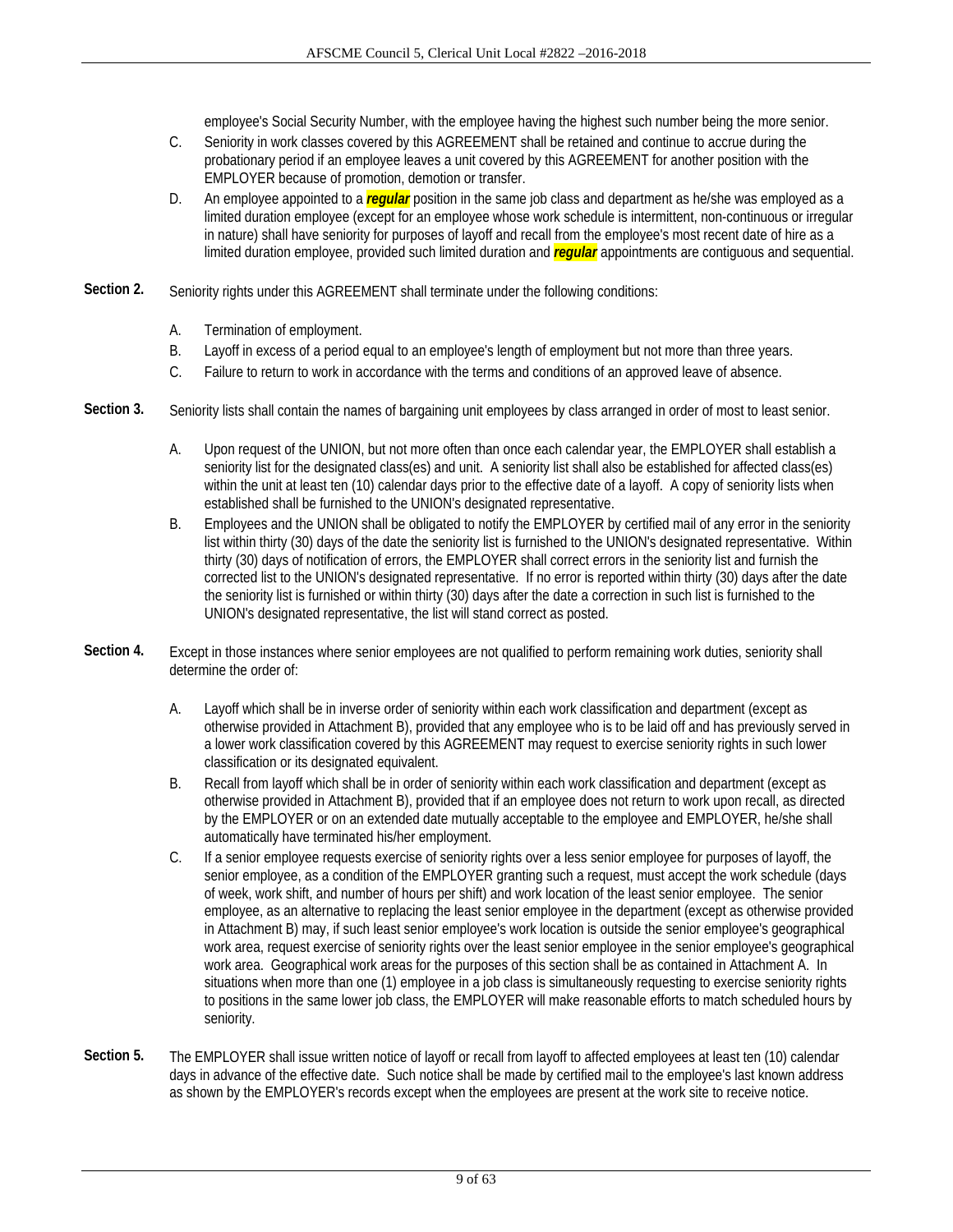- Section 6. Assignment of employees to designated departments shall be at the discretion of the EMPLOYER. When it is necessary for the EMPLOYER to assign/re-assign an employee to a different work assignment, the EMPLOYER will provide such employee with two (2) weeks advance notice when practicable.
- Section 7. The UNION will reimburse the EMPLOYER the expense of furnishing seniority lists required by this AGREEMENT in an amount equal to \$25.00 per list or \$.05 per employee on each list, whichever is greater, up to a maximum of \$50.00. When more than one copy of the list is requested or required by this AGREEMENT, the UNION shall reimburse the EMPLOYER for such copies at the rate \$.20 per page.
- **Section 8.** The above provisions shall not apply to the seniority list established by the EMPLOYER and provided to the UNION prior to the effective date of a layoff as provided in Section 3A herein.
- **Section 9.** Employees on layoff will be recalled to fill vacancies in other classes and departments for which qualified, provided they may not exercise seniority rights to create such vacancies. Such employees may waive the recall if the salary rate offered by the EMPLOYER for the position to which recalled is more than twenty (20%) percent below the salary rate of the employee when laid off. The name of an employee so recalled will remain on the layoff list for the class from which laid off, subject to the conditions and limitations set forth in this AGREEMENT.

 The parties agree to provide employees who are laid off and in the "Alternative Placement Process" the opportunity to state their preference when there is more than one placement opportunity available to them. (The County would be obligated to take the employees preference into consideration but would not be required to grant the employees preference).

 The parties agree that if there are alternative placement opportunities available and placement is not accomplished within 2 weeks of the layoff notice, the UNION may appeal the matter to the County Ombudsperson. If placement is not accomplished within 3 weeks of the layoff notice, and if there is an alternative placement opportunity available, the employee will be compensated at the rate of the available position subject to offset by any County derived earnings (i.e. temporary or intermittent wages, or Reemployment Insurance).

## **ARTICLE 7 - GRIEVANCE PROCEDURE**

- **Section 1.** A grievance shall be defined as a dispute or disagreement raised by an employee against the EMPLOYER involving the interpretation or application of the specific provisions of this AGREEMENT.
- Section 2. It is specifically understood that any matters governed by statutory provisions, County Human Resources Rules, or departmental personnel rules, except as expressly provided for in this AGREEMENT, shall not be considered grievances under this AGREEMENT. If by law an appeal procedure, other than the grievance procedure contained herein, is available for resolution of a dispute arising from any provision covered by this AGREEMENT and the aggrieved party pursues the dispute through such appeal procedure provided by law, the aggrieved employee(s) shall be precluded from making an appeal under this grievance procedure.

Except that with respect to statutes under the jurisdiction of the United States Equal Employment Opportunity Commission or Minn. Stat. §§ 363.01 - .20, an employee pursuing a statutory remedy is not precluded from also pursuing an appeal under this grievance procedure.

**Section 3. GRIEVANCE PROCEDURE:** Grievances, as herein defined, shall be processed in the following manner:

**Step 1: INFORMAL**. An employee claiming a violation concerning the interpretation or application of the express provisions of this AGREEMENT shall:

- A. Within twenty-one (21) calendar days after the first occurrence of the event giving rise to the grievance, present such grievance, with or without the union representative, to his/her supervisor who is designated as appropriate for this purpose by the EMPLOYER.
- B. The supervisor shall give his/her oral or written answer within fourteen (14) calendar days after such presentation to the employee and his/her steward.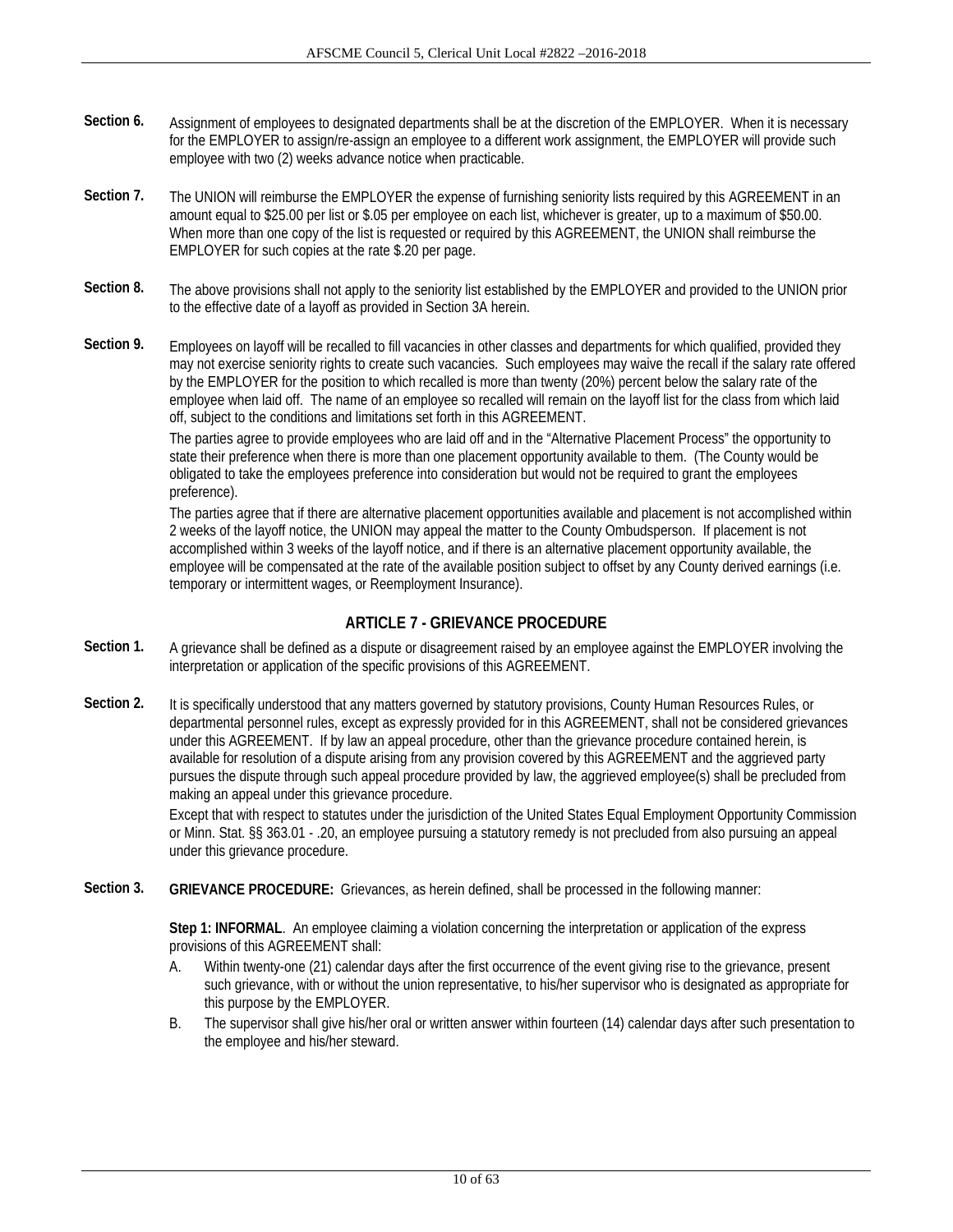**Step 2: FORMAL.** If the grievance is not satisfactorily resolved in Step 1 and the UNION wishes to appeal the grievance to Step 2 of the grievance procedure, it shall be referred, in writing, to the Department Head or his/her designated representative and to the Labor Relations Director or his/her designee within fourteen (14) calendar days after the designated supervisor's answer as provided for in Section 3, Step 1-B. The grievance appeal shall be initiated by means of a written grievance to be signed by the employee and the union representative. The written grievance shall set forth the nature of the grievance, the facts on which it is based, the provisions of the AGREEMENT allegedly violated, and the relief requested. The Department Head and/or his/her designated representative shall discuss the grievance with the UNION within fourteen (14) calendar days after the date presented at a time agreeable to the parties. If the grievance is resolved as a result of such a meeting, the settlement shall be reduced to writing and signed by the Department Head or his/her designated representative and the union representative. If no settlement is reached, the Department Head or his/her designated representative shall give written answer to the union representative within fourteen (14) calendar days following their meeting.

**Step 3: MEDIATION.** If the grievance is not settled in accordance with the procedure set forth in Step 1 or Step 2, it may be submitted to mediation provided that the UNION and the Labor Relations Director or his/her designee, by mutual agreement, jointly petition the Minnesota BMS for assistance in resolving the grievance within ten (10) working days after the employee and UNION's receipt of the EMPLOYER's written answer in Step 2. The parties shall have thirty (30) calendar days in which to resolve the grievance through mediation.

- **Section 4. ARBITRATION** If the grievance is not settled in accordance with the foregoing procedure, the UNION may refer the grievance to arbitration within fourteen (14) calendar days after the employee and UNION's receipt of the EMPLOYER's written answer in Step 2. The parties shall mutually agree upon an arbitrator. If the parties are unable to agree on an arbitrator, the selection of an arbitrator shall be made in accordance with the "Rules Governing the Arbitration of Grievances" as established by the Public Employment Relations Act and administered by the State of Minnesota BMS. The arbitrator shall hear the grievance at a scheduled meeting subject to the availability of the EMPLOYER and the union representatives. The arbitrator shall notify the union representative and the EMPLOYER of his/her decision within thirty (30) calendar days following the close of the hearing or submission of briefs by the parties, whichever is later, unless the parties agree to an extension thereof. The fees and expenses for the arbitrator's services and proceedings shall be borne equally by the EMPLOYER and the UNION, provided that each party shall be responsible for compensating its own representatives and witnesses. Employees who serve as such representatives or witnesses shall not be compensated at a rate in excess of their base pay rate. If either party desires a verbatim record of the proceedings, it may cause such a record to be made, provided it pays for the record. If both parties desire a verbatim record of the proceedings, the cost shall be shared equally. The arbitrator shall not have the right to amend, modify, nullify, ignore, add to, or subtract from the provisions of this AGREEMENT. The arbitrator shall consider and decide only the specific issue(s) submitted, in writing, by the EMPLOYER and the UNION, and shall have no authority to make a decision on any other issue(s) not so submitted. The arbitrator shall be without power to make decisions contrary to or inconsistent with or modifying or varying in any way the application of laws, rules or regulations having the force and effect of law. The decision shall be based solely upon the arbitrator's interpretation or application of the express terms of this AGREEMENT and on the facts of the grievance presented. If the arbitrator determines that the grievance is covered by law or statute, or not covered by the express provisions of this AGREEMENT, the arbitrator shall refer the grievance back to the parties without decision or recommendation. The parties may, by written agreement, agree to submit more than one grievance to the arbitrator provided that each grievance will be considered as a separate issue and each on its own merits.
- **Section 5.** If a grievance is not presented within the time limits set forth above, it shall be considered waived. If a grievance is not appealed to the next step within the specified time limit or any agreed extension thereof, it shall be considered settled on the basis of the EMPLOYER's last answer. If the EMPLOYER does not answer a grievance or an appeal thereof within the specified time limits, the employee/UNION may elect to treat the grievance as denied at that step. The UNION may then immediately appeal the grievance to the next step. The time limit in each step may be extended by mutual written agreement of the EMPLOYER and UNION representatives involved in each step.
- Section 6. Employees serving an initial probationary period shall have right of appeal only through Step 2 of this grievance procedure except for a grievance alleging an error in salary or benefits due.
- **Section 7.** Limited duration employees (except for an employee whose work schedule is intermittent, non-continuous or irregular in nature) and employees serving in the unclassified service shall have right of appeal only through Step 2 of this grievance procedure, provided employees of the Law Library shall also have right of appeal to the arbitration step of this grievance procedure.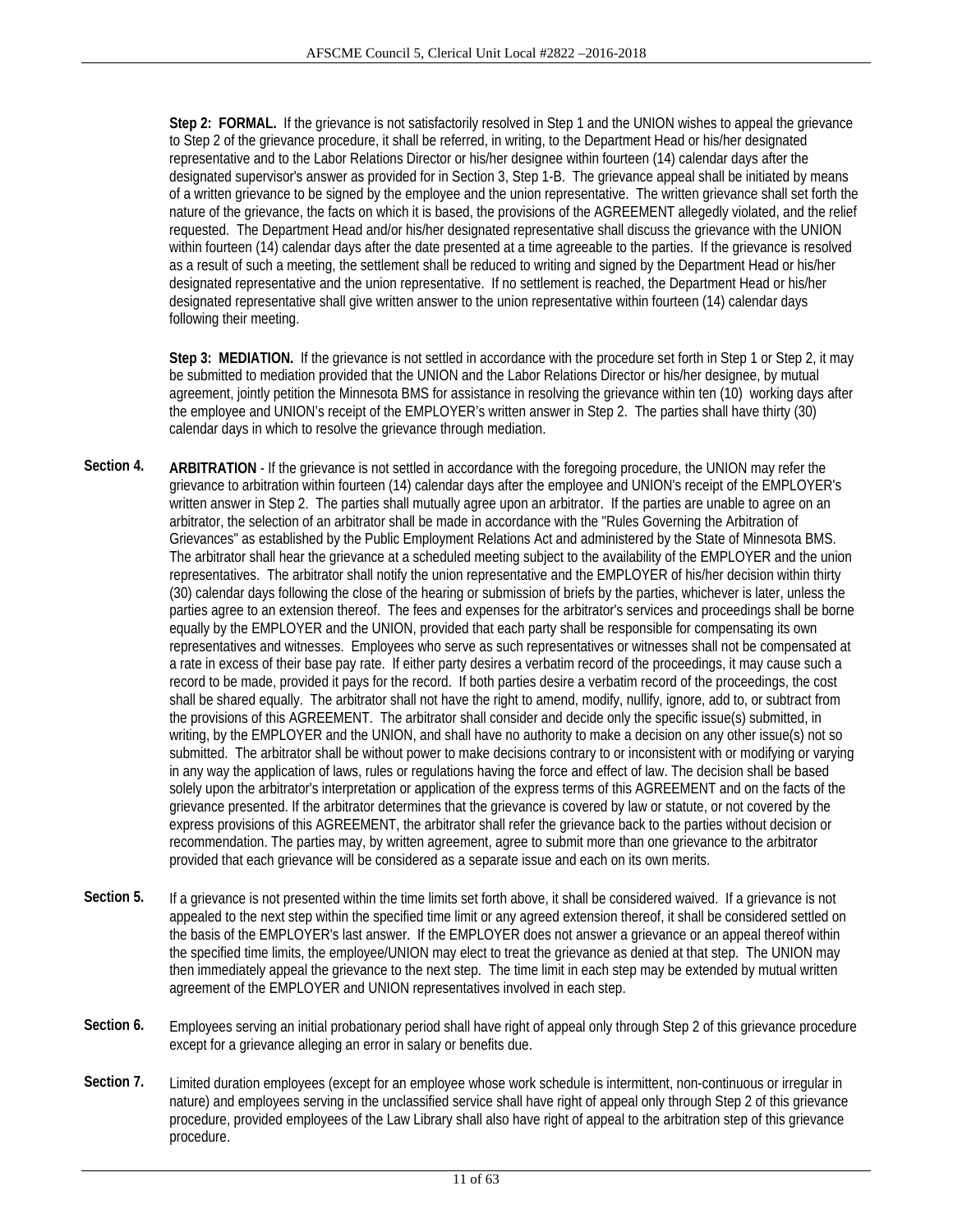- **Section 8.** A *regular* employee serving a promotional probationary period shall have right of appeal under this grievance procedure provided that such employee shall not have right to appeal beyond Step 2 of this grievance procedure, a demotion to his/her previous classification upon failure to satisfactorily complete the required promotional probationary period. When feasible, a demoted employee shall be returned to the geographical area from which originally promoted.
- **Section 9.** The grievant shall not suffer loss of regular pay while the grievant's presence is necessary at a grievance presentation meeting with the EMPLOYER or an arbitrator, except where such grievance presentation meeting or arbitration hearing occurs during the period the grievant has been removed from his/her job for disciplinary reasons. The time spent by the grievant in an arbitration hearing shall not be counted as time worked for overtime eligibility.

## **ARTICLE 8 - NO STRIKE-NO LOCKOUT**

- **Section 1.** In recognition of the provisions included in this AGREEMENT for a grievance procedure to be used for resolution of disputes, the UNION agrees that neither the UNION, its officers or agents, nor any of the employees covered by this AGREEMENT will engage in, encourage, sanction, support or suggest any strikes, slow downs, mass absenteeism, mass use of sick leave, the willful absence from one's position, the stoppage of work or the abstinence in whole or in part of the full, faithful and proper performance of the duties of employment. Any violation of any provisions of this Article may be cause for disciplinary action including discharge.
- **Section 2.** No lockout shall be instituted by the EMPLOYER during the life of this AGREEMENT provided Section 1 of this Article is not violated by employees or the UNION.

## **ARTICLE 9 - WORK SCHEDULES/PREMIUM PAY**

- **Section 1.** This Article is intended only to define the normal hours of work and to provide the basis for the calculation of premium pay, if any. Nothing herein shall be construed as a guarantee of hours of work per day or per week.
- **Section 2.** A payroll period shall be an averaged eighty (80) hours of work within a fourteen (14) calendar day period, except as may otherwise be defined in this AGREEMENT.
- **Section 3.** Work shifts, work breaks, staffing schedules and the assignment of employees thereto, shall be established by the EMPLOYER.
	- A. Where staffing schedules are routinely subject to change, a staffing schedule showing the regular work days and work hours of all employees shall normally be prepared and posted at least fourteen (14) calendar days in advance of their effective date. Such staffing schedules, once posted, will only be modified when necessitated by unscheduled employee absences and unscheduled changes in work load. A temporary change in the staffing schedule of a part-time or limited duration employee is not a staffing schedule change for purposes of this Article. Employees may mutually agree to exchange days, shifts or hours of work with the approval of their supervisor provided such change does not result in the payment of overtime.
	- B. If changes concerning length and/or start and end of shifts for a work unit are to be made in existing full-time shifts, the EMPLOYER shall notify the UNION in advance of implementing the proposed changes and will provide the UNION the opportunity to meet and confer with respect to the proposed changes and their effect on employees. Such meet and confer sessions shall be conducted prior to the implementation of the change, except where an emergency or other unpredictable condition makes this impractical.
	- C. Employees shall normally be granted an unpaid lunch break and two (2) fifteen (15) minute relief periods during each full work shift of eight hours or more at times designated by the EMPLOYER. In some situations work demands may on occasion preclude the granting of an uninterrupted lunch break or relief period.
- **Section 4.** Worked hours in excess of forty (40) hours per work week shall be overtime and compensated at one and one-half (1 1/2) times the employee's base pay rate or one and one-half (1 1/2) hours compensatory time for each hour worked, subject to the provision that no employee shall be eligible for overtime premium unless prior approval of the overtime work was granted by the employee's immediate supervisor or his/her designee. Overtime premium shall be provided in the form of either cash payment or compensatory time as determined appropriate by the EMPLOYER, provided employees shall have the right to indicate their preference to the EMPLOYER.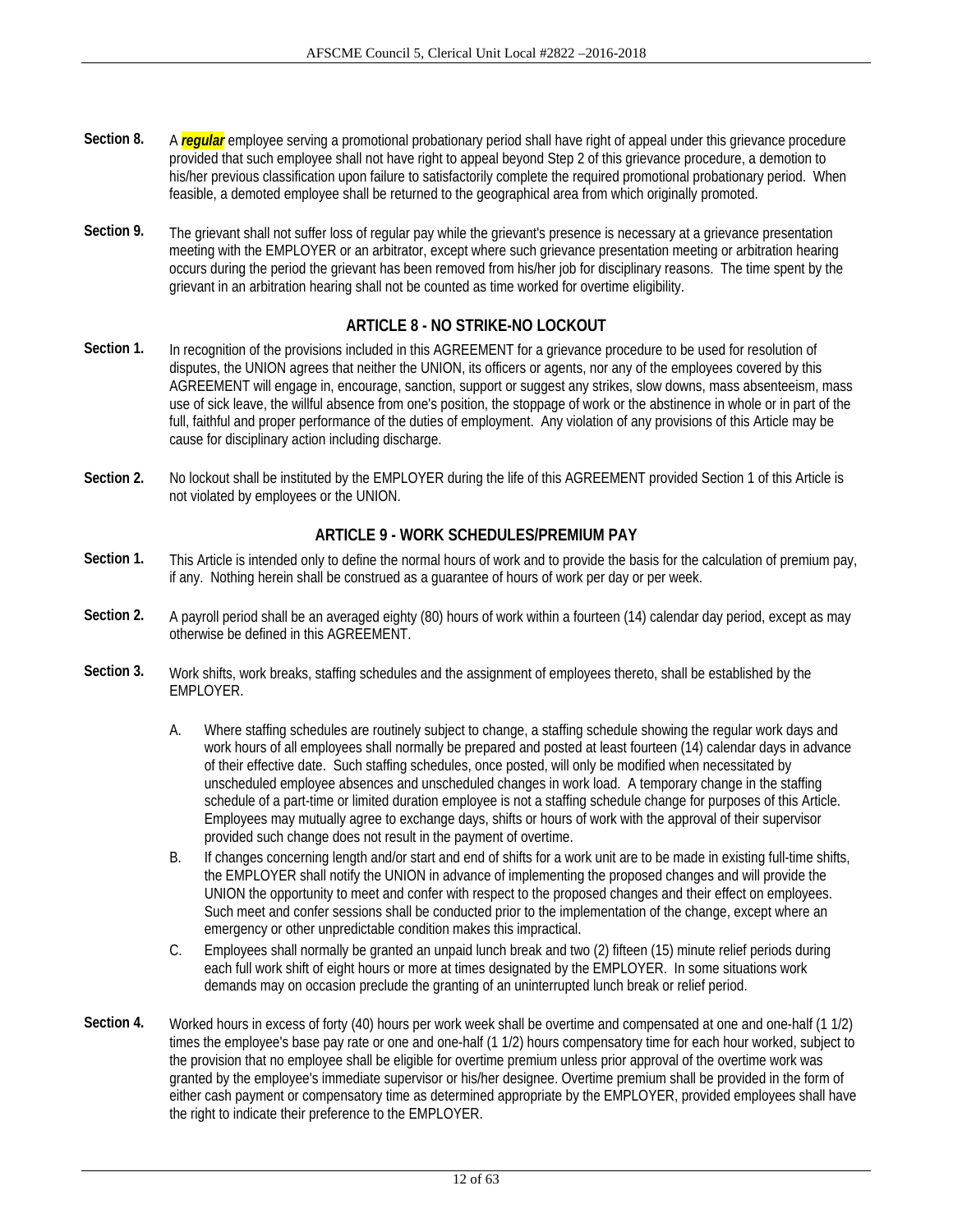- **Section 5.** Employees shall be available for overtime work, holidays and night shifts when assigned to such unless excused by the EMPLOYER.
- Section 6. Unless specifically provided in another section of this Article, the base pay rate or premium compensation shall not be paid more than once for the same hours worked under any provisions of this AGREEMENT.
- **Section 7.** *For the Sheriff's office only, a shift differential of \$.95 per hour in 2016 and \$1.00 per hour in 2017 shall be paid to all employees who work on an assigned shift where at least four (4) hours of the shift occur between 5 p.m. and 7 a.m. Such shift differential shall be paid in addition to other forms of premium compensation for which the employee qualifies. Employees of the Department shall be subject to the same eligibility criteria for shift differential as applies to the majority of employees in their work unit. This shall include circumstances in which overtime subsequently results in extending an employee's hours beyond their original assigned shift and shift differential shall be paid along with any other applicable forms of premium compensation.*

*For all other departments, the shift differential shall be paid to all employees who work on an assigned shift where at least five (5) hours of the shift occur between 5 p.m. and 7 a.m.* 

- **Section 8.** Employees called to the work site by the EMPLOYER shall be paid for hours actually worked at their base pay rate but not less than three (3) hours. Such payment shall be either in cash or compensatory time off as determined by the EMPLOYER.
- Section 9. Should the EMPLOYER intend to institute alternate work schedules (i.e. 10 hour shifts), flex time, job sharing or work tasking, it shall first meet and confer on any of the above-mentioned items with the UNION.
- **Section 10.** When an employee is expressly assigned to perform the duties of a position allocated to a different classification that is temporarily unoccupied, and such assignment is for forty (40) or more continuous regular hours, the employee shall be paid for all such hours at the employee's current salary rate when assigned to work in a lower or equal class or at a rate within a higher range which is equal to the minimum rate for the higher class or one (1) step higher than the employee's current salary, whichever is greater. In order to qualify for such higher rate, the employee must perform that work which distinguishes the higher classification from the employee's regular class in terms of level of responsibility, types of duties, and/or quality and quantity. Rotation of employees through a position in a higher class for the purpose of avoiding payment of out of class pay is a violation of the intent of the out of class pay agreement.
- **Section 11.** Work shifts shall be considered part of the day and date on which they begin provided that in the Sheriff's Department and the Information *Technology* Department a work shift shall belong to the day on which the majority of the hours worked occur.

Section 12. In **2016**, a weekend differential of **\$.90** per hour will be paid to all employees required to work on any shift(s) that starts on either Saturday or Sunday. In *2017,* the shift differential will be *\$1.00* per hour. Rather than being paid the weekend differential based on a work shift that starts on either Saturday or Sunday, Computer Operators in the Information Technology Department shall be paid the differential for all hours worked between 12 midnight Friday and 12 midnight Sunday. Such weekend differential shall be paid in addition to other forms of premium compensation for which the employee qualifies.

- **Section 13.** Approved vacation hours shall count as hours worked for purposes of computing overtime.
- **Section 14.** In the Sheriff's Department, overtime shall be distributed as equally as practicable.
- **Section 15.** Employees who are specifically required or authorized by the EMPLOYER to use foreign or sign language skills shall be compensated for such work according to the following terms and conditions: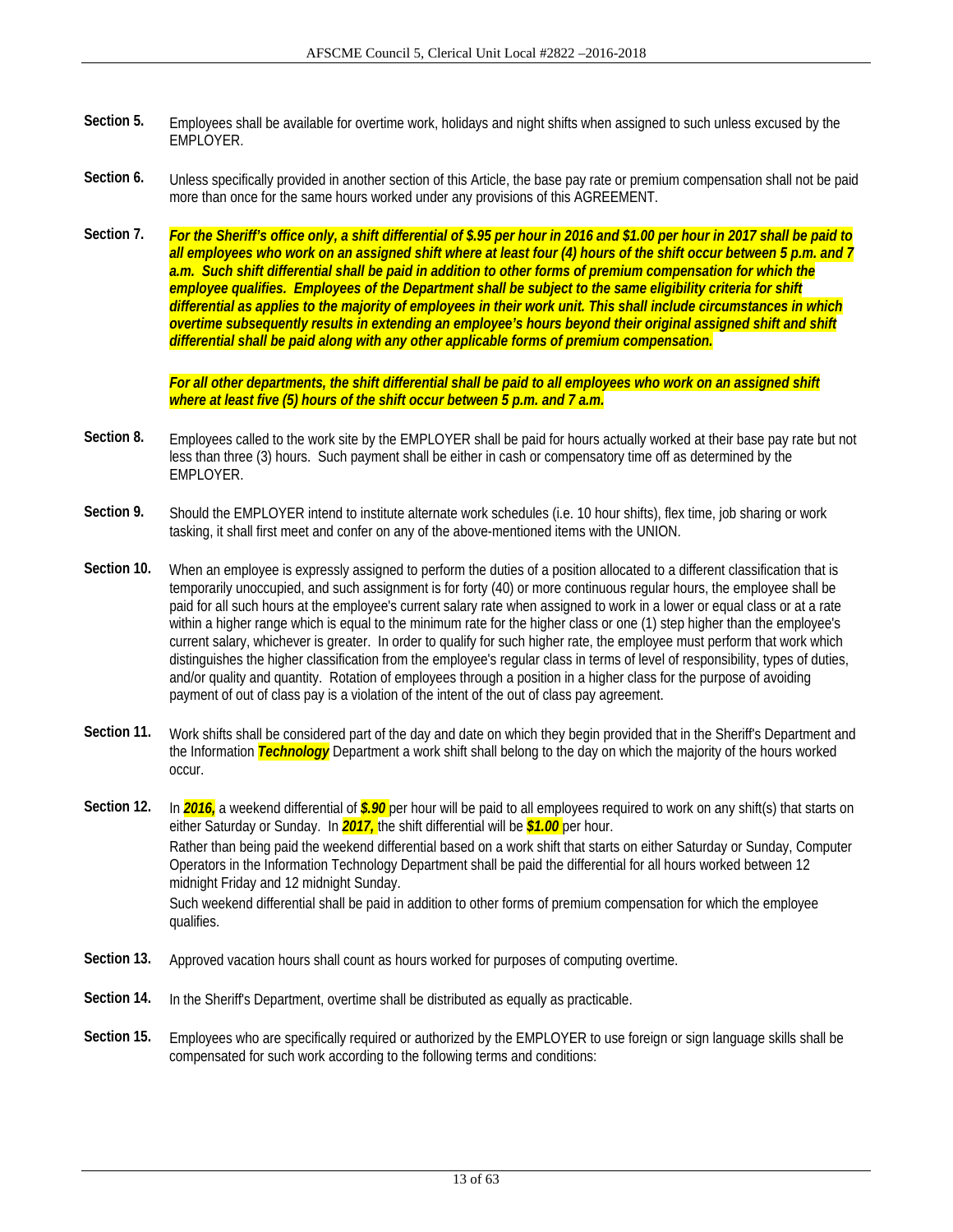- A. Full-time employees who are regularly required to use foreign language or sign language skills in addition to other job duties shall receive a salary differential of \$47.50 per payroll period. This differential shall be pro-rated on the basis of scheduled hours for part-time employees. This differential will be in effect for all compensated hours including compensated leaves.
- B. Employees who provide foreign language or sign language skills on an occasional or irregular basis at the request of the EMPLOYER shall receive \$9.50 in addition to their regular salaries for any work day on which such services are performed. This additional compensation shall not exceed \$47.50 for any one payroll period.
- **Section 16.** Employees in the job class of Senior Service Center Representative who are expressly designated to direct the operations of a Service Center in the absence of a Public Service Unit Supervisor (Service Center Supervisor) shall receive a differential of *\$.95* per hour *in 2016, and \$1.00 per hour in 2017.*

In *2016*, employees in the job class of Public Service Assistant *(or any reclassified job title of the same group of employees, that may occur during the life of the contract)* who are expressly designated to direct the support functions *or the building functions (as outlined in the department's best practices*) of a library in the absence of a supervisor or a Lead Worker shall receive a differential of *\$1.30* per hour for each hour or portion thereof so designated.

 The total rate paid to the employee under the provisions of this section shall not be less than the total rate provided by Section 10 of this Article ("work out of class" pay), provided the employee qualified for payment under the provisions of Section 10.

- **Section 17.** In the event the EMPLOYER exercises its discretion to close a department, work site or workplace due to an emergency, including inclement weather, employees who were scheduled to work but could not due to such EMPLOYER decision may use accrued leave (vacation, sick leave, compensatory time, deferred holiday) to cover the hours missed. Further, with the approval of the EMPLOYER, an employee may be allowed to make up the time by working additional hours. Such approved additional hours may be assigned in a work location which is different from the employee's regular work location, if practicable.
- **Section 18.** For the job classes of *Sheriffs* Records Coordinator*, and Public Safety Records Clerk*, the parties agreed to continue the shift and weekend differentials as follows:

*Sheriffs* Records Coordinator, *and Public Safety Records Clerk* shift differential shall be \$1.25 per hour. *Sheriffs* Records Coordinator *and Public Safety Records Clerk* weekend differential shall be *\$.95* per hour in 2014 *2016* and *\$1.00* per hour in *2017.*

- **Section 19.** An Associate Librarian expressly designated by the EMPLOYER to be in charge of a library in the absence of either a supervisor(s) or a Librarian, will receive, *in charge pay,* provided such assignment is for a period of at least *two (2)* hours. **The in charge pay will be \$1.30 per hour.**
- **Section 20.** Employees expressly assigned by the EMPLOYER to remain in "On Call-Off Premises" status will receive \$2.60 per hour *(only MHP Services Representative)*
- **Section 21.** *In the Sheriff's Central Records, employees specifically assigned by the Sheriff/designee to perform the duties of Field Training Officer (FTO), as defined by the Sheriff/designee, will be paid an additional \$1.00 per hour for those hours worked as an FTO provided the assignment is for a period of at least one (1) hour. If an employee is assigned as an FTO they shall be paid the premium pay regardless of the number of trainees. The parties agree that there is a certain degree of guidance and coaching that more experienced employees are expected to provide to new or newly assigned employees. The FTO duties shall be distinguished by the specific assignment of the employee by the Sheriff/designee as the FTO, as well as the requirement that the FTO sign off as a coach on the required evaluation forms. The parties further agree that training done in classroom or orientations performed in an office setting are not the type of training for which the FTO would be eligible for FTO pay.*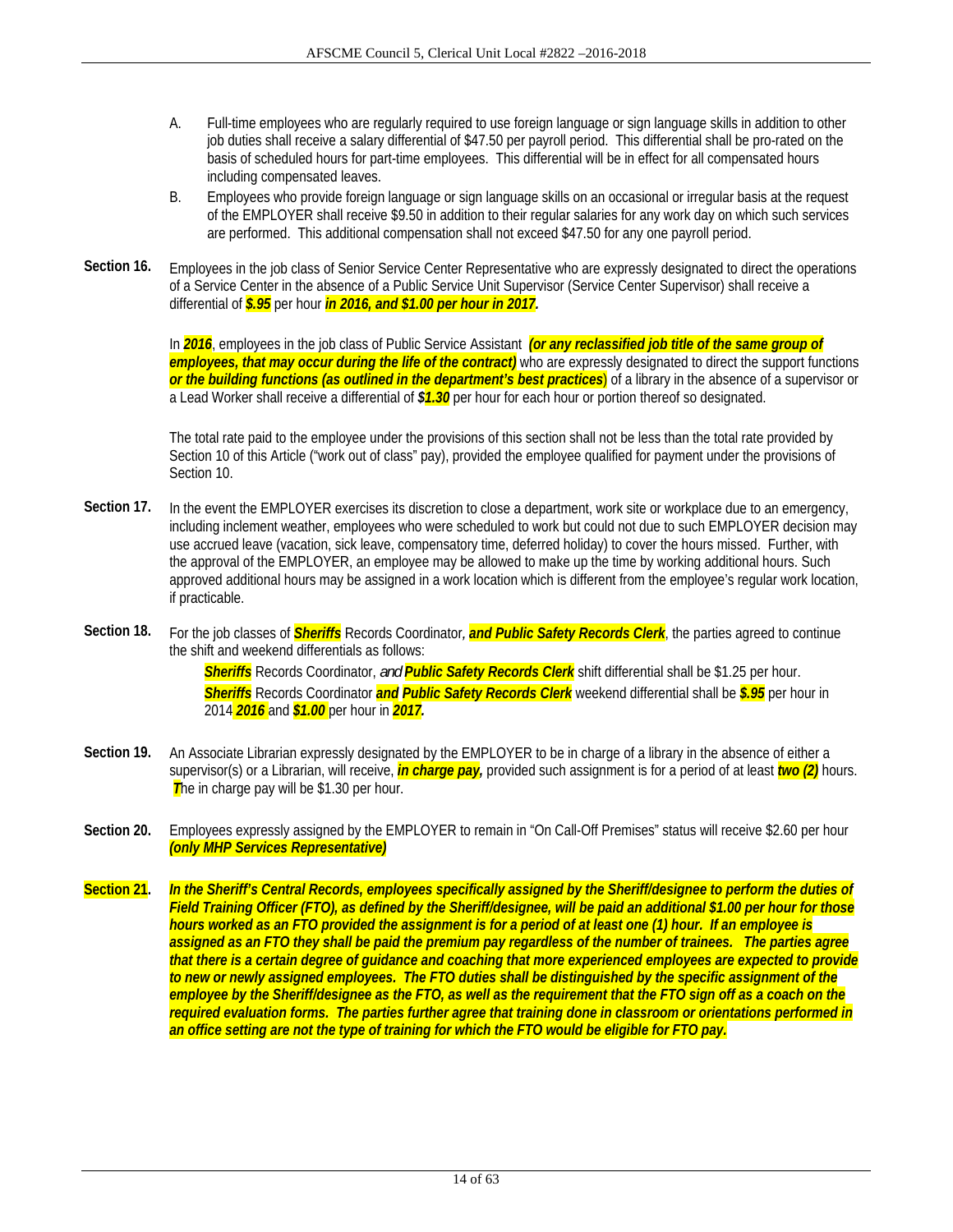**Section 22.** *In the Sheriff's Office the job classes of Sheriffs Records Coordinator and Public Safety Records Clerk (formally Sheriff's Records Clerks) assigned to Central Records will have the opportunity to bid for their shifts. There will be two shift bids in each bidding year occurring on the same dates as the office bid dates. The bidding seniority will be their seniority within their job class. An employee with less than one year's job class seniority when a bid is conducted cannot bid.* 

## **ARTICLE 10 - HOLIDAYS**

**Section 1.** Employees shall be entitled to compensated time off for designated holidays.

Designated holidays shall be eight (8) hours each and are as follows:

| New Years Day              | January 1                                                |
|----------------------------|----------------------------------------------------------|
| Martin Luther King Day     | Third Monday in January                                  |
| <b>Presidents Day</b>      | Third Monday in February                                 |
| <b>Memorial Day</b>        | Last Monday in May                                       |
| Independence Day           | July 4                                                   |
| Labor Day                  | First Monday in September                                |
| <b>Veterans Day</b>        | November 11                                              |
| <b>Thanksgiving Day</b>    | Fourth Thursday in November                              |
| <b>Thanksgiving Friday</b> | The day immediately following Thanksgiving Day           |
| <b>Christmas Eve Day</b>   | The work day immediately preceding the Christmas holiday |
| Christmas Day              | December 25                                              |

- **Section 2.** Employees who are assigned to work a holiday with the exception of Christmas Eve Day shall receive compensation of two and one-half (2 1/2) times their base pay rate for hours worked on the holiday. Employees who are assigned to work the Christmas Eve holiday shall receive compensation of two (2) times their base pay rate for hours worked on that holiday. Compensation for holiday hours assigned/worked shall be provided either in compensated time off or cash payment as approved by the EMPLOYER.
- **Section 3.** Except for operations which are seven (7) days per week and twenty-four (24) hours per day, when a holiday, as designated in this Article, falls on Sunday, the following day (Monday) shall be considered the holiday for employees, or when such holiday falls on Saturday, the preceding day (Friday) shall be considered the holiday for employees. An employee, regardless of his/her work schedule, shall receive the same number of holidays as an employee whose normal work week is Monday through Friday.
- **Section 4.** Holidays which occur within an employee's approved and compensated vacation or sick leave period will not be chargeable to the employee's vacation or sick leave time.
- **Section 5.** Employees may observe a religious holiday on days which do not fall on Sunday or a legal holiday. Observance of such religious holiday shall be charged against accumulated vacation, compensatory leave or taken as leave without pay. The EMPLOYER may arrange to have the employee work an equivalent number of hours to the hours taken for such holiday if arrangements can be made for the employee to work another day. The employee must notify the EMPLOYER at least ten (10) days in advance of the religious holiday of his/her intent to observe such holiday. The EMPLOYER may waive this ten (10) day requirement if the EMPLOYER determines that absence of such employee will not substantially interfere with the department's function.

### **ARTICLE 11A - VACATIONS**

**Section 1.** All full-time employees who choose not to participate in paid time off (PTO), shall be eligible for vacation leave benefits at their current base pay rate.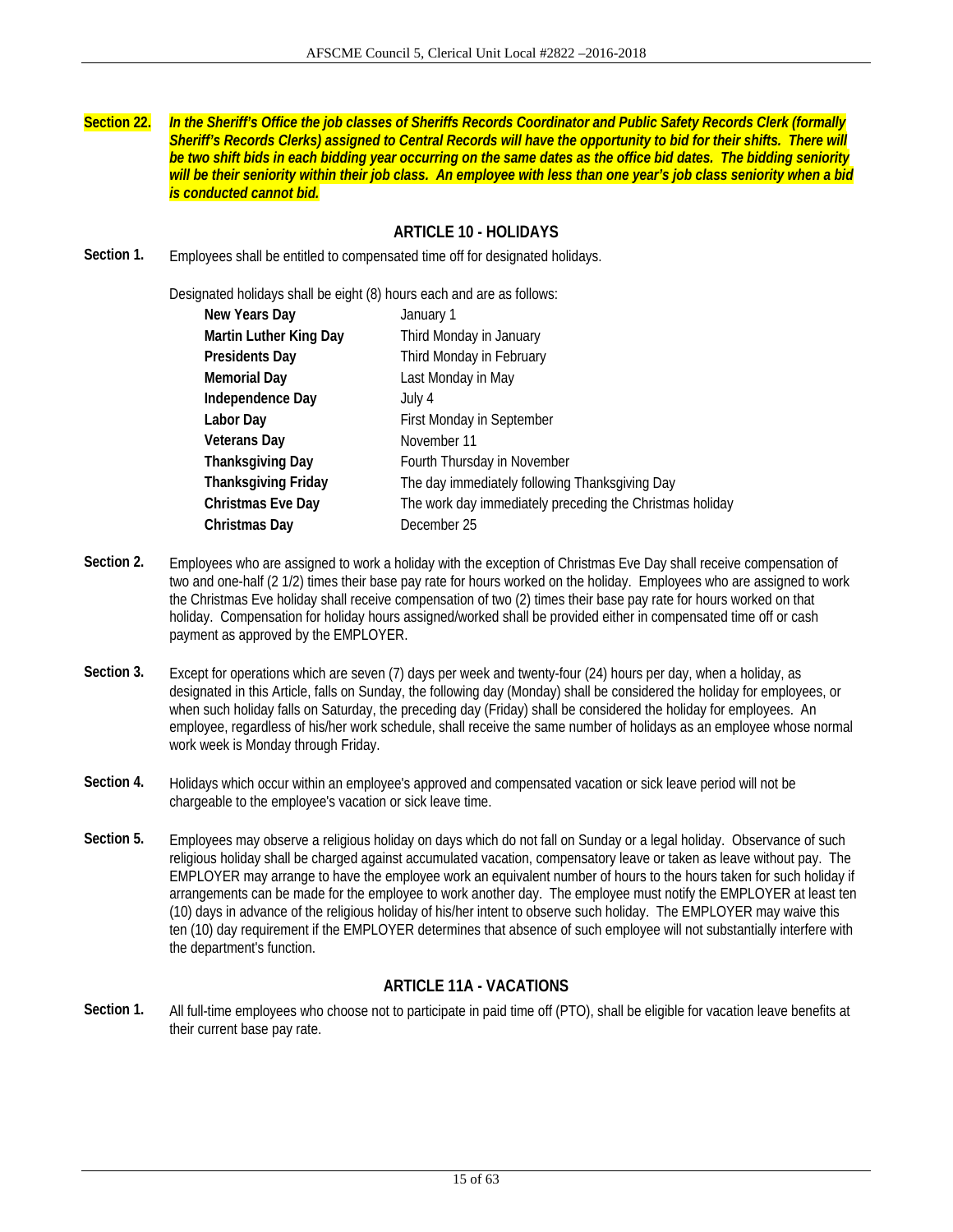**Section 2.** Full time employees shall accrue vacation benefits in accordance with the following schedule:

| Total Length of Service Since Most Recent Date of Hire        | <b>Annual Vacation Accrual Rate</b> |
|---------------------------------------------------------------|-------------------------------------|
| Less than six (6) months                                      | 64 hours                            |
| More than six (6) months but less than five (5) years         | 96 hours                            |
| More than five (5) years but less than eight (8) years        | 120 hours                           |
| More than eight (8) years but less than twelve (12) years     | 144 hours                           |
| More than twelve (12) years but less than eighteen (18) years | 160 hours                           |
| Over eighteen (18) years                                      | 184 hours                           |

- **Section 3.** Vacation leave shall not accumulate in excess of two hundred eighty (280) hours. The EMPLOYER shall not be responsible for managing an employee's vacation leave balance so as to ensure no loss of the benefit because the balance is at or near the 280 hour limit. Correspondingly, the EMPLOYER will not force employees to take vacation for such purpose.
- Section 4. Requests for vacation leave must be submitted to the employee's designated supervisor at least forty-eight (48) hours in advance of the absence requested and are subject to the supervisor's written approval. The forty-eight (48) hour advance notice requirement may be waived if, in the judgment of the supervisor, the leave will not cause undue inconvenience to the EMPLOYER. The EMPLOYER shall respond in writing to written employee vacation requests within seven (7) calendar days of the date the request is received provided the request is received by the EMPLOYER at least seven (7) calendar days prior to the beginning of the requested vacation period. Such employer approval must be received by the employee in order for such vacation request to be considered approved. Vacations, once approved, shall not be cancelled by the EMPLOYER except for unforeseen circumstances.
- **Section 5.** When it is necessary for the EMPLOYER to disapprove vacation leave requests because the number of employees requesting leave exceeds the number of employees the EMPLOYER determines it possible to grant such vacation leave, the EMPLOYER shall consider seniority, job assignment and order of submission in granting such requests.
- Section 6. Upon the complete termination of employment, employees shall be eligible to receive their unused accumulated vacation as a severance payment. Any vacation severance shall be paid at the employee's base pay rate at the time of termination, and shall be subject to the limitations on severance payment stated in the Article herein titled "Severance Pay."
- Section 7. Employees may use accumulated vacation leave benefits as an extension of sick leave, provided all sick leave benefits have been exhausted. Vacation leave benefits utilized as an extension of sick leave shall be subject to the same conditions regulating the use of sick leave.
- **Section** *8*. At the discretion of the Department Director, employees hired after December 18, 2001, may receive vacation accrual rate credit for previous relevant experience with another employer. Further, at the discretion of the Department Director, additional vacation accrual may be granted for the purposes of retaining a valuable employee.
- **Section** *9***.** Pursuant to Internal Revenue Service Rules and Regulations, employees may annually, with the approval of the County Administrator, cash-out, up to forty (40) hours of vacation. In order to convert such vacation to cash, the employee must, during Open Enrollment of the payroll year PRIOR to conversion, submit to the EMPLOYER in writing, the specific number of vacation hours requested for conversion. The EMPLOYER shall convert such vacation to cash in February of the payroll year following receipt of the irrevocable election. At the employee's option, he/she may deposit all or part of this cash into a deferred compensation account.

## **ARTICLE 11B – PAID TIME OFF (PTO)**

**Section 1.** Employees Hired On or After December 21, 2009:

Employees hired on or after December 21, 2009 may choose either paid time off (PTO) or the traditional Vacation/Sick Leave Programs described in Articles 11A and 12A of this AGREEMENT. This one-time choice shall be irrevocable and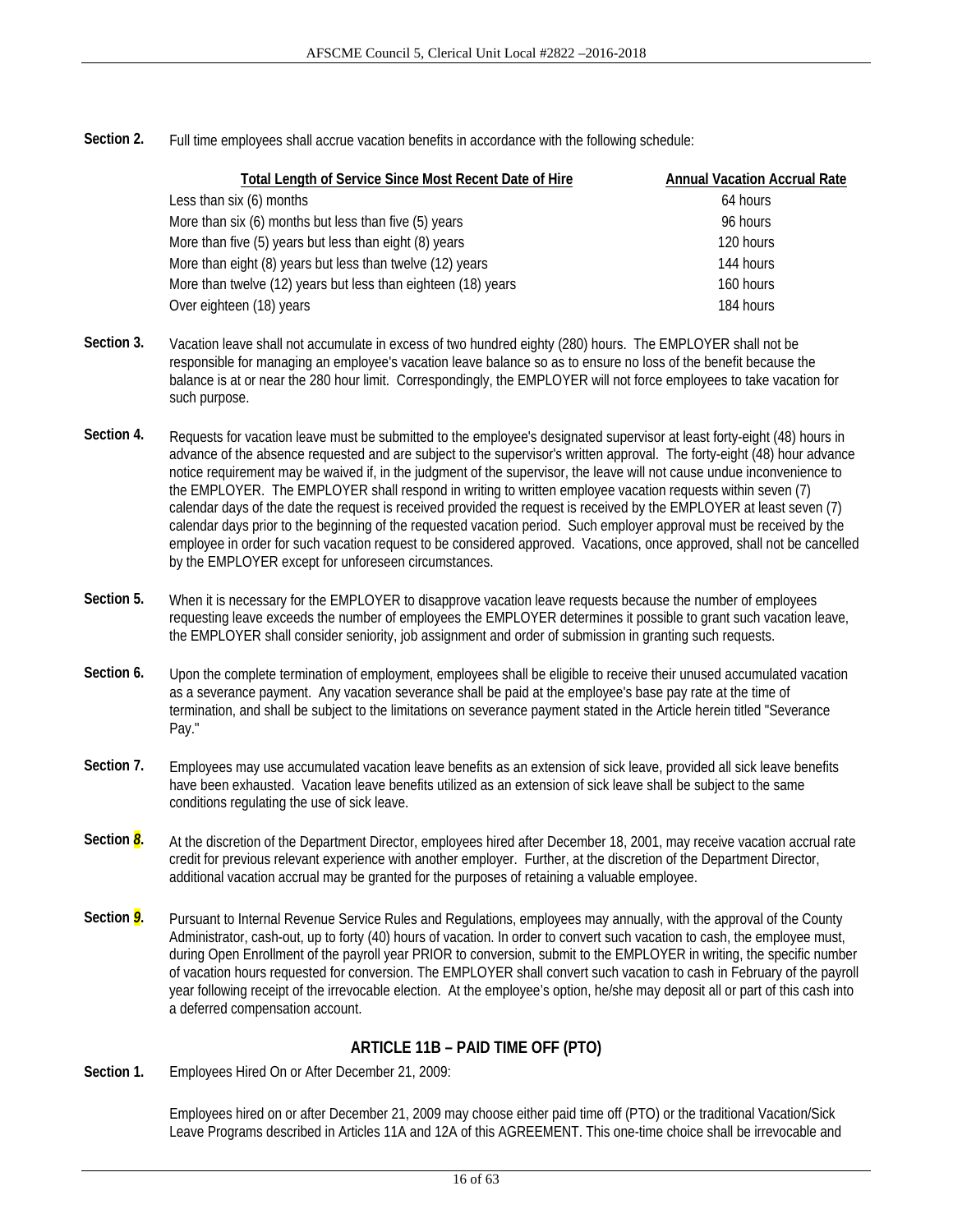must be made during the first full payroll period of employment. Failure to make a definitive choice between paid time off (PTO) and Vacation/Sick Leave will result in the new employee receiving Vacation/Sick Leave. The paid time off (PTO) program available to such employees shall be that described in Schedule 1, below:

Paid Time Off (PTO) Schedule 1 Total Number of Eligible Years Since Most Recent Date of Hire Annual Paid Time Off (PTO) Accrual Rate More than zero (0) months but less than five (5) years 20 days 20 days More than five (5) years but less than eight (8) years 23 days More than eight (8) years but less than twelve (12) years 26 days More than twelve (12) years but less than eighteen (18) years 28 days Over eighteen (18) years 31 Days

**Section 2.** Employees Hired Prior to December 21, 2009:

Employees hired prior to December 21, 2009 may, at any time after December 21, 2009, choose to move from the traditional Vacation/Sick Leave programs as described in Articles 11A and 12A of this AGREEMENT, to paid time off (PTO). This one-time choice shall be irrevocable. The paid time off (PTO) program available to such employees shall be that described in Schedule 2, below:

Paid Time Off (PTO) Schedule 2

| Total Number of Eligible Years Since Most Recent Date of Hire | Annual PTO Accrual Rate |
|---------------------------------------------------------------|-------------------------|
| More than zero (0) months but less than five (5) years        | 22 days                 |
| More than five (5) years but less than eight (8) years        | 25 days                 |
| More than eight (8) years but less than twelve (12) years     | 28 days                 |
| More than twelve (12) years but less than eighteen (18) years | 30 days                 |
| Over eighteen (18) years                                      | 33 days                 |

- **Section 3.** Unused paid time off (PTO) hours, which have accrued to the credit of the employee, may be accumulated to a maximum of sixty (60) days (480 hours).
- **Section 4.** For employees who choose paid time off (PTO), paid time off (PTO) and vacation hours shall be combined and referred to as paid time off (PTO). However, no employee may accrue more than 480 hours of paid time off (PTO). The EMPLOYER shall not be responsible for managing an employee's paid time off (PTO) balance so as to ensure no loss of benefit because the balance is at or near the 480 hour limit. Correspondingly, the EMPLOYER will not force an employee to take paid time off (PTO) for such purpose.
- Section 5. Requests for paid time off (PTO) must be submitted to the employee's designated supervisor at least forty-eight (48) hours in advance of the absence requested and are subject to the supervisor's written approval. The forty-eight (48) hour notice requirement may be waived in the event of illness, or if in the judgment of the supervisor, the leave will not cause undue inconvenience to the EMPLOYER. The EMPLOYER shall respond in writing to written employee paid time off (PTO) requests within seven (7) calendar days of the date the request is received provided the request is received by the EMPLOYER at least seven (7) calendar days prior to the beginning of the requested paid time off (PTO) period. Such EMPLOYER approval must be received by the employee in order for such vacation request to be considered approved. Paid time off (PTO), once approved, shall not be cancelled by the EMPLOYER, except for unforeseen circumstances.
- **Section 6.** When it is necessary for the EMPLOYER to disapprove paid time off (PTO) leave requests because the number of employees requesting leave exceeds the number of employees the EMPLOYER determines it possible to grant such vacation leave, the EMPLOYER shall consider seniority, job assignment and order of submission in granting such requests.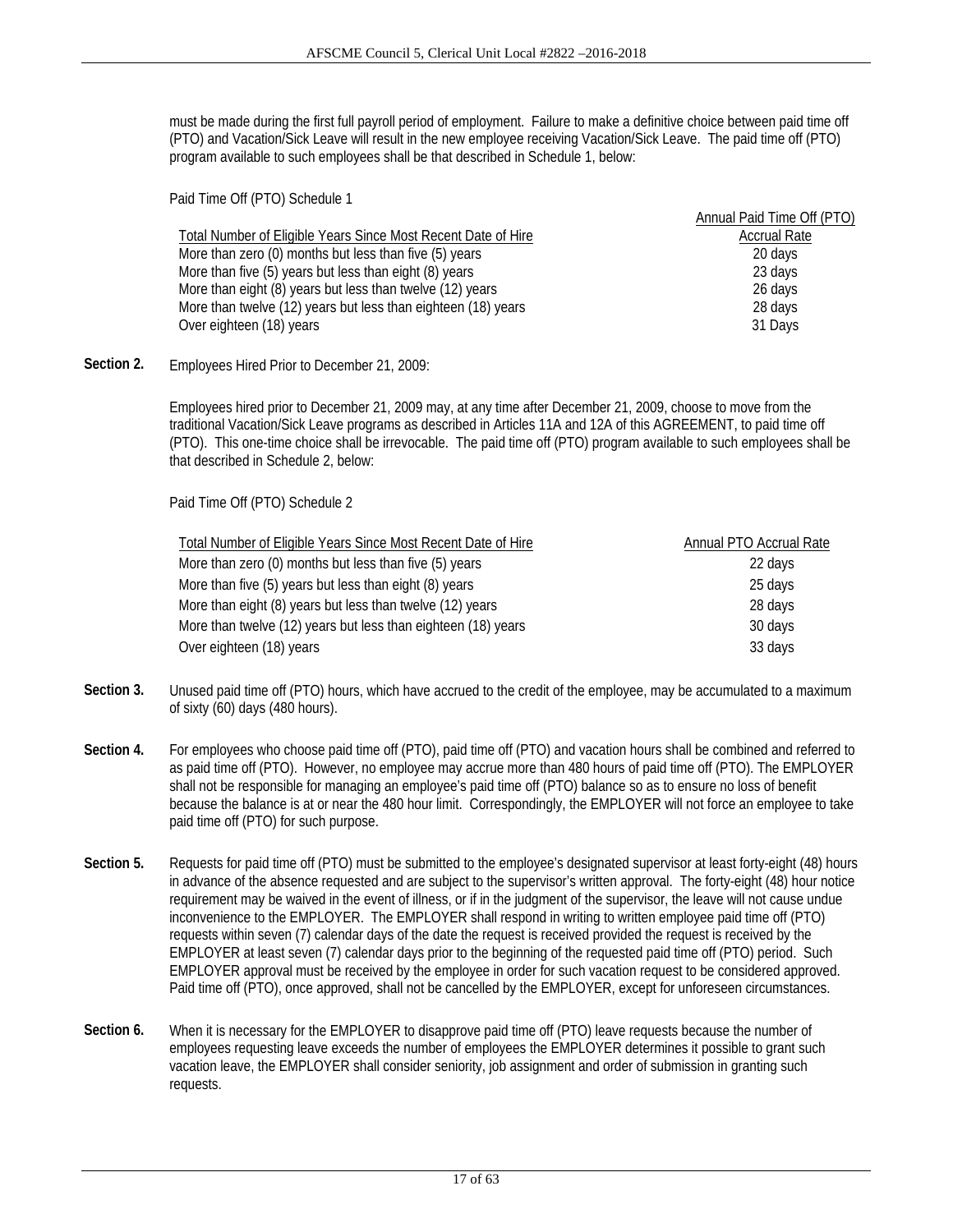- **Section 7.** Upon complete termination of employment, *regular* employees shall be eligible to receive their unused accumulated paid time off (PTO) as a severance payment. Any paid time off (PTO) severance shall be paid at the employee's base pay rate at the time of termination.
- **Section 8.** At the discretion of the Department Director, employees hired after December 21, 2009, may receive paid time off (PTO) accrual rate credit for previous relevant experience with another employer. Further, at the discretion of the Department Director, additional paid time off (PTO) accrual may be granted for purposes of retaining a valuable employee.
- **Section 9.** Employees may use paid time off (PTO) to pay for approved health and fitness activities to a maximum of \$2,000.00 per year. Where applicable, this language shall be coordinated with Article 12B, Sick Leave, Section 6, to ensure that no employee uses paid time off (PTO) hours and frozen sick leave hours totalling more than \$2,000.00 per year.
- **Section 10.** A disabled employee who, because of illness or injury, has exhausted all paid time off (PTO) benefits may be granted a medical leave of absence without pay. The seniority status of a disabled employee who is granted a medical leave of absence shall be determined in accordance with the provisions of the article herein titled "Seniority." An employee requesting a medical leave of absence without pay shall be required to furnish conclusive Evidence of disability to the EMPLOYER. If the employee fails to furnish conclusive evidence that the absence from duty is necessary, or if the employee fails to undergo an evaluation or furnish a medical report as requested by the EMPLOYER in accordance with the article herein titled "Fitness for Duty", the EMPLOYER shall have the right to require the employee to return to work on a specified date. Should the employee not return to work on such specified date, the employee may be considered to have resigned in accordance with the article herein titled "Absence Without Leave."
- **Section 11.** Employees who consistently fail to provide adequate notice prior to the use of paid time off (PTO), shall be subject to disciplinary action or shall be required to submit medical verification attesting to the necessity of the leave from a medical authority.
- **Section 12.** If an employee terminates employment in good standing by providing two (2) weeks written notice, such employee shall be paid for any unused paid time off (PTO) balances at the employee's base pay rate. If the employee fails to provide such required notice, the EMPLOYER shall exclude eighty (80) hours of paid time off (PTO) to which the employee may be otherwise entitled.
- **Section 13.** If an employee joins the bargaining unit having participated in the EMPLOYER's paid time off (PTO) Program, such employee shall retain paid time off (PTO) at their existing PTO schedule 1 or 2.
- **Section14.** Pursuant to Internal Revenue Service Rules and Regulations, employees may annually, with the approval of the County Administrator, cash-out up to forty (40) hours of Paid Time Off (PTO). In order to convert such PTO to cash, the employee must, during open enrollment of the payroll year PRIOR to conversion, submit to the EMPLOYER in writing, the specific number of PTO hours requested for conversion. The EMPLOYER shall convert such PTO to cash in February of the payroll year following receipt of the irrevocable election. At the employee's option, he/she may deposit all or part of this cash into a deferred compensation account.

## **ARTICLE 12A - SICK LEAVE**

- **Section 1.** Sick leave shall be earned by employees who choose not to participate in paid time off (PTO) at the rate of .046154 hours for each hour of service except that newly hired, re-employed or reinstated employees who have completed less than six (6) months of service, shall earn sick leave benefits at the rate of .030769 hours for each hour of service.
- **Section 2.** Sick leave benefits shall only accrue when an employee is on compensated regular hours or, in accordance with state and federal laws, is on approved military leave.
- **Section 3.** An employee may accumulate seven hundred twenty (720) hours of sick leave. For every eight (8) hours of sick leave accumulated in excess of seven hundred twenty (720) hours, the employee will be given credit for four (4) hours of additional vacation and four (4) hours of sick leave. Sick leave shall be charged off only for hours that would normally have been worked.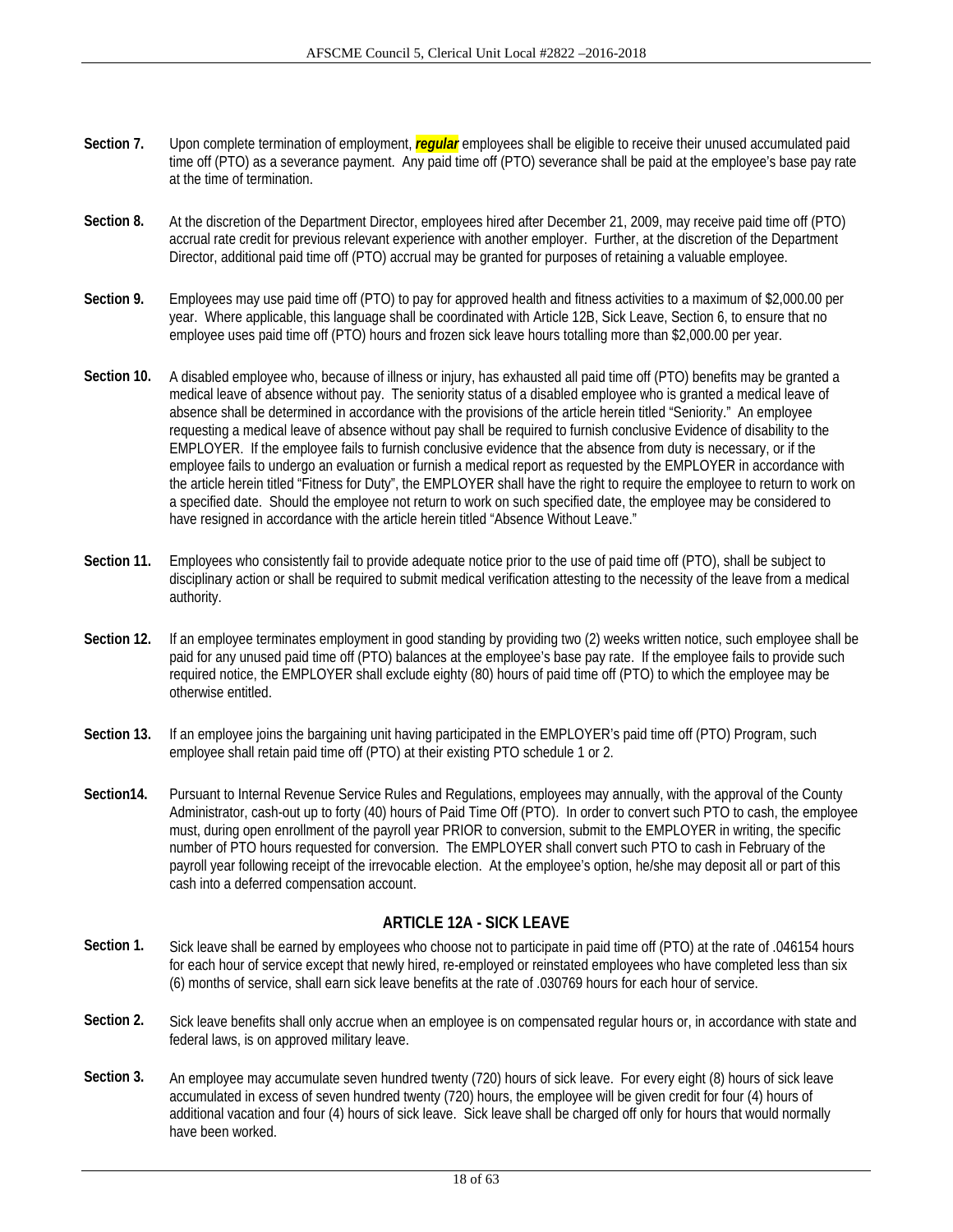- **Section 4.** Upon complete termination of employment in good standing of any *regular* employee, such employee shall be paid for his/her accumulated unused sick leave at the employee's base pay rate subject to the limitations on severance payment stated in the Article herein titled "Severance Pay."
- **Section 5.** An employee may utilize his/her allowance of sick leave on the basis of application therefor approved by the EMPLOYER for absences necessitated by inability to perform the duties of his/her position by reason of illness or injury, by necessity for medical care or dental care, or by exposure to contagious disease under circumstances in which the health of employees with whom he/she is associated or members of the public with whom he/she deals would be endangered by his/her attendance on duty, or by illness in his/her immediate family for such periods as his/her absence is necessary subject to certification by medical authority.

The term "immediate family" is limited to child, stepchild, adopted child, foster child, adult child, spouse, sibling, parent, stepparent, grandparent and an adult person regularly residing in the employee's immediate household.

The amount of sick leave that can be used to care for an employee's adult child, spouse, sibling, parent, stepparent, grandparent or adult person regularly residing in the employee's immediate household may not exceed 160 hours in the aggregate in any 12-month period.

Sick leave usage is subject to approval and verification by the EMPLOYER who may, after three (3) consecutive days' absence, require the employee to furnish a report from a recognized physical or mental authority attesting to the necessity of the leave, and other information the EMPLOYER deems necessary, as provided in the Article herein titled "Fitness for Duty." Employees whose use of sick leave is habitual, patterned or inappropriate may be required to submit such report for absences of less than three (3) days duration.

- **Section 6.** Sick leave benefits when authorized shall be paid at the employee's current base pay rate.
- **Section 7.** To be eligible for sick leave payment, an employee must notify his/her supervisor or his/her designee as soon as possible but not later than the starting time of his/her scheduled shift. This notice may be waived if the employee can conclusively establish that he/she could not reasonably have been expected to comply with this requirement because of circumstances beyond the control of the employee. Except that, to be eligible for sick leave payment, an employee of the Sheriff's Office who works in a twenty-four (24) hour operation must notify his/her designated supervisor or his/her designee as soon as possible but not less than (2) hours prior to the starting time of his/her scheduled shift. This notice may be waived if it is determined that the employee could not reasonably be expected to comply with this requirement.
- **Section 8.** A disabled employee who, because of illness or injury, has exhausted all sick leave benefits may be granted a medical leave of absence without pay. The seniority status of a disabled employee who is granted a medical leave of absence shall be determined in accordance with the provisions of the Article herein titled "Seniority." An employee requesting a medical leave of absence without pay shall be required to furnish conclusive evidence of disability to the EMPLOYER. If the employee fails to furnish conclusive evidence that the absence from duty is necessary, or if the employee fails to undergo an evaluation or furnish a medical report as requested by the EMPLOYER in accordance with the Article herein titled "Fitness for Duty," the EMPLOYER shall have the right to require the employee to return to work on a specified date. Should the employee not return to work on such specified date, the employee may be considered to have resigned in accordance with the Article herein titled "Absence Without Leave."
- **Section 9.** All sick leave that has been accumulated by an employee shall be cancelled upon the date of separation from the County service.
- **Section 10.** Employees may utilize sick leave to pay for approved health and fitness activities, to a maximum of \$2,000.00 per year.
- **Section 11.** When an employee leaves employment with the county and later returns to a *regular* position, sick leave hours will not be restored.

## **ARTICLE 12B – SICK LEAVE**

Section 1. For employees who choose paid time off (PTO), sick leave balances, if any, will be frozen. No additional sick leave will accrue.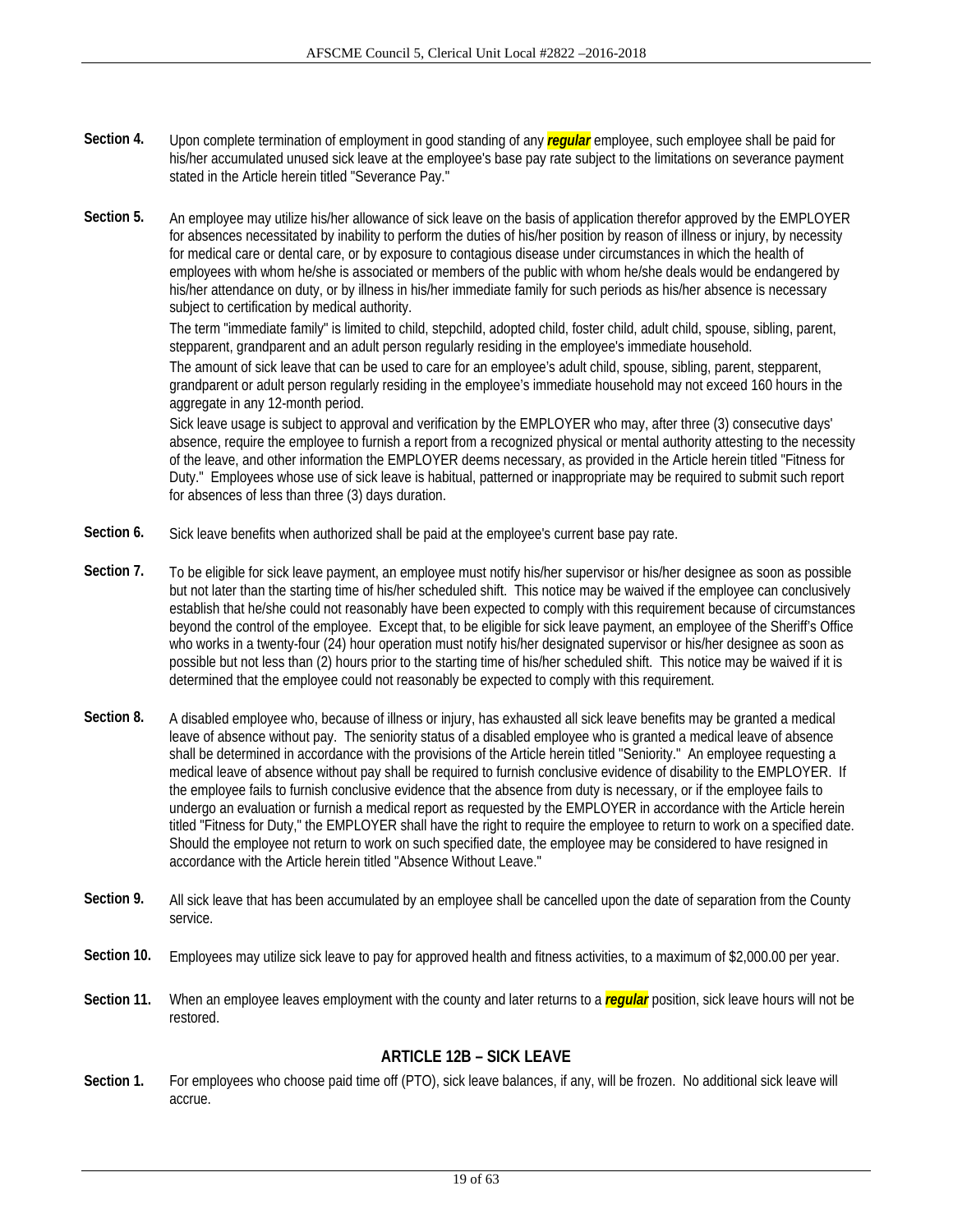- **Section 2.** An employee's frozen sick leave balance, if any, may be accessed for any approved absence from work. Use of frozen sick leave shall be limited to inability to perform the duties of his/her position by reason of illness or injury, by necessity for medical care or dental care, or by exposure to contagious disease under which the health of employees with whom he/she is associated or members of the public with whom he/she deals would be endangered by his/her attendance on duty, or by illness in his/her immediate family for such periods as his/her absence shall be necessary subject to certification by a medical authority.
- **Section 3.** Upon complete termination of employment in good standing of any *regular* employee, such employee shall be paid for his/her frozen sick leave balance at the employee's base pay rate subject to the limitations on severance payment stated in the article herein titled "Severance Pay".
- **Section 4.** Frozen sick leave benefits, when authorized, shall be paid at the employee's current base pay rate.
- **Section 5.** Employees who elect to participate in the EMPLOYER's paid time off (PTO) Program, shall not accrue sick leave, but rather shall accrue paid time off (PTO) consistent with Article 11B, Paid Time Off (PTO).
- **Section 6.** Employees may utilize their frozen sick leave to pay for approved Health and fitness activities to a maximum of \$2,000.00 per year.

## **ARTICLE 13 - LEAVES OF ABSENCE**

- Section 1. Except as otherwise provided in this AGREEMENT, written request for leave shall be made by employees prior to the beginning of the period(s) of absence and no payment for any absence shall be made until the leave is properly approved. All leaves of absence without pay shall be granted at the discretion of the EMPLOYER and must be approved by the EMPLOYER in advance. Upon application by the employee, leaves of absence may be extended or renewed at the discretion of the EMPLOYER.
- **Section 2.** Authorization for or denial of a requested leave of absence without pay of more than ten (10) working days duration, shall be furnished to the employee in writing by the EMPLOYER within seven (7) working days of its receipt. All leave of absence requests shall be given reasonable consideration by the EMPLOYER.
- Section 3. Deductions from leave accumulations for an employee on leave with pay shall be made on a work shift basis, and no such deductions shall be made from leave accumulations for holidays or non-work days falling within such leave with pay, subject to the provisions set forth in the Article herein titled "Holidays."
- Section 4. Accrual of vacation leave, sick leave and paid time off (PTO) benefits during the period of leave of absence with pay shall continue. If an employee is granted leave without pay, he/she will not be credited with vacation, sick leave and paid time off (PTO) accruals for the period of leave without pay with the exception of approved military leave when required by law.
- Section 5. A leave of absence for birth or adoption of a child shall be in accordance with the policy set forth in Section 12, Hours of Work and Leaves of Absence, of the Hennepin County Human Resources Rules.
- Section 6. All leaves of absence without pay shall be subject to the condition that the EMPLOYER may cancel the leave at any time upon prior notice to the employee specifying a date of termination of the leave. Military leave, leave for purposes of union business or educational leave approved by the EMPLOYER in writing as non-cancelable for a specific duration shall not be subject to such cancellation. Notwithstanding the above, the EMPLOYER, upon prior notice to the employee, may cancel any approved leave of absence at any time the EMPLOYER has evidence that the employee is using the leave for purposes other than those specified at the time of approval.
- Section 7. No leave of absence without pay shall be granted for the purpose of accepting or continuing other employment.
- **Section 8.** Any employee returning from an approved leave of absence as covered by this Article who has complied with all the conditions upon which the leave was approved shall:
	- A. Be reinstated in the position held at the time the leave was granted if the leave was for a period of less than six months duration, or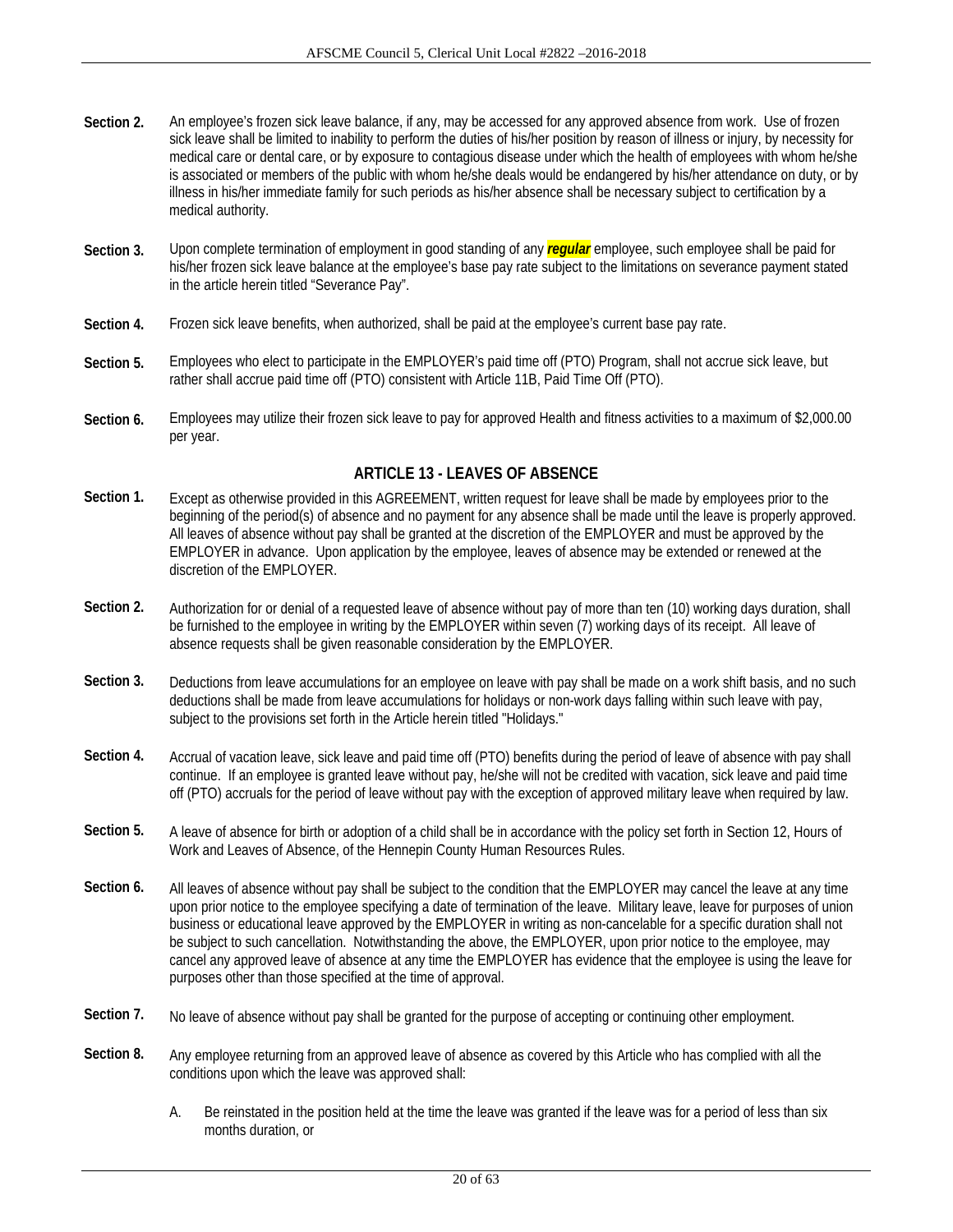- B. In the event the position held at the time the leave was granted has been filled or abolished, the employee shall be reinstated to a vacant position for which qualified in the class, bargaining unit and department from which leave was granted, or
- C. In the event no vacancy exists in the class, bargaining unit and department from which leave was granted, the employee may either exercise County seniority to replace the least senior employee in the class, bargaining unit and organizational unit from which the leave was granted, provided the employee is qualified to perform the work of the less senior employee, or if mutually agreeable to the employee and the EMPLOYER, be placed on a layoff list for the class, bargaining unit and department from which leave was granted. The salary rate for an employee reinstated following a leave of absence shall be the rate the employee held at the time the leave was granted or such rate as adjusted by a general adjustment to the class.
- **Section 9.** A leave of absence for purposes of union business shall be in accordance with M.S. 179A.07, subd. 6.
- **Section 10.** An employee acting in his/her official capacity within the limits of the authority established by the EMPLOYER who receives a disabling injury during the performance of assigned official duties wherein the injury is sustained through a physical assault by a client or a member of the public, and wherein the employee has not contributed to the cause of the injury through negligence or provocation, may be granted leave with pay for any period of disability up to ninety (90) calendar days. Request for such leave shall be presented to the EMPLOYER together with supporting documentation including appropriate physician(s) reports. Such leave, if granted, shall not be charged to normal sick leave and shall be subject to the provisions of the contractual Article herein titled "Leave Benefits and Workers' Compensation Benefits."

## **ARTICLE 14 - ABSENCE WITHOUT LEAVE**

Any absence of an employee from scheduled duty that has not been previously authorized by the EMPLOYER may be deemed an absence without leave. Any employee absent without leave will be subject to disciplinary action, and any employee absent without leave for three (3) consecutive days may be deemed to have resigned his/her employment, provided that the EMPLOYER may grant approval for leave subsequent to the unauthorized absence if the employee can conclusively establish to the EMPLOYER that the circumstances surrounding the absence and failure to request leave were beyond the employee's control.

## **ARTICLE 15 - LEAVE BENEFITS AND WORKERS' COMPENSATION BENEFITS**

Any employee who by reason of sickness or injury receives workers' compensation benefits may do either of the following:

- A. Retain the workers' compensation benefits and request to be placed on a medical leave of absence without pay, or
- B. Retain the workers' compensation benefit and receive from the County any available earned accumulated sick leave, vacation leave, paid time off (PTO) or other accumulated leave benefit.

The total weekly compensation including leave and workers' compensation benefits shall not exceed the regular weekly base pay rate of an employee.

## **ARTICLE 16 - FUNERAL LEAVE**

The EMPLOYER will approve and administer leave with pay in cases of death in the immediate family for purposes of attending funeral services and absences necessary to make funeral arrangements for the decedent. The degree of relationship is limited to: spouse, parent, step-parent, parent-in-law, children, stepchildren, brothers, brothers-in-law, sisters, sisters-in-law, aunts, uncles, nieces, nephews, grandparents, grandparents-in-law, grandchildren, or person regarded as a member of the employee's immediate family. Such leave shall be limited to a maximum of three (3) days (twenty-four (24) compensated hours) per occurrence not to exceed forty-eight (48) hours in any calendar year. (See Attachment C).

## **ARTICLE 17 - MILITARY LEAVE OF ABSENCE WITHOUT PAY**

In accordance with the requirements and provisions of state and federal laws, employees shall be entitled to military leaves of absence without pay for services in the armed forces of the United States and reinstatement at the expiration of such leave. Such leave shall be authorized only in cases where the employee has been officially called to active duty in the military service and shall be authorized only as long as the employee is in the service as required by the government.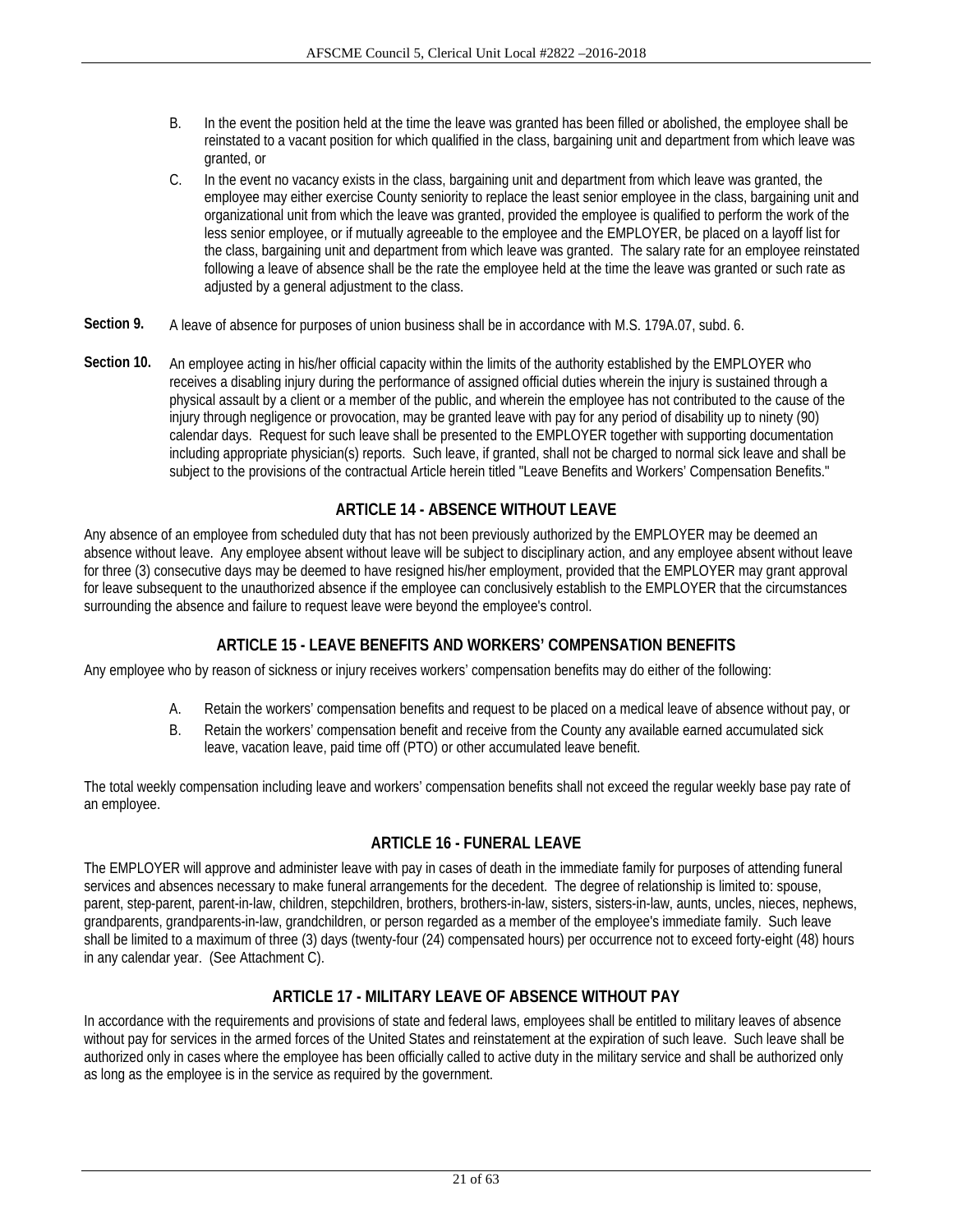## **ARTICLE 18 - MILITARY RESERVE TRAINING**

In accordance with state and federal laws, any employee who is a member of any reserve component of the military forces of the United States required by official military orders or related authority to attend Military Reserve training shall receive full wages at his/her current base pay rate for the period of the active duty required for such training not to exceed fifteen (15) days per calendar year.

## **ARTICLE 19 - COURT DUTY**

- **Section 1.** After due notice to the EMPLOYER, employees subpoenaed to serve as a witness in cases arising from or during the performance of their official duties, or called and selected for jury duty, shall be allowed their regular compensation at their current base pay rate for the period the court duty requires their absence from work duty, plus any expenses paid by the court. Such employees, so compensated, shall not be eligible to retain jury duty pay or witness fees and shall turn any such pay or fees received over to the EMPLOYER. If an employee is excused from jury duty prior to the end of his/her work shift, he/she shall return to work as directed by the EMPLOYER or make arrangement for a leave of absence.
- **Section 2.** Any absence, whether voluntary or by legal order to appear or testify in private litigation, not in the status of an employee but as a plaintiff or defendant, shall not qualify for leave under this Article and shall be charged against accumulated leave or be without pay.

## **ARTICLE 20 - ELECTION DAYS**

An employee who is entitled to vote in any election, as defined in M.S. 204C.04, subd 2, may absent himself/herself from his/her work for the purpose of voting during such election day for a period not to exceed two (2) hours without deduction from salary on account of such absence, provided the employee has made prior arrangements for the absence with the EMPLOYER. Any employee making claim for time off for voting and not casting a ballot or utilizing the time off for unauthorized purposes shall be subject to disciplinary action.

## **ARTICLE 21 - TIME OFF FOR TESTING**

- **Section 1.** Employees who have applied for promotional or transfer opportunity and are scheduled to participate in an examination process scheduled during the employee's work time will be granted time off for such purpose if the EMPLOYER determines its service will not be unduly affected by the employee's absence. Employees granted such time off will normally be scheduled to make up the time either before or after the absence provided the makeup time shall not qualify the employee for any premium compensation for which the employee would not otherwise have been eligible. If the EMPLOYER determines it is not practicable to arrange for the time to be made up, the employee shall use earned leave for the absence or, if not available, take it without pay.
- Section 2. Subject to the conditions set forth in Section 1 herein, and not more often than twice each calendar year, employees shall be compensated for an examination process administered during the employee's regularly scheduled working hours.

| Section 1.<br><b>A.</b> | <b>Employee Contributions toward Health Premiums</b><br><b>2016 Single Coverage</b><br><b>Standard Plan:</b><br><b>Health Partners/Fairview Health</b><br><b>HCMC/NorthPoint</b> |                                                                            | \$80.00/month, an increase of \$5.00/month.<br>\$46.86/month, an increase of \$5.00/month.<br>\$13.72/month, an increase of \$5.00/month. |  |  |  |
|-------------------------|----------------------------------------------------------------------------------------------------------------------------------------------------------------------------------|----------------------------------------------------------------------------|-------------------------------------------------------------------------------------------------------------------------------------------|--|--|--|
|                         | <b>2016 Family Coverage</b><br>No change in the percentage of the employee's cost share. 2016 rates reflect an overall premium increase of 4.25%                                 |                                                                            |                                                                                                                                           |  |  |  |
|                         | <b>Standard Plan</b><br><b>Health Partners/Fairview Health</b><br><b>HCMC/Northpoint</b>                                                                                         | <b>Single + Spouse</b><br><b>Single + Spouse</b><br><b>Single + Spouse</b> | 25.15%; or \$408.34/ month<br>21.21% or \$327.16/month<br>16.83% or \$245.98/ month                                                       |  |  |  |
|                         | <b>Standard Plan</b><br><b>Health Partners/Fairview Health</b><br><b>HCMC/Northpoint</b>                                                                                         | Single + Child(ren)<br>Single + Child(ren)<br>Single + Child(ren)          | 25.14%; or 312.76/ month<br>21.20% or \$250.56/month<br>16.83% or \$188.36/ month                                                         |  |  |  |
|                         | <b>Standard Plan</b>                                                                                                                                                             | Familv                                                                     | 23.94%; or \$455.04/ month                                                                                                                |  |  |  |

## **ARTICLE 22 - INSURANCE**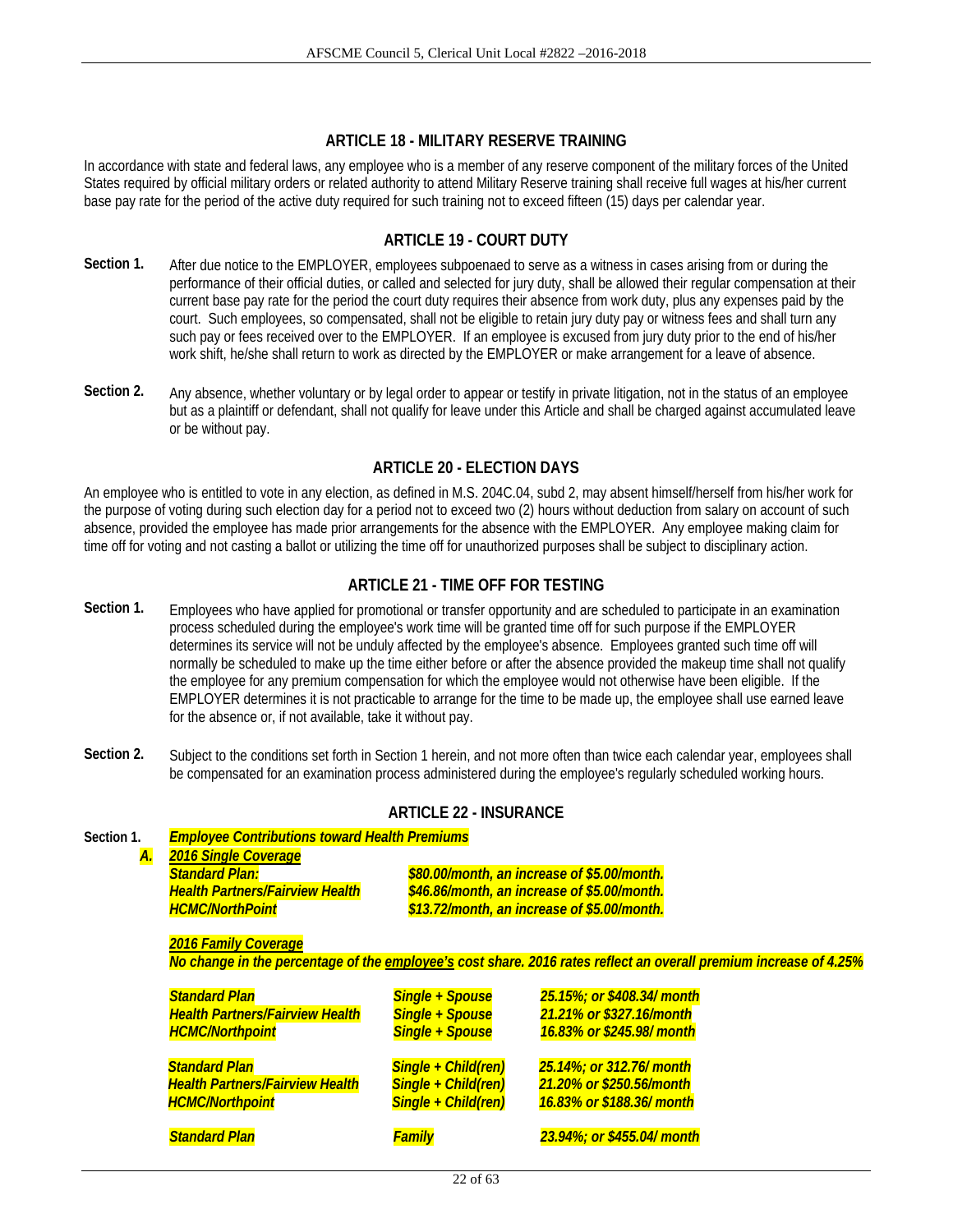| <b>Health Partners/ Fairview Health</b><br><b>HCMC/Northpoint</b> | Family<br><b>Family</b> | 19.94%; or \$360.02/month<br>15.49%; or \$265.02/month                                                        |
|-------------------------------------------------------------------|-------------------------|---------------------------------------------------------------------------------------------------------------|
|                                                                   |                         |                                                                                                               |
| <b>2017 Single Coverage</b><br><b>Standard Plan:</b>              |                         |                                                                                                               |
|                                                                   |                         | \$85.00/month, an increase of \$5.00/month over 2016.                                                         |
| <b>Health Partners/Fairview Health</b><br><b>HCMC /NorthPoint</b> |                         | \$51.86/ month, an increase of \$5.00/month over 2016<br>\$18.72/month, an increase of \$5.00/month over 2016 |
|                                                                   |                         |                                                                                                               |
| <b>2017 Family Coverage</b>                                       |                         |                                                                                                               |
|                                                                   |                         | No change in the percentage of the employee's cost share. Actual premiums for 2017 are TBD.                   |
| <b>Standard Plan</b>                                              | <b>Single + Spouse</b>  | 25.15% (Employer pays 74.85%)                                                                                 |
| <b>Health Partners/Fairview Health</b>                            | <b>Single + Spouse</b>  | 21.21% (Employer pay 78.79%)                                                                                  |
| <b>HCMC/Northpoint</b>                                            | <b>Single + Spouse</b>  | 16.83% (Employer pays 83.17%)                                                                                 |
| <b>Standard Plan</b>                                              | Single + Child(ren)     | 25.14% (Employer pays 74.86%)                                                                                 |
| <b>Health Partners/Fairview Health</b>                            | Single + Child(ren)     | 21.20% (Employer pays 78.8%)                                                                                  |
| <b>HCMC/Northpoint</b>                                            | Single + Child(ren)     | 16.83% (Employer pays 83.17%)                                                                                 |
| <b>Standard Plan</b>                                              | Family                  | 23.94% (Employer pays 76.06%)                                                                                 |
| <b>Health Partners/ Fairview Health</b>                           | <b>Family</b>           | 19.94% (Employer pays 80.06%)                                                                                 |
| <b>HCMC/Northpoint</b>                                            | <b>Family</b>           | 15.49% (Employer pays 84.51%)                                                                                 |
| 2018 Single Coverage                                              |                         |                                                                                                               |
| <b>Standard Plan:</b>                                             |                         | \$90.00/month, an increase of \$5.00/month over 2017                                                          |
| <b>Health Partners/Fairview Health</b>                            |                         | \$56.86/month, an increase of \$5.00/month over 2017                                                          |
| <b>HCMC/NorthPoint</b>                                            |                         | \$23.72/month, an increase of \$5.00/month over 2017                                                          |
| <b>2018 Family Coverage</b>                                       |                         |                                                                                                               |
|                                                                   |                         | No change in the percentage of the employee's cost share. Actual premiums for 2018 are TBD.                   |
| <b>Standard Plan</b>                                              | <b>Single + Spouse</b>  | 25.15% (Employer pays 74.85%)                                                                                 |
| <b>Health Partners/Fairview Health</b>                            | <b>Single + Spouse</b>  | 21.21% (Employer pays 78.79%)                                                                                 |
| <b>HCMC/Northpoint</b>                                            | <b>Single + Spouse</b>  | 16.83% (Employer pays 83.17%)                                                                                 |
| <b>Standard Plan</b>                                              | Single + Child(ren)     | 25.14% (Employer pays 74.86%)                                                                                 |
| <b>Health Partners/Fairview Health</b>                            | Single + Child(ren)     | 21.20% (Employer pays 78.8%)                                                                                  |
| <b>HCMC/Northpoint</b>                                            | Single + Child(ren)     | 16.83% (Employer pays 83.17%)                                                                                 |
| <b>Standard Plan</b>                                              | <b>Family</b>           | 23.94% (Employer pays 76.06%)                                                                                 |
| <b>Health Partners/ Fairview Health</b>                           | <b>Family</b>           | 19.94% (Employer pays 80.06%)                                                                                 |
|                                                                   | <b>Family</b>           | 15.49% (Employer pays 84.51%)                                                                                 |

*The projected 7.9% premium cost increase for 2016 will be mitigated by 0.75% with the following Plan Design changes.* 

#### *On-line Care*

*Virtual on-line medical services are available at no cost to employees via Virtuwell (Health Partners Advantage) and Zipnosis (Fairview Health Advantage) and EVisit (HCMC / Northpoint) and MDLive (all plans). Please encourage your members to learn about and avail themselves of these services.* 

#### *Office Visit Co-Pays*

 *BeWell Clinic will not have an office visit co-pay. Advantage HCMC/NorthPoint will not have an office visit co-pay, however other provider locations in this network will have a \$20.00 office visit co-pay. The Three (3) for Free office visit program will remain in effect for the Advantage Plans.*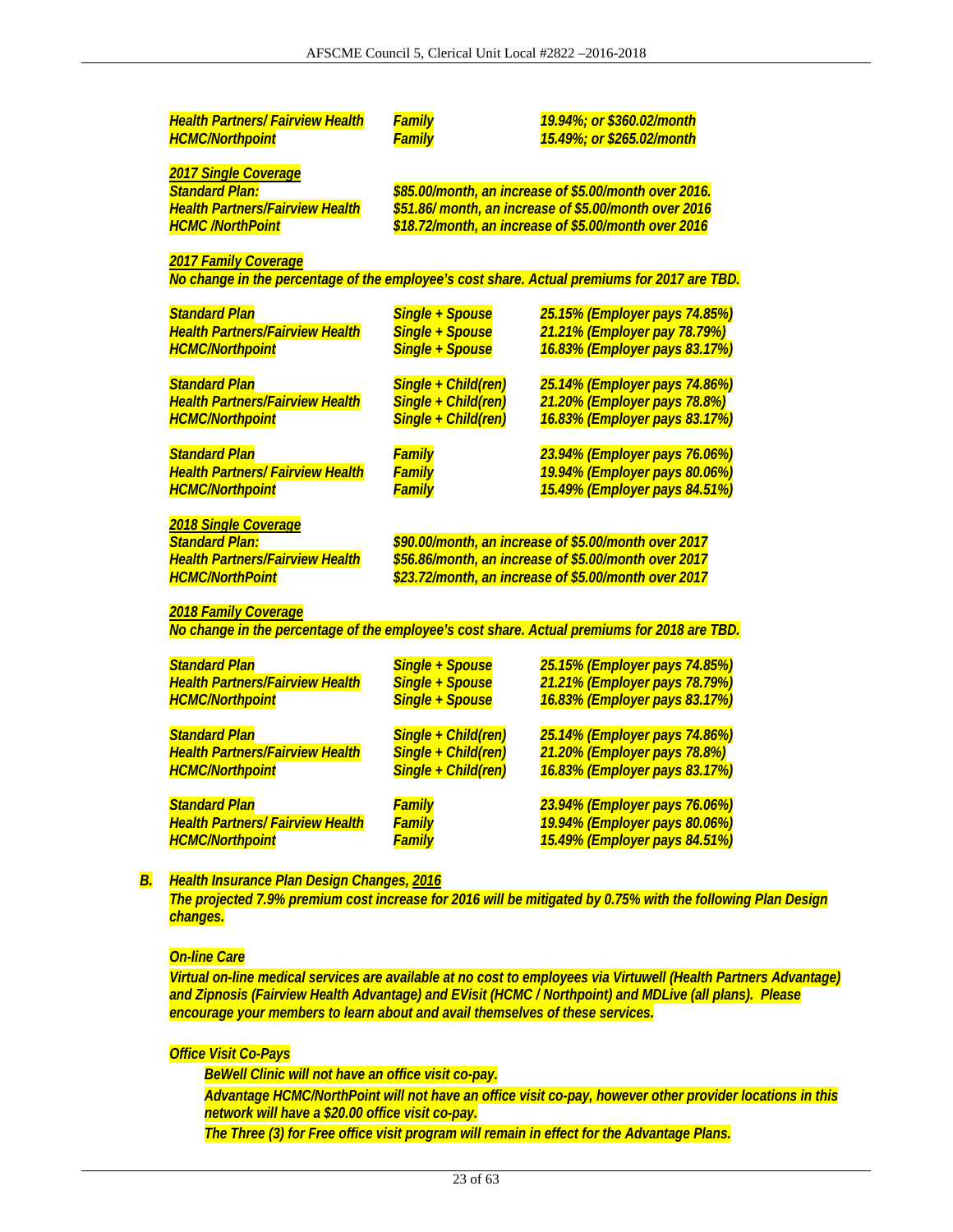*All plans, other than Advantage HCMC/ Northpoint, will have a \$5.00 increase to \$35.00 per office visit without incentive and a \$5.00 increase to \$20.00 per office visit when incentive completed.* 

*Prescription Drug Co-Pay (All Plans) Generic co-pay increases \$5.00 to \$20.00 NOTE: when the cost of the drug cost is lower than the co-pay, the drug cost is paid.* 

*Mail Order Pharmacy (Navitus)* 

 *Generic co-pay will be \$40.00 for 90 day supply. Brand co-pay will remain \$80.00 for 90 day supply. NOTE: the advantage here is you pay 2 months co-pay for 3 mos. of drug supply.* 

*Out of pocket maximums will remain the same (\$2,500 per individual, \$4,500 per family).* 

*C. Health Insurance Premium and Plan Design Changes, 2017 and 2018, 2019* 

*The parties agree to a consensus decision making model within the context of the existing Labor Management Health Care Committee (LMHCC) for the purpose of setting plan design and premium for the years 2017, 2018 and 2019 as described below, and subject to the consensus parameters agreed to by the parties and incorporated by reference as an extension to this AGREEMENT.* 

*The LMHCC's consensus recommendations will be advisory to the EMPLOYER. If a consensus decision is reached by 8/31 of any given year of the contract, both the UNION and the County agree to be bound by the decision, pending County Administration approval. The consensus recommendation will be submitted to County Administration for final approval.* 

*If a consensus decision is not reached by the LMHCC by 8/31 in any given year of the contract, the EMPLOYER will, in its sole discretion, set the health insurance premiums for each plan and implement plan design changes, if any, for that particular year, after consulting with the third party administrator, benefits consultants, and based on the discussions with and input from LMHCC.* 

*During the last year of the contract, If a consensus decision on plan design and premium or continuation of the consensus model is not reached by the LMHCC by 8/31 of that year, the parties shall revert to the negotiation process as it has in the past. The EMPLOYER shall present their proposal for changes to plan design and premium in the traditional contract negotiation format, after consulting with the third party administrator, benefits consultants, and based on discussions with and input from the LMHCC. Employee contributions for the subsequent AGREEMENT will continue to be subject to negotiations between the parties.* 

*The consensus model described herein will expire on 8/31 of the last year of this AGREEMENT, unless the LMHCC provides a consensus recommendation that it should be continued into the subsequent AGREEMENT.* 

#### *D. Health Insurance Provider Tiers, 2016, 2017, 2018*

*As agreed to in prior contracts, the EMPLOYER will, in its sole authority, determine for 2016, 2017 and 2018 how many tiers and which providers are included in which tier. Any such changes will be shared with the LMHCC group with the driving reason for such change and the financial impact initiating the change.* 

*NOTE: Consistent with previous rounds of bargaining, the health insurance plan design and the provider networks / tiers shall not appear in the labor agreement(s), but rather shall reside on the Human Resources Benefits Unit website.* 

*E. Health Care Plan Reserves Fund*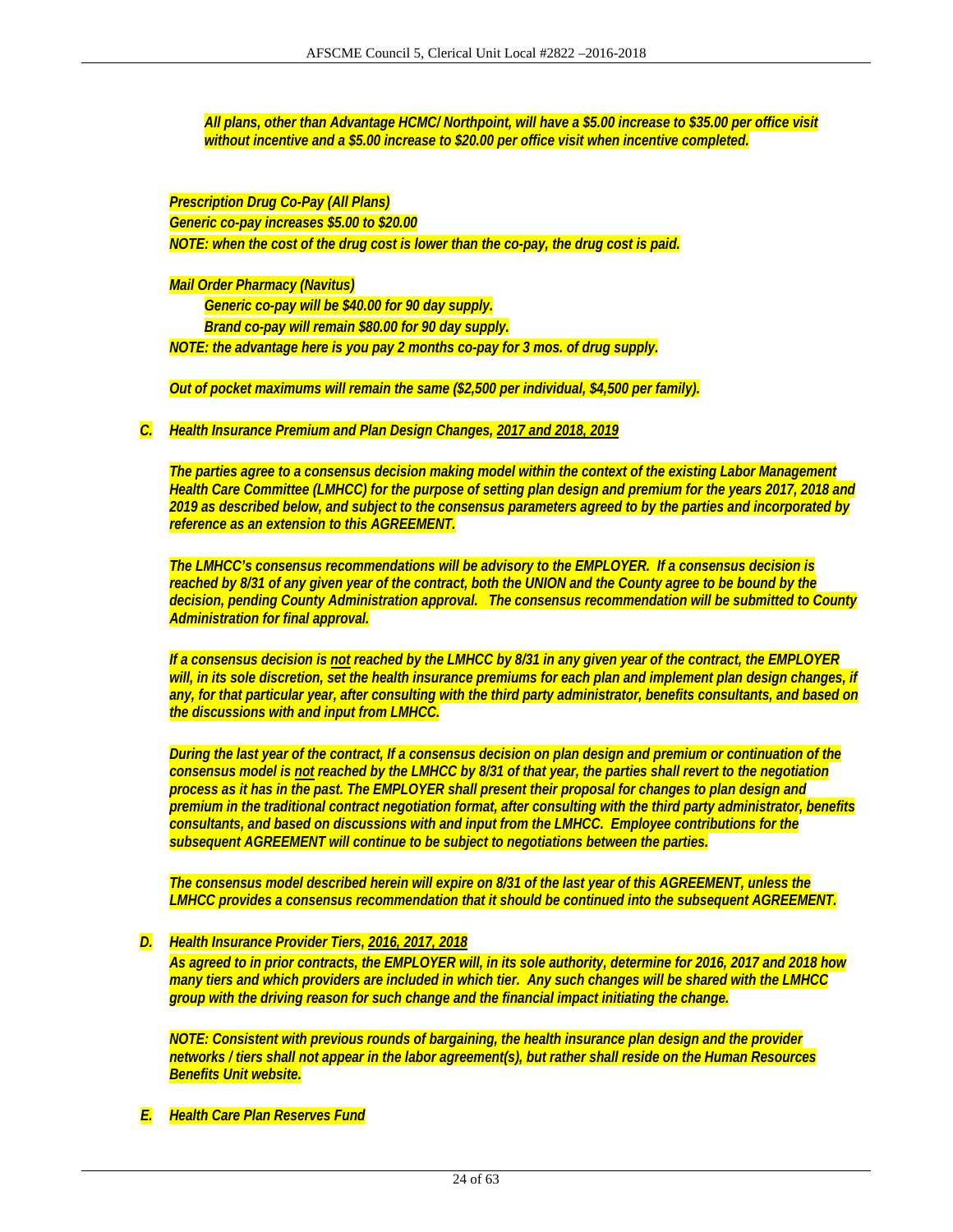*The EMPLOYER will use \$3,000,000 from the Health Care Plan Reserves Fund to offset the predicted 2016 premium cost increase of 7.9%.* 

*This action will allow for an additional 2.9% point reduction in premium cost. In combination with the 0.75% point reduction in premium cost gained through plan design changes discussed above, the end result is a 4.25% increase to premium costs.* 

*In 2017 and 2018, the EMPLOYER, in its sole discretion, will determine if and how many dollars from the Reserves Fund will be utilized.* 

*F. Dependent Audit* 

*In 2014, the EMPLOYER conducted a dependent audit. The parties understand that new employees will continue to be required to provide evidence to establish dependent status.* 

- Section 2. Subject to I.R.S. Rules and Regulations, each employee covered by this AGREEMENT may individually elect to participate in the Hennepin County Health Care Expense Account plan as an option to the EMPLOYER hospitalization and medical insurance coverage allowance specified in Section 1. Employees may voluntarily elect to have a portion of their gross earnings placed in a special account to be managed on their behalf by the EMPLOYER. The employee can use funds from this account to pay certain employee expenses that qualify for exemption from mandatory payroll deductions such as income taxes. Such expense account arrangement shall afford employees the opportunity to pay their qualifying expenses with earnings unreduced by certain mandatory payroll deductions.
- Section 3. Subject to I.R.S. Rules and Regulations, each employee covered by this AGREEMENT may individually elect to participate in the Dependent Care Assistance Program provided by the EMPLOYER. Employees may voluntarily elect to have a portion of their gross earnings placed in a special account to be managed on their behalf by the EMPLOYER. The employee can use funds from this account to pay certain employee expenses that qualify for exemption from mandatory payroll deductions such as income taxes and pension contributions. Such expense account arrangement shall afford employees the opportunity to pay their qualifying expenses with earnings unreduced by mandatory payroll deductions.
- Section 4. Subject to I.R.S. Rules and Regulations, each employee covered by this AGREEMENT may individually elect to participate in the Hennepin County Parking Expense Account plan. Employees may voluntarily elect to have a portion of their gross earnings placed in a special account to be managed on their behalf by the EMPLOYER. The employee can use funds from this account to pay certain employee expenses that qualify for exemption from mandatory payroll deductions such as income taxes.
- **Section 5.** The EMPLOYER shall pay the full cost of a \$30,000.00 accidental death and dismemberment individual term life insurance contract for each employee.
- **Section 6.** The EMPLOYER shall, subject to availability, arrange for a group Long Term Disability Insurance Plan which shall be in accordance with criteria and benefit levels established between the EMPLOYER and underwriter. Implementation and continuance shall be contingent upon such a plan being available in accordance with those criteria and available on an individual employee option basis. Employees electing the Long Term Disability option will have their sick leave accrual rate charged for the equivalent number of hours necessary to provide for the premium cost, the value of each sick leave hour to be equivalent to the employee's hourly salary rate. Employees who do not have sufficient sick leave accrual to cover premium cost shall make sufficient cost payment to the EMPLOYER. If such a plan cannot be provided on an individual option basis, the EMPLOYER has no obligation to provide for this coverage.
- **Section 7.** It is expressly understood that the EMPLOYER's obligation in this Article is limited to payment of the specified premium charges for the group insurance coverage as specified herein.
- **Section 8.** The EMPLOYER reserves the right to change insurance carriers or self-insure. If such change of carriers or self-insurance is to result in a change in the level of employee benefits, the EMPLOYER agrees to meet and confer with the UNION on the change.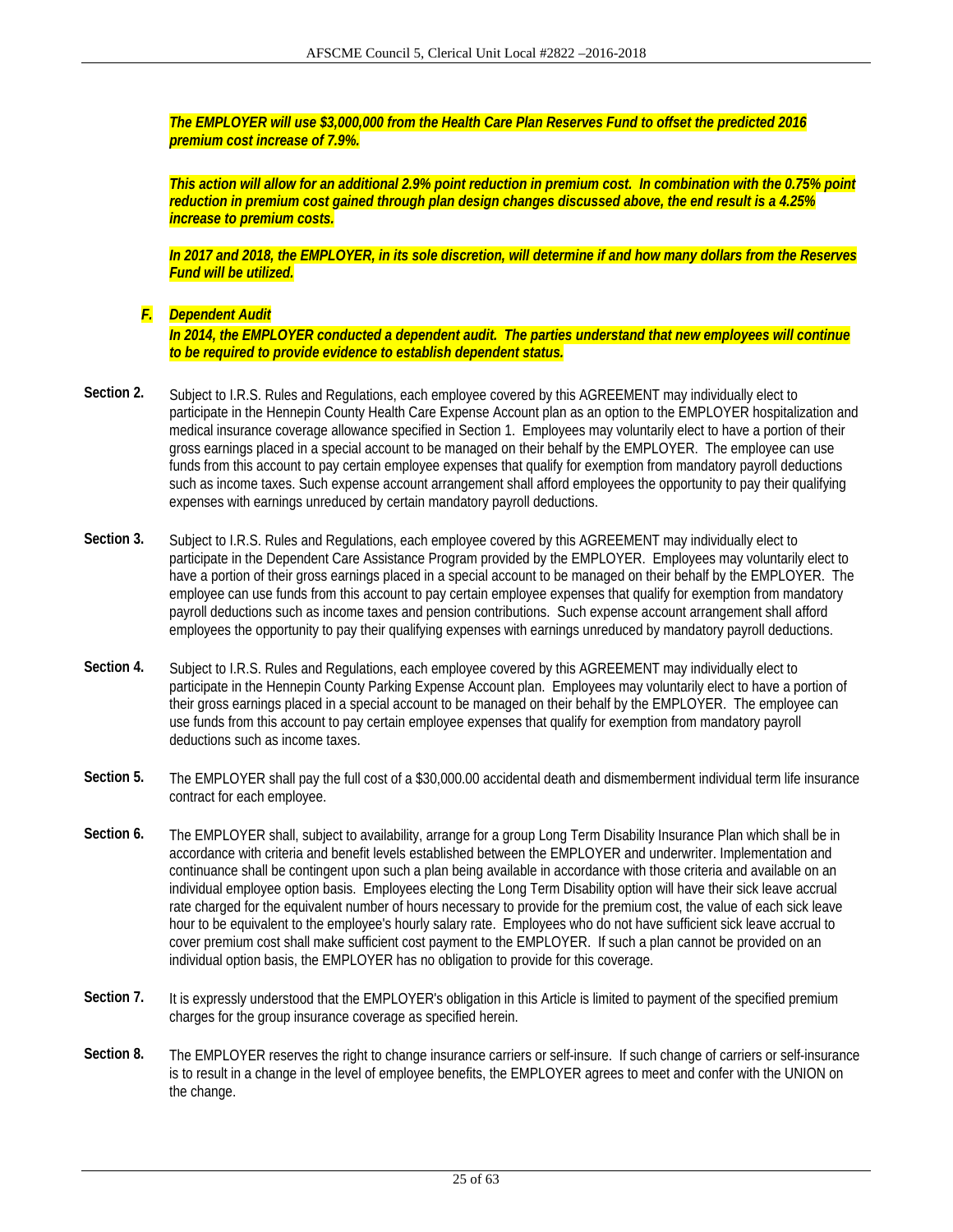- **Section 9.** The EMPLOYER shall, subject to availability, arrange for a group Short Term Disability Insurance Plan which shall be in accordance with criteria and benefit levels established between the EMPLOYER and the underwriter. Implementation and continuance shall be contingent upon such a plan being available in accordance with those criteria and available on an individual employee option basis. Employees electing the Short Term Disability option will have their sick leave accrual rate charged for the equivalent number of hours necessary to provide for the premium cost, the value of each sick leave hour to be equivalent to the employee's hourly salary rate. Employees who do not have sufficient sick leave accrual to cover premium cost shall make sufficient cost payment to the EMPLOYER. If such plan cannot be provided on an individual option basis, the EMPLOYER has no obligation to provide this coverage.
- **Section 10.** Early Retiree Health Insurance Program (ERHIP).
	- Subd. 1. Benefit. The County shall provide access to the County's group health insurance program for eligible employees until the end of the month in which the employee turns age 65. An eligible employee shall receive the same County contribution towards the health insurance continuation benefit provided for in the ERHIP as though the employee is actively working and has elected single coverage in the County's group health insurance program. An eligible employee may elect to continue coverage under the County's group health insurance program for dependents provided the employee pays 100% of the cost of dependent coverage in addition to any required share of the single premium. The County may establish appropriate policies and procedures to implement and administer the ERHIP that are not inconsistent with the requirements of this section. These include, but are not limited to, the application process and the time period required to apply for EHRIP benefits, the process for remitting premium payments, adding or deleting dependents from coverage or the termination of coverage for the non-payment of premiums.
	- Subd. 2 Eligibility. Only employees that have County group health insurance coverage in force on the date of employment termination and who were hired by the County prior to January 1, 2008, are eligible to participate in the ERHIP. Employees newly hired, re-hired or re-instated after January 1, 2008, are ineligible to participate in the ERHIP. To receive the health insurance continuation benefit provided for in the ERHIP, the employee must meet at least one of the following three eligibility requirements:

| The eligible employee meets one of the following age and years of service requirements: |  |  |  |  |
|-----------------------------------------------------------------------------------------|--|--|--|--|
|                                                                                         |  |  |  |  |

| <u>Age</u>          | Non Continuous Years of Service |
|---------------------|---------------------------------|
| 55 but less than 62 | 20                              |
| 62 but less than 63 | 15                              |
| 63 but less than 64 | 14                              |
| 64 but less than 65 | 13                              |

- B. The eligible employee at the time of retirement qualifies for and applies for a full, unreduced retirement annuity (other than a deferred annuity), based on a minimum of ten (10) years of Hennepin County service, from an approved Minnesota public service retirement program.
- C. The eligible employee at the time of retirement qualifies for and applies for a retirement annuity (other than a deferred annuity), from an approved Minnesota public service retirement program with at least twenty-five (25) years of covered service, at least ten (10) of which must have been with Hennepin County.
- Subd. 2a Eligibility for Minneapolis Public Library (MPL) Employees. All persons employed in a *regular* position by the Minneapolis Library Board who are transferred to Hennepin County employment as a *regular* employee as a result of a merger between the Hennepin County and Minneapolis library systems are eligible to participate in the ERHIP. Former MPL employees may also exercise their right to opt-out of the ERHIP as provided in subdivision 3, provided they do so by July 1, 2008, or 30 days after the effective date of the merger, whichever date is later. Former MPL employees transferred to Hennepin County as a result of a merger shall not receive credit for their years of service at MPL for purposes of determining eligibility for the ERHIP.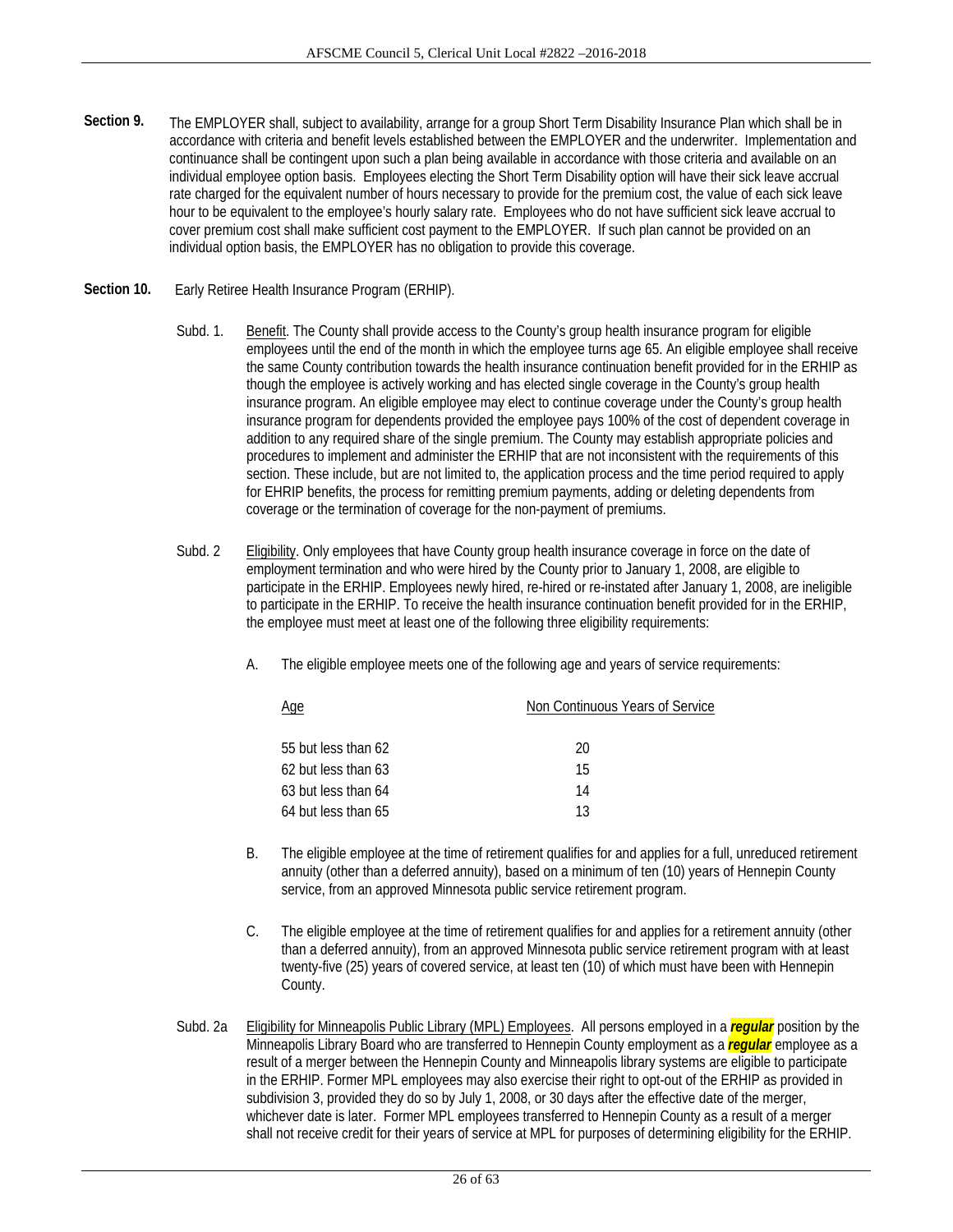Only time spent in service while employed by Hennepin County as a *regular* employee will count towards determining eligibility for the ERHIP.

- Subd. 3 Opt-out. Employees eligible to participate in the ERHIP may opt out of the program. Employees desiring to opt-out must elect in writing prior to July 1, 2008, whether they will maintain their current retiree insurance benefit, or opt out of the ERHIP and participate in the Health Care Savings Plan (HCSP) option. This is a one-time, irrevocable election. Employees who do not make an election in writing prior to July 1, 2008, will be deemed to have elected to retain their current retiree insurance benefit under the ERHIP. If an employee who is eligible for ERHIP becomes part of the bargaining unit and has not previously had the opportunity to opt-out, such employee shall be given the opportunity at a time which is mutually agreed upon by the EMPLOYER and the UNION.
- Subd. 4. No Guarantee of Future Benefit. Nothing in this section shall be construed to be a guarantee of future retiree health insurance benefits beyond the expiration date of this AGREEMENT. The County and the Union (or in the case of an unit of essential employees, an interest arbitrator) reserve the right during subsequent negotiations to modify, amend, or terminate, in whole or in part, this ERHIP. In the event the union is decertified as the exclusive representative, the County may, at any time after the expiration of this AGREEMENT, modify, amend, or terminate, in whole or in part, this ERHIP.

#### **Section 11.** Health Care Savings Plan (HCSP)

- Subd. 1. Establishment of HCSP. A Health Care Savings Plan (HCSP) is established to enable Hennepin County employees to save money on a pre-tax basis to pay post-County employment medical expenses and/or health insurance premiums. EMPLOYER and employee contributions designated below shall be deposited with a HCSP provider selected by the EMPLOYER. The County and the HCSP provider may establish appropriate policies and procedures to implement and administer the HCSP that are not inconsistent with the requirements of this section.
- Subd. 2 Eligibility. Only *regular*, benefits-eligible employees are eligible to participate in the HCSP. Employees hired, re-hired or re-instated after January 1, 2008, unrepresented employees newly hired, rehired or re-instated between January 1, 2007, and December 31, 2007, who become part of the bargaining unit after December 31, 2007, and employees that exercised their right to opt-out of the ERHIP, are required to participate in the HCSP. Former MPL employees who exercise their right to opt-out of the ERHIP and participate in the Health Care Savings Plan (HCSP) option shall only have their time spent in service while employed by Hennepin County as a *regular* employee count towards determining eligibility for the County contribution in subdivision 4.
- Subd. 3. Employee Contribution. Eligible employees shall contribute one percent (1%) of their salary on a per pay period basis to the HCSP.
- Subd. 4. County Contribution The County shall make the following annual contributions to an eligible employee's HCSP account beginning in 2009. The County's annual lump sum contribution shall be made in the first full pay period following an employee's anniversary date as follows:

| Years of Service                                      | <b>County Annual Contribution</b> |
|-------------------------------------------------------|-----------------------------------|
| More than 5 years and less than 10 years of service.  | \$500.00 per year                 |
| More than 10 years and less than 15 years of service. | \$600.00 per year                 |
| More than 15 years of service.                        | \$700.00 per year                 |

**Section 12** Pursuant to Article 22, Section 10, Subd. 1, the EMPLOYER shall apply the terms of Hennepin County Board Resolution 09-0339 (attached) to eligible employees covered by this AGREEMENT.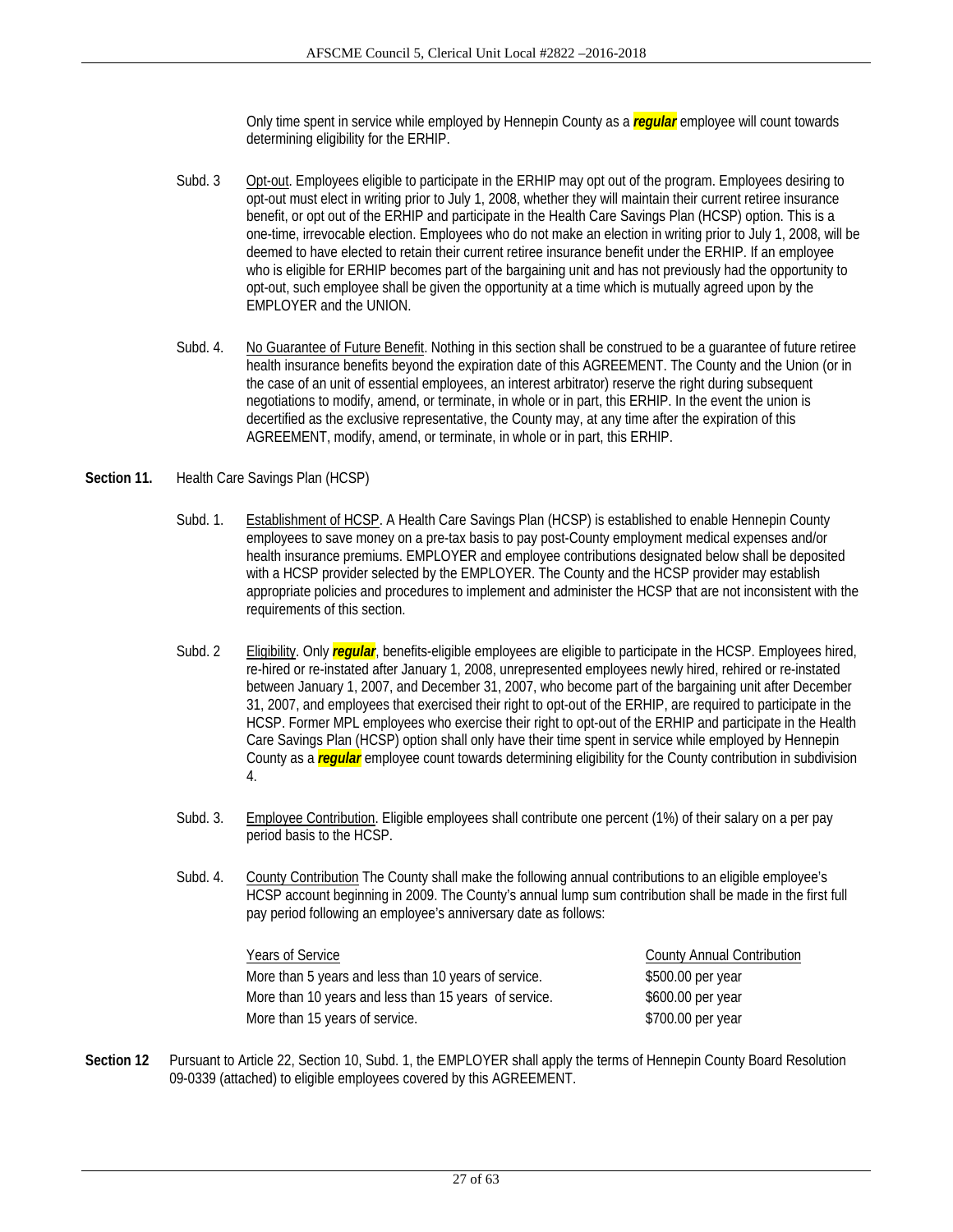## **ARTICLE 23 - SEVERANCE PAY**

**Section 1.** Severance pay shall be paid to *regular* employees who have completely terminated their employment with the County in good standing and have completed eight (8) years of continuous service with the County. Any employee who shall have received severance pay upon termination of his/her employment shall not again be eligible to accrue any severance pay benefits upon re-employment with the County except for any hours accumulated in excess of the number for which he/she has been previously compensated. Such severance shall be based upon and measured by unused accumulated sick leave and unused accumulated vacation leave accruing to such employee during Hennepin County employment. Such severance pay shall not exceed eight hundred (800) hours of the unused accumulated sick leave and unused vacation leave which has accrued to the credit of the employee at the date of severance of such employment. Severance pay shall be computed on the basis of the employee's base pay rate in effect on the date of termination. Severance pay of a deceased employee shall be paid to a named beneficiary or, lacking that, his/her estate or legal representative.

> Employees shall provide the EMPLOYER with two (2) weeks written notice in advance of the date the employee leaves. If an employee fails to provide the required two (2) week notice, the EMPLOYER shall exclude eighty (80) hours of sick leave severance pay to which the employee may be otherwise entitled in accordance with this AGREEMENT.

- **Section 2.** All accumulated leave benefits shall be expired upon the date of severance from County service.
- Section 3. <sup>The eligibility provisions of this Article regarding years of service shall not apply to **regular** employees who die prior to</sup> achieving eight (8) years of service with the County.

### **ARTICLE 24 - STABILITY ADJUSTMENTS**

**Section 1.** When an employee has completed five (5) years of continuous service in the County as of December 1 of the current year, he/she shall be eligible to receive two and one-half (2 1/2) percent of his/her annual salary for the current calendar year based on his/her current base rate of pay. For each additional year of continuous service after five, the employee shall qualify for an additional one-half (1/2) of one (1) percent up to and including his/her tenth year. For all continuous service after ten (10) years, the stability payment shall continue at the rate established for the tenth year of five (5) percent. At the discretion of the EMPLOYER, time on authorized leave of absence for education may be included in computing stability compensation.

The maximum annual salary on which stability pay will be computed shall be in accordance with the following schedule:

| <b>Years of Service</b>                                                      | Maximum Base Salary On Which<br>StabilityPay Will Be Computed |
|------------------------------------------------------------------------------|---------------------------------------------------------------|
| Less than eleven (11) years of continuous service                            | \$16,000                                                      |
| Eleven (11) years but less than twelve (12) years of continuous service      | \$17,000                                                      |
| Twelve (12) years but less than thirteen (13) years of continuous service    | \$18,000                                                      |
| Thirteen (13) years but less than fourteen (14) years of continuous service  | \$19,000                                                      |
| Fourteen (14) years but less than fifteen (15) years of continuous service   | \$20,000                                                      |
| Fifteen (15) years but less than sixteen (16) years of continuous service    | \$21,000                                                      |
| Sixteen (16) years but less than seventeen (17) years of continuous service  | \$22,000                                                      |
| Seventeen (17) years but less than eighteen (18) years of continuous service | \$23,000                                                      |
| Eighteen (18) or more years of continuous service.                           | \$24,000                                                      |
| Such stability payment shall be paid in a lump sum on a December payroll.    |                                                               |

- **Section 2.** Any employee who by reason of a work related injury receives workers' compensation benefits, shall receive credit for time spent on such medical leave for purposes of stability pay eligibility.
- **Section 3.** Any employee upon retiring from County service may be paid the stability payment as of the date of his/her retirement. However, such payment shall be prorated on the number of payroll periods worked during the calendar year in which such employee retired.
- **Section 4.** Stability pay may also be paid to survivors in the case of death while the individual is an employee of the County. Such payment shall be prorated on the number of payroll periods worked during the calendar year in which death occurred.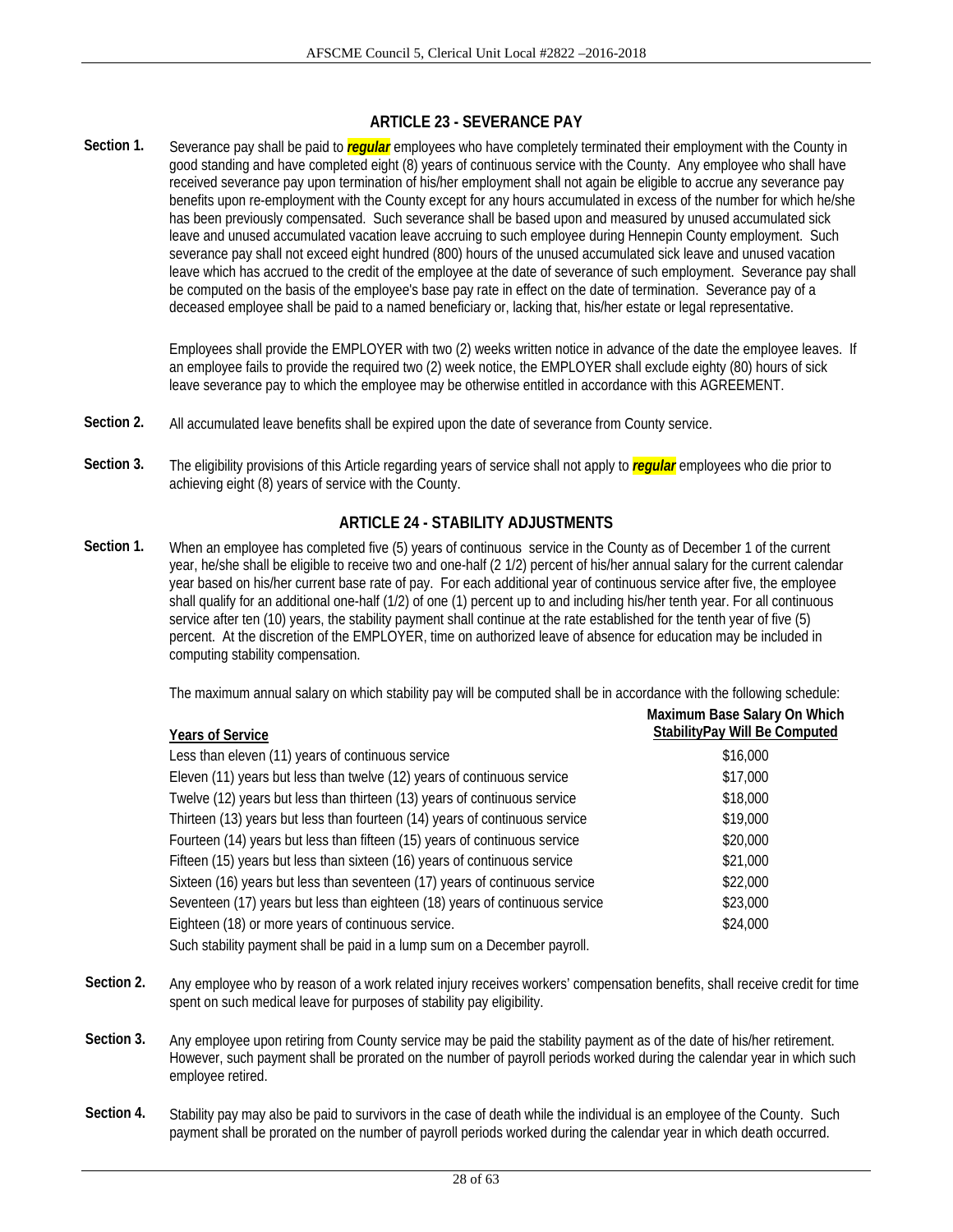## **ARTICLE 25 - PART-TIME / LIMITED DURATION EMPLOYEES**

- Section 1. A **regular** part-time employee working less than the full-time schedule shall not participate in any benefits provided by this AGREEMENT except those working a schedule of twenty (20) hours or more per week shall participate in benefits in the same ratio that his/her actual hours worked bears to the full-time work schedule. The EMPLOYER shall pay, however, the same health insurance premium amounts to employees who are scheduled to work at least twenty (20) hours per work week as it contributes to full time *regular* employees. The holiday benefit for *regular* part-time employees shall be in the same ratio that the *regular* part-time employee's actual hours worked bears to the full-time work schedule in the previous calendar quarter where the holiday falls.
- Section 2. A. A limited duration employee appointed to a position of six (6) months or less shall not participate in any benefits provided by this AGREEMENT except holiday benefits which shall be in the same ratio that the employee's actual hours worked bears to the full-time work schedule, in the previous calendar quarter where the holiday falls.
	- B. A limited duration employee whose work schedule is intermittent, non-continuous or irregular in nature shall not participate in any benefits provided by this AGREEMENT.
	- C. A limited duration employee appointed to a position that is expected to last more than six (6) months and less than two (2) years working less than the full-time schedule shall not participate in any benefits provided by this AGREEMENT except those working a schedule of twenty (20) hours or more per week shall participate in benefits in the same ratio that his/her actual hours worked bears to the full-time work schedule. The EMPLOYER shall pay, however, the same health insurance premium amounts to employees who are scheduled to work at least twenty (20) hours per work week as it contributes to full-time *regular* employees. The holiday benefit for a limited duration employee appointed to a position that is expected to last more than six (6) months and less than two (2) years shall be in the same ratio that the employee's actual hours worked bears to the full-time work schedule in the previous calendar quarter where the holiday falls.

## **ARTICLE 26 - WORK UNIT VACANCIES**

**Section 1.** Except as otherwise provided in Attachment B, a vacant position which is to be filled by the EMPLOYER will normally be posted for not less than seven (7) calendar days within the department where located. *Regular* employees within the same class and department may indicate to the EMPLOYER in writing, their interest in being considered for reassignment to fill the vacant position.

> Prior to filling the vacancy, the EMPLOYER will give reasonable consideration to the senior qualified *regular* employee who has requested reassignment to the vacant position.

- A. The vacancy posting shall set forth the class title, salary range, nature and location of the work to be performed, the minimum qualifications, the place and manner of making application and the closing date that applications will be received.
- B. In departments where there is more than one work shift, the position vacancy posting will indicate which shift applies.
- C. The provisions of this Article shall apply to the initial vacancy and up to two sequential vacancies that may be created by reassignment within the department.
- D. Employees who are selected for reassignment under the provisions of this Article will again become eligible for consideration six (6) months following such reassignment.
- E. Departments for the purpose of this Article shall be those established by the EMPLOYER in its organizational structure. A copy of the EMPLOYER's current organizational structure identifying departments shall be furnished to the UNION by the EMPLOYER and updated as changes occur. A current copy of the EMPLOYER's organizational structure identifying departments is located in Attachment B of this AGREEMENT.
- F. Seniority for purposes of this Article shall be as defined in the Article herein titled "Seniority."
- G. The provisions of this Article shall not apply to the following types of vacancies.
	- 1. Vacancies to be filled by recall from layoff.
	- 2. Vacancies to be filled by reassignment of an employee whose position has been abolished due to lack of work, lack of funds or other reasons without reference to incompetence, misconduct, or other behavioral considerations.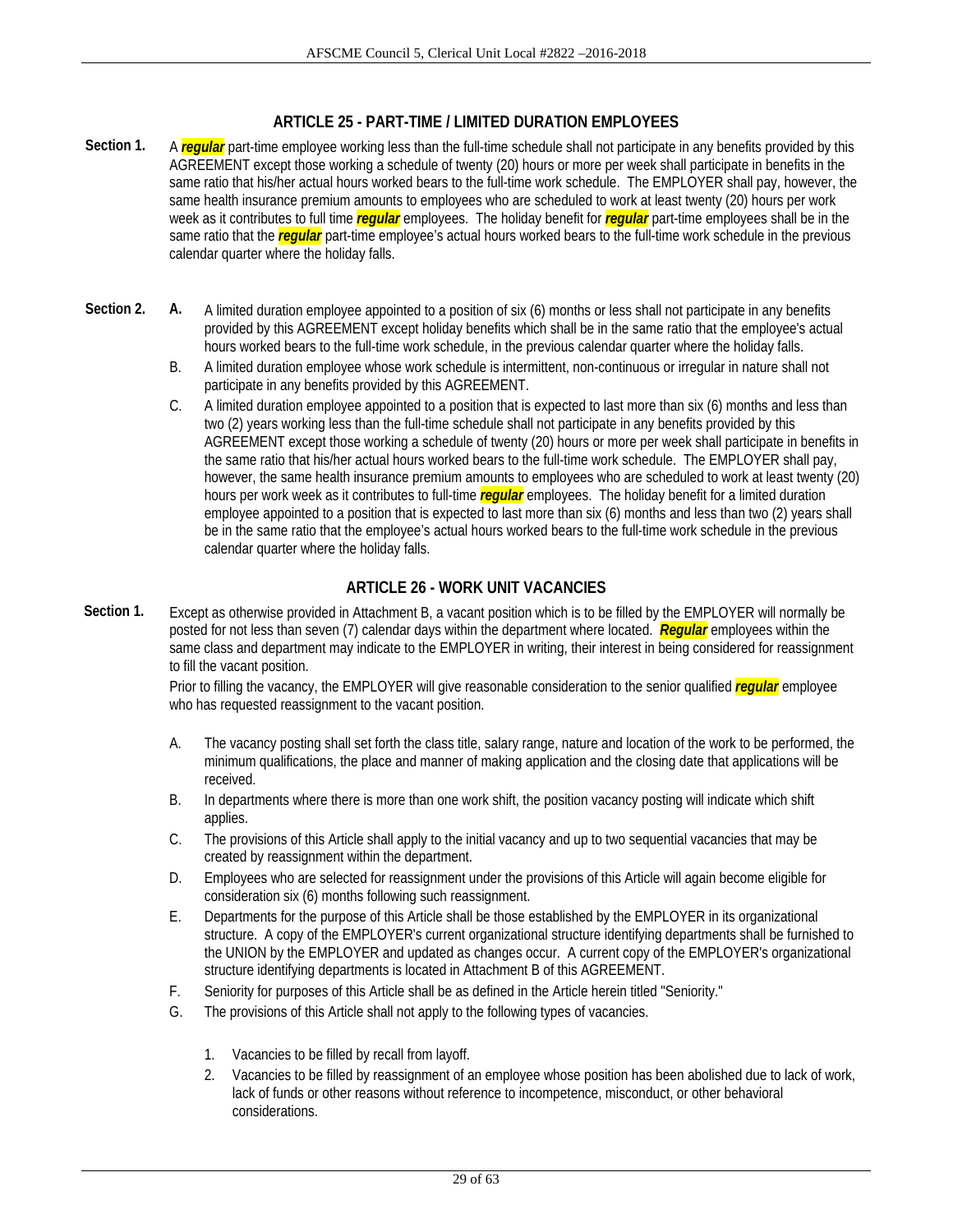3. Vacancies to be filled by reassignment of an employee for reason of temporary disability or other health-related condition.

## **ARTICLE 27 - WORK RULES**

The EMPLOYER may establish and enforce work rules that are not in conflict with this AGREEMENT. A copy of the EMPLOYER's formally established departmental work rules shall be available on or about the work site and during the work shift of employees subject to such rules. Upon request, such rules shall also be made available to the UNION. Revisions to such work rules will be labeled as new or amended and shall be posted or disseminated in advance of their effective date.

## **ARTICLE 28 - PERFORMANCE EVALUATIONS**

- **Section 1.** The EMPLOYER shall determine whether an employee is to be granted an in-range salary rate adjustment on a normal performance review interval established by the EMPLOYER for the employee's class. An employee shall not experience loss of such salary increase because completion of the performance evaluation is delayed through no fault of the employee.
- **Section 2.** After an evaluation is completed, the employee will be given a copy and provided an opportunity to respond to the evaluation in writing and have that response permanently attached to the evaluation. No changes may be made in the evaluation after the employee has received and signed his/her copy.
- **Section 3.** When an employee who is eligible for an in-range merit adjustment receives a performance evaluation which results in the employee's not receiving such increase, he/she may request review of this decision by the appointing authority or his/her designee. Such request must be made to the appointing authority within twenty-four (24) calendar days from the date the employee receives the evaluation. If the decision of the appointing authority does not resolve the matter within thirty (30) calendar days following the employee's request for review, the matter may be referred to the Director of Human Resources, for review by the Director or his/her designee. Such time limits may be waived by agreement of the parties.
- **Section 4.** The EMPLOYER shall take into consideration time spent on union business when evaluating the quantity of work performed by the President and Co-Chief Stewards of Local 2822.
- Section 5. Performance Measures of employee performance obtained through electronic or "line count" monitoring will not be the sole criterion applied in evaluating performance.

## **ARTICLE 29 - EDUCATIONAL ASSISTANCE**

- **Section 1.** *Tuition reimbursement shall be provided to employees covered by this collective bargaining AGREEMENT under the same terms and conditions, policies and procedures as the rest of Hennepin County and reflecting a county– wide pool for funding. See Hennepin County Tuition Reimbursement Policy Frequently Asked Questions*
- Section 2. Where courses are required and certified by the appointing authority as essential to current job performance, such appointing authority shall grant 100% reimbursement for tuition, required fees and required study materials.
- **Section 3.** At the request of an employee, an Individual Development Plan shall be established. Any employee making the request shall be provided with paid time to work with their Supervisor or Human Resources to develop a training plan for career development within Hennepin County. Human Resources will be a source of career information, and postings, in which the employee may have an interest. Time allotted for this activity and the training plan adopted shall be subject to mutual agreement of the Employee and Supervisor.

## **ARTICLE 30 - FITNESS FOR DUTY**

When question exists related to appropriate leave administration or work safety to individuals, co-workers or others, the EMPLOYER may require employees to undergo a medical evaluation that will enable the EMPLOYER to determine the employee's fitness for performance of his/her duties. When the EMPLOYER requires an evaluation or report from a medical authority, either the employee's personal or treating authority or the medical authority of the EMPLOYER's selection, the EMPLOYER shall:

> A. Pay the fee charged for such evaluation or report if such is not covered through the health insurance program made available to employees by the EMPLOYER, and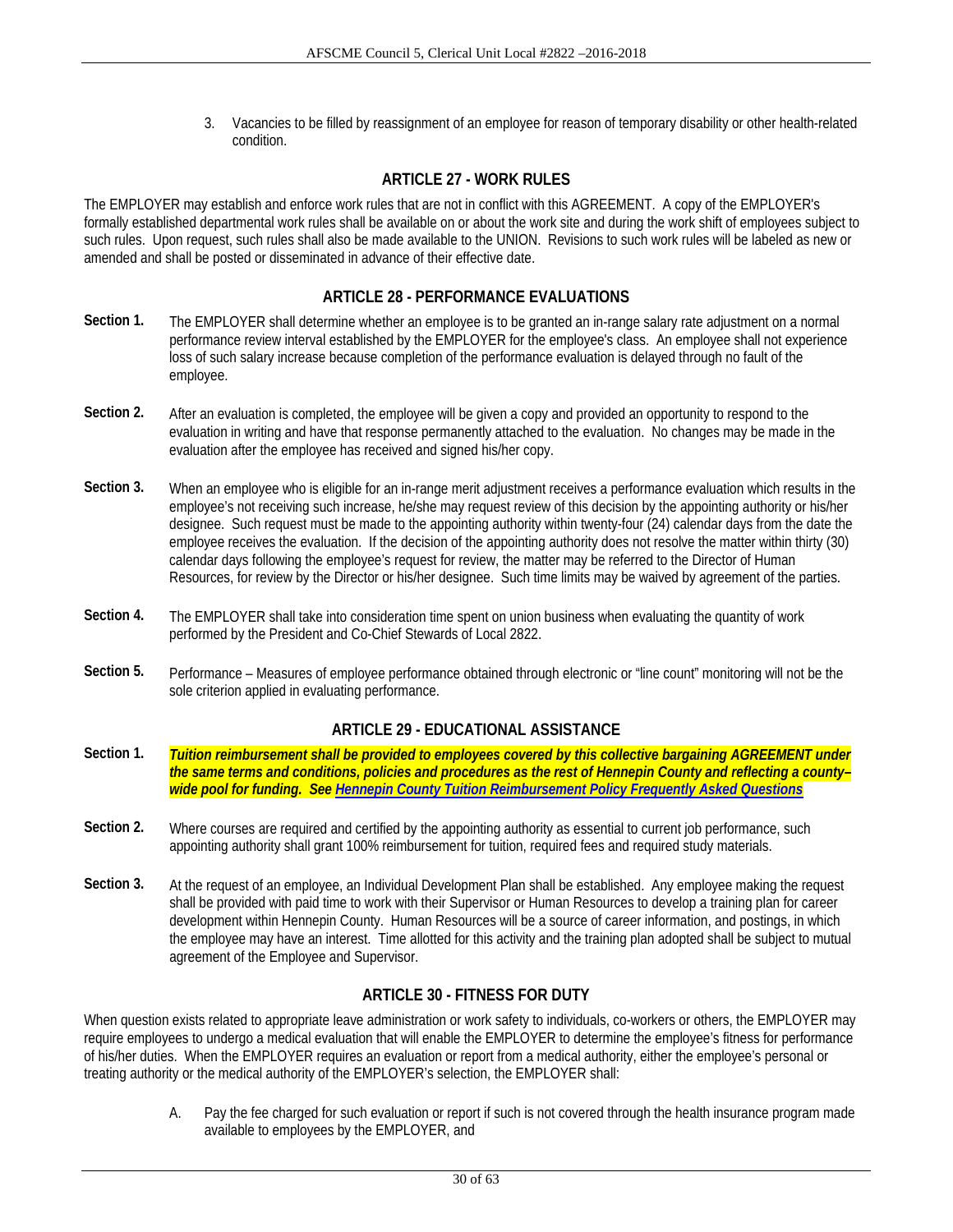B. Compensate the employee at his/her base pay rate for regularly scheduled work time the employee was unable to work due to obtaining the evaluation if the evaluation result is that the employee is found fully fit to perform his/her work duties and responsibilities.

|            |                                                                                                                                                                                                                                                  | <b>ARTICLE 31 - MEET AND CONFER</b>                                                                                                                                                                                                                                                                                                                                                                                                                                                                                                                     |  |  |  |  |
|------------|--------------------------------------------------------------------------------------------------------------------------------------------------------------------------------------------------------------------------------------------------|---------------------------------------------------------------------------------------------------------------------------------------------------------------------------------------------------------------------------------------------------------------------------------------------------------------------------------------------------------------------------------------------------------------------------------------------------------------------------------------------------------------------------------------------------------|--|--|--|--|
| Section 1. |                                                                                                                                                                                                                                                  | Upon the request of either party, the EMPLOYER and the UNION agree that not more than six (6) UNION<br>representatives and not more than six (6) EMPLOYER representatives will participate in a Meet and Confer<br>session each month to discuss issues of concern to either or both of the parties.                                                                                                                                                                                                                                                    |  |  |  |  |
|            | A.                                                                                                                                                                                                                                               | The parties will meet and confer in regards to health of the workforce issues including but not limited to<br>physical, psychological, ergonomics or public health concerns and safety items which are neither<br>negotiable nor subject to the grievance procedure. (See also Attachment D)                                                                                                                                                                                                                                                            |  |  |  |  |
|            | $\overline{B}$ .                                                                                                                                                                                                                                 | The parties will Meet and Confer in regards to workloads/caseloads issues to identify ideal workload or<br>caseload sizes and methods of achieving or working towards ideal workloads/caseloads. It is specifically<br>understood that actual assigned workloads may differ from ideal workloads. The EMPLOYER agrees that<br>ideal or appropriate workloads/caseloads will be a significant consideration when assessing employee<br>work performance.                                                                                                 |  |  |  |  |
|            | $\overline{\mathcal{C}}$                                                                                                                                                                                                                         | The parties will use the Meet and Confer process to establish a forum to address dignity and respect in<br>the workplace on an ongoing basis.                                                                                                                                                                                                                                                                                                                                                                                                           |  |  |  |  |
| Section 2. |                                                                                                                                                                                                                                                  | The parties may agree to conduct additional Meet and Confer sessions within individual departments or divisions.<br>The number, frequency, length, scope and size of such meetings will be determined by AGREEMENT.                                                                                                                                                                                                                                                                                                                                     |  |  |  |  |
| Section 3. | Upon AGREEMENT of the parties, a Meet and Confer session may include additional representatives from other<br>employee organizations or other outside parties with information to offer that is relevant to a proposed meet and<br>confer topic. |                                                                                                                                                                                                                                                                                                                                                                                                                                                                                                                                                         |  |  |  |  |
| Section 4. |                                                                                                                                                                                                                                                  | The parties agree that a specific Meet and Confer session will be scheduled for the purpose of discussing county-<br>wide planning/change initiatives with County Administration. The Labor/Management meetings between County<br>Administration and AFSCME Business Agents and Local Presidents could be used for this purpose.                                                                                                                                                                                                                        |  |  |  |  |
| Section 5. |                                                                                                                                                                                                                                                  | Attachment D, entitled Meet and Confer Topics, will be placed at the end of the contract and will serve as a<br>reference list of specific topics the EMPLOYER and the UNION agree to discuss during the term of this<br>AGREEMENT. Each agreed-upon item placed on the list will be dated. The list will include active/ongoing meet<br>and confer topics as well as inactive topics, including dates of inception where possible.                                                                                                                     |  |  |  |  |
|            |                                                                                                                                                                                                                                                  | The Attachment D list will be reviewed and updated as needed during future contract negotiations to assist the<br>parties with accountability for the issues that have been listed for meet and confer discussion during the term of<br>a particular AGREEMENT. If the parties agree that a topic placed on the list at an earlier date no longer requires<br>discussion, that topic will be placed on the "inactive list" in Attachment D. However, the inactive list will remain<br>on Attachment D from contract to contract as a historical record. |  |  |  |  |
| Section 6. |                                                                                                                                                                                                                                                  | Nothing in Section 5 regarding Attachment D is intended as a limit upon the parties' ability to introduce any<br>mutually agreed upon topic for discussion at any future Meet and Confer session.                                                                                                                                                                                                                                                                                                                                                       |  |  |  |  |
|            |                                                                                                                                                                                                                                                  | <b>ARTICLE 32 - DISCIPLINE</b>                                                                                                                                                                                                                                                                                                                                                                                                                                                                                                                          |  |  |  |  |

- Section 1. The EMPLOYER will discipline employees in the classified service only for just cause.
- **Section 2.** Discipline, when administered, will be in one or more of the following forms and normally in the following order:
	- A. Oral Reprimand
	- B. Written Reprimand
	- C. Suspension
	- D. Discharge or disciplinary demotion.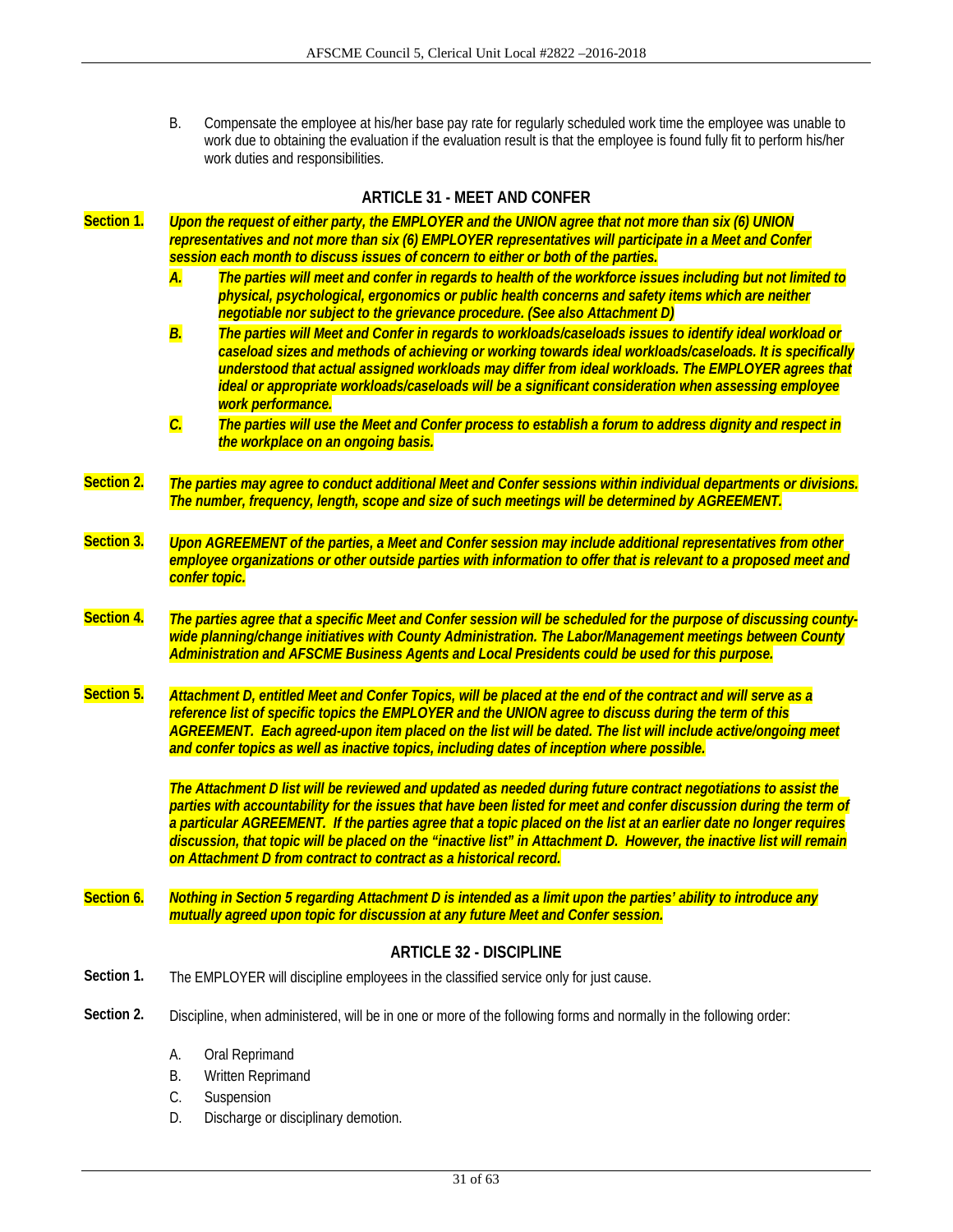- **Section 3.** If the EMPLOYER has reason to reprimand any employee, it shall normally not be done in the presence of other employees or the public.
- **Section 4.** Written reprimands, disciplinary suspensions, disciplinary demotions or discharge of *regular* employees are appealable up to and through the arbitration step of the grievance procedure contained in this AGREEMENT.
- **Section 5.** Upon the request of either party, the EMPLOYER and UNION shall make available to each other all information and evidence that will be used to support a written reprimand, suspension or discharge or defense against such action at least seven (7) days prior the Step 2 meeting of the grievance procedure.

## **Section 6.** *Human Resources Employee File*

- A. Investigations which do not result in disciplinary actions shall not be entered into the employee's *Human Resources employee file*. A written record of all disciplinary actions other than oral reprimands shall be entered into the *Human Resources employee file*. All disciplinary entries in the Human Resources *employee file* shall normally state the corrective action expected of the employee.
- B. An employee who is reprimanded in writing, suspended, disciplinarily demoted, or discharged shall be furnished with a copy of notice of such disciplinary action.
- C. Upon written request of the employee, a written reprimand shall be removed from the *Human Resources employee's file* if no further disciplinary action has been taken against the employee within two (2) years following the date of the reprimand, or if no disciplinary action has been taken against the employee for the same or related offenses within three (3) years following the date of the reprimand.
- D. Employees shall have access to information contained in their *Human Resources employee file* in accordance with the provisions of the Data Practices Act, as amended.
- **Section 7.** Union Representation.

Employees will not be questioned concerning an administrative investigation of disciplinary action unless the employee has been given an opportunity to have a union representative present at such questioning. When mutually agreeable, the UNION shall have the right to take up a suspension, demotion, and/or discharge as a grievance at the second step of the grievance procedure, and the matter shall be handled in accordance with this procedure through the arbitration step if deemed necessary.

- **Section 8.** Disciplinary action shall be taken in a timely manner.
- **Section 9.** Unclassified employees of the Law Library shall have the same rights under this Article as classified employees.

### **ARTICLE 33 - EMPLOYEE ASSISTANCE**

The EMPLOYER shall make available to employees covered by this AGREEMENT the Employee Assistance Program it establishes for County employees and shall provide employees covered by this AGREEMENT with the information distributed to County employees familiarizing them with the program.

## **ARTICLE 34 - NON-DISCRIMINATION**

In accordance with applicable city, state and federal law, all provisions of this AGREEMENT shall be applied equally by the EMPLOYER and the UNION to all employees without discrimination based on race, color, creed, religion, age, sex, disability, marital status, affectional preference, public assistance status, criminal record or national origin. In the event that any of the pertinent antidiscrimination laws are changed during the term of the AGREEMENT to include or exclude a protected class or classes, this AGREEMENT will be applied so as to include or exclude that class or classes within the provisions of this section. In addition, all provisions of this AGREEMENT shall be applied equally by the EMPLOYER and the UNION to all employees without discrimination as to political or organizational affiliation or membership in the UNION.

## **ARTICLE 35 - SCOPE OF AGREEMENT**

This AGREEMENT shall represent the complete agreement between the UNION and EMPLOYER. The parties acknowledge that during the negotiations which resulted in this AGREEMENT each had the unlimited right and opportunity to make requests and proposals with respect to any subject or matter not removed by law from the area of collective bargaining, and that the complete understandings and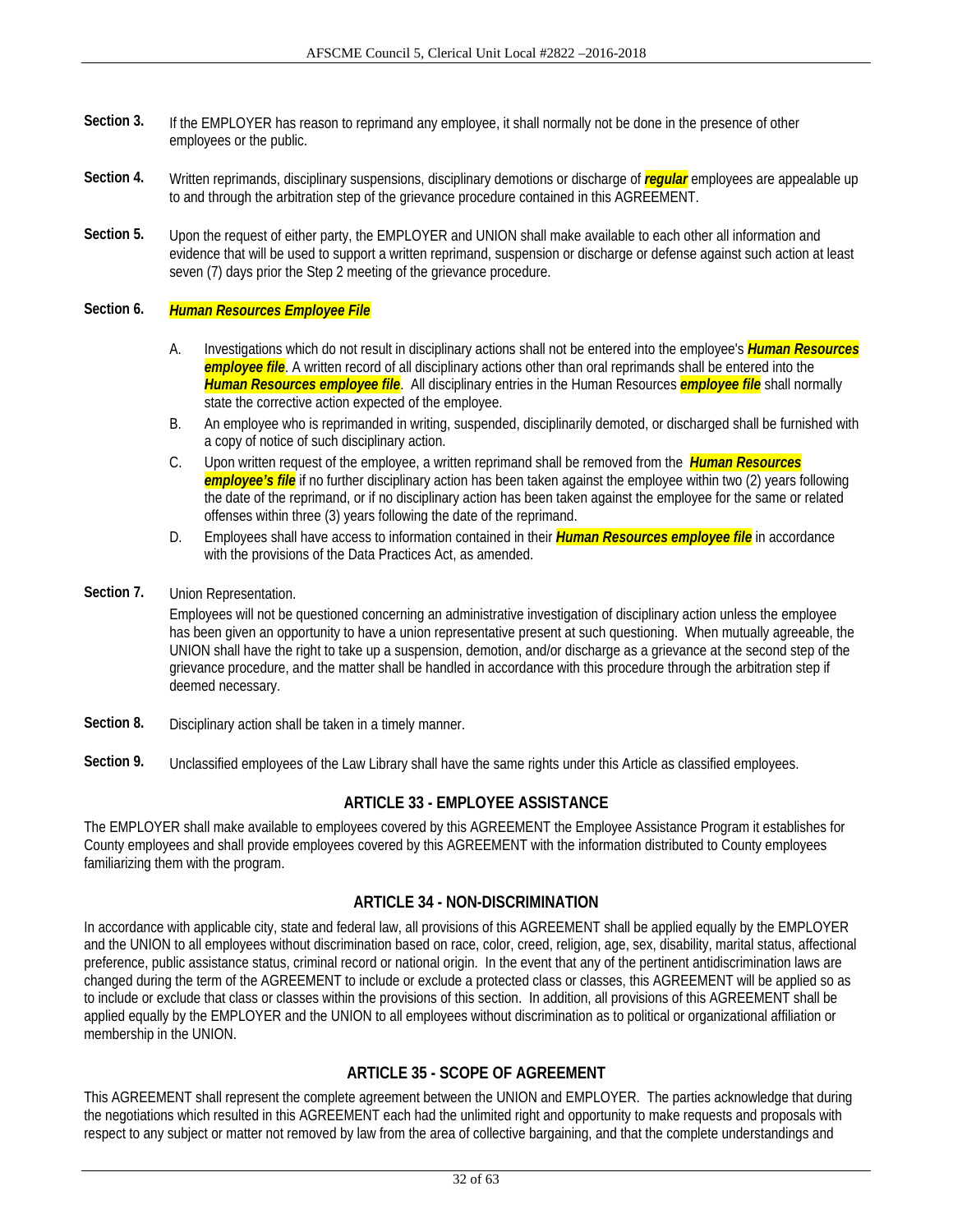agreements arrived at by the parties after the exercise of that right and opportunity are set forth in this AGREEMENT.

Therefore, the EMPLOYER and the UNION, for the life of this AGREEMENT each voluntarily and unqualifiedly waives the right and each agrees that the other shall not be obligated to bargain collectively with respect to any subject or matter referred to or covered in this AGREEMENT or with respect to any subject or matter not specifically referred to or covered in this AGREEMENT, even though such subject or matter may not have been within the knowledge or contemplation of either or both of the parties at the time that they negotiated or signed this AGREEMENT.

## **ARTICLE 36 - SAVINGS CLAUSE**

This AGREEMENT is subject to the laws of the United States, the State of Minnesota, and Hennepin County. In the event any provision of this AGREEMENT shall be held to be contrary to law by a court of competent jurisdiction from whose final judgment or decree no appeal has been taken within the time provided, such provision shall be voided. All other provisions shall continue in full force and effect. Upon written request of either party, the parties shall meet and negotiate on a substitute provision for the voided provision.

## **ARTICLE 37 -** *SPECIAL* **LEAVE WITHOUT PAY**

- **Section 1.** Employees may participate in a *Special* Leave Without Pay Program as established by the Hennepin County Board of Commissioners. The *Special* Leave Without Pay Program period is from date of County Board Approval through December 31, *2016*.
- **Section 2.** Upon the request of either party, the EMPLOYER and the UNION shall meet and confer on the extension of this *Special* Leave Without Pay Program *each year* through *2018*.
- **Section 3.** The EMPLOYER's policy on use of Special Leave Without Pay (SLWOP) provides that employees may use SLWOP in cases where they would otherwise not take the leave. The EMPLOYER will therefore interpret its policy on SLWOP to allow SLWOP for Union Leave and Parenting Leave in cases where the employee would not otherwise take the leave.

## **ARTICLE 38 - SALARY RATES**

**Section 1.** Employees covered by this AGREEMENT as follows shall be compensated for each hour of service in accordance with the following schedule and provisions:

Effective *December 27, 2015*, the following monthly/hourly rates shall apply:

| Classification<br>Minimum<br>Maximum<br>Minimum<br>Maximum<br>Account Clerk, Principal<br>\$3,133<br>\$4,523<br>\$18.08<br>\$26.09<br><b>Clerk</b><br>\$2,665<br>\$15.38<br>\$2,665<br>\$15.38<br>Credit/Collections Representative<br>\$15.45<br>\$2,677<br>\$3,827<br>\$22.08<br><b>IT Assistant Operations Analyst</b><br>\$2,711<br>\$15.64<br>\$4,105<br>\$23.68<br><b>Legal Secretary</b><br>\$16.10<br>\$2,791<br>\$4,356<br>\$25.13<br>Librarian, Associate<br>\$4,219<br>\$16.63<br>\$2,883<br>\$24.34<br><b>MHP Services Representative</b><br>\$15.43<br>\$2,675<br>\$4,200<br>\$24.23<br>Office Specialist I<br>\$3,145<br>\$15.31<br>\$2,654<br>\$18.15<br>Office Specialist II<br>\$15.31<br>\$2,654<br>\$3,324<br>\$19.18<br>Office Specialist III<br>\$3,735<br>\$15.47<br>\$2,681<br>\$21.55<br>Office Specialist, Principal<br>\$2,794<br>\$16.12<br>\$4,118<br>\$23.76<br><b>Production Publishing Operator</b><br>\$2,684<br>\$15.48<br>\$3,008<br>\$17.36<br>Production Publishing Operator, Principal<br>\$16.39<br>\$2,841<br>\$4,087<br>\$23.58<br>Production Publishing Operator, Senior<br>\$15.26<br>\$3,390<br>\$2,645<br>\$19.56<br><b>Public Safety Records Clerk</b><br>\$4,230<br>\$15.83<br>\$2,744<br>\$24.40<br><b>Public Service Assistant</b><br>\$2,654<br>\$3,021<br>\$15.31<br>\$17.43<br>Real Estate and Tax Specialist I<br>\$3,918<br>\$15.48<br>\$22.60<br><u>\$2,684</u> |  | <b>MONTHLY</b> | <b>HOURLY</b> |
|-----------------------------------------------------------------------------------------------------------------------------------------------------------------------------------------------------------------------------------------------------------------------------------------------------------------------------------------------------------------------------------------------------------------------------------------------------------------------------------------------------------------------------------------------------------------------------------------------------------------------------------------------------------------------------------------------------------------------------------------------------------------------------------------------------------------------------------------------------------------------------------------------------------------------------------------------------------------------------------------------------------------------------------------------------------------------------------------------------------------------------------------------------------------------------------------------------------------------------------------------------------------------------------------------------------------------------------------------------------------------------------------------------------------------|--|----------------|---------------|
|                                                                                                                                                                                                                                                                                                                                                                                                                                                                                                                                                                                                                                                                                                                                                                                                                                                                                                                                                                                                                                                                                                                                                                                                                                                                                                                                                                                                                       |  |                |               |
|                                                                                                                                                                                                                                                                                                                                                                                                                                                                                                                                                                                                                                                                                                                                                                                                                                                                                                                                                                                                                                                                                                                                                                                                                                                                                                                                                                                                                       |  |                |               |
|                                                                                                                                                                                                                                                                                                                                                                                                                                                                                                                                                                                                                                                                                                                                                                                                                                                                                                                                                                                                                                                                                                                                                                                                                                                                                                                                                                                                                       |  |                |               |
|                                                                                                                                                                                                                                                                                                                                                                                                                                                                                                                                                                                                                                                                                                                                                                                                                                                                                                                                                                                                                                                                                                                                                                                                                                                                                                                                                                                                                       |  |                |               |
|                                                                                                                                                                                                                                                                                                                                                                                                                                                                                                                                                                                                                                                                                                                                                                                                                                                                                                                                                                                                                                                                                                                                                                                                                                                                                                                                                                                                                       |  |                |               |
|                                                                                                                                                                                                                                                                                                                                                                                                                                                                                                                                                                                                                                                                                                                                                                                                                                                                                                                                                                                                                                                                                                                                                                                                                                                                                                                                                                                                                       |  |                |               |
|                                                                                                                                                                                                                                                                                                                                                                                                                                                                                                                                                                                                                                                                                                                                                                                                                                                                                                                                                                                                                                                                                                                                                                                                                                                                                                                                                                                                                       |  |                |               |
|                                                                                                                                                                                                                                                                                                                                                                                                                                                                                                                                                                                                                                                                                                                                                                                                                                                                                                                                                                                                                                                                                                                                                                                                                                                                                                                                                                                                                       |  |                |               |
|                                                                                                                                                                                                                                                                                                                                                                                                                                                                                                                                                                                                                                                                                                                                                                                                                                                                                                                                                                                                                                                                                                                                                                                                                                                                                                                                                                                                                       |  |                |               |
|                                                                                                                                                                                                                                                                                                                                                                                                                                                                                                                                                                                                                                                                                                                                                                                                                                                                                                                                                                                                                                                                                                                                                                                                                                                                                                                                                                                                                       |  |                |               |
|                                                                                                                                                                                                                                                                                                                                                                                                                                                                                                                                                                                                                                                                                                                                                                                                                                                                                                                                                                                                                                                                                                                                                                                                                                                                                                                                                                                                                       |  |                |               |
|                                                                                                                                                                                                                                                                                                                                                                                                                                                                                                                                                                                                                                                                                                                                                                                                                                                                                                                                                                                                                                                                                                                                                                                                                                                                                                                                                                                                                       |  |                |               |
|                                                                                                                                                                                                                                                                                                                                                                                                                                                                                                                                                                                                                                                                                                                                                                                                                                                                                                                                                                                                                                                                                                                                                                                                                                                                                                                                                                                                                       |  |                |               |
|                                                                                                                                                                                                                                                                                                                                                                                                                                                                                                                                                                                                                                                                                                                                                                                                                                                                                                                                                                                                                                                                                                                                                                                                                                                                                                                                                                                                                       |  |                |               |
|                                                                                                                                                                                                                                                                                                                                                                                                                                                                                                                                                                                                                                                                                                                                                                                                                                                                                                                                                                                                                                                                                                                                                                                                                                                                                                                                                                                                                       |  |                |               |
|                                                                                                                                                                                                                                                                                                                                                                                                                                                                                                                                                                                                                                                                                                                                                                                                                                                                                                                                                                                                                                                                                                                                                                                                                                                                                                                                                                                                                       |  |                |               |
|                                                                                                                                                                                                                                                                                                                                                                                                                                                                                                                                                                                                                                                                                                                                                                                                                                                                                                                                                                                                                                                                                                                                                                                                                                                                                                                                                                                                                       |  |                |               |
|                                                                                                                                                                                                                                                                                                                                                                                                                                                                                                                                                                                                                                                                                                                                                                                                                                                                                                                                                                                                                                                                                                                                                                                                                                                                                                                                                                                                                       |  |                |               |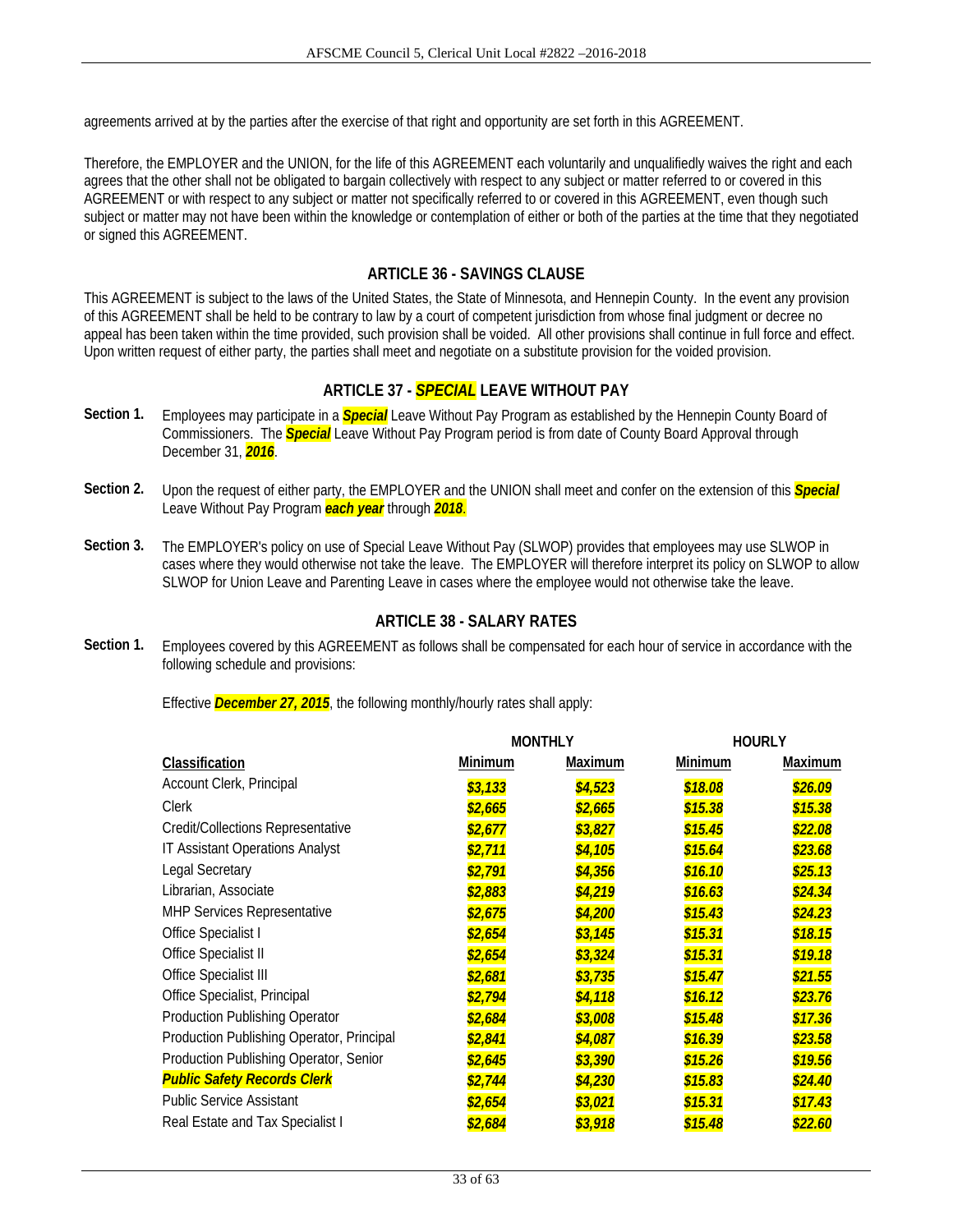| Real Estate and Tax Specialist II     | \$2,927 | \$4,379 | \$16.88 | \$25.26 |
|---------------------------------------|---------|---------|---------|---------|
| Real Estate and Tax Specialist III    | \$3,218 | \$4,817 | \$18.57 | \$27.79 |
| Service Center Representative         | \$2,647 | \$3,713 | \$15.27 | \$21.42 |
| Service Center Representative, Senior | \$2,787 | \$4,259 | \$16.08 | \$24.57 |
| <b>Sheriffs Records Coordinator</b>   | \$3,188 | \$4,689 | \$18.39 | \$27.05 |

Effective *December 25, 2016,* the following hourly/monthly rates shall apply:

|                                           |                | <b>MONTHLY</b> |         | <b>HOURLY</b>  |
|-------------------------------------------|----------------|----------------|---------|----------------|
| <b>Classification</b>                     | <b>Minimum</b> | <b>Maximum</b> | Minimum | <b>Maximum</b> |
| Account Clerk, Principal                  | \$3,178        | \$4,634        | \$18.34 | \$26.74        |
| <b>Clerk</b>                              | \$2,732        | \$2,732        | \$15.76 | \$15.76        |
| Credit/Collections Representative         | \$2,722        | \$3,920        | \$15.71 | \$22.62        |
| IT Assistant Operations Analyst           | \$2,756        | \$4,206        | \$15.90 | \$24.26        |
| <b>Legal Secretary</b>                    | \$2,836        | \$4,463        | \$16.36 | \$25.75        |
| Librarian, Associate                      | \$2,928        | \$4,323        | \$16.89 | \$24.94        |
| MHP Services Representative               | \$2,720        | \$4,303        | \$15.69 | \$24.82        |
| Office Specialist I                       | \$2,699        | \$3,222        | \$15.57 | \$18.59        |
| Office Specialist II                      | \$2,699        | \$3,405        | \$15.57 | \$19.65        |
| Office Specialist III                     | \$2,726        | \$3,826        | \$15.73 | \$22.08        |
| Office Specialist, Principal              | \$2,839        | \$4,219        | \$16.38 | \$24.34        |
| <b>Production Publishing Operator</b>     | \$2,729        | \$3,082        | \$15.74 | \$17.78        |
| Production Publishing Operator, Principal | \$2,886        | \$4,187        | \$16.65 | \$24.16        |
| Production Publishing Operator, Senior    | \$2,690        | \$3,473        | \$15.52 | \$20.04        |
| <b>Public Safety Records Clerk</b>        | \$2,789        | \$4,334        | \$16.09 | \$25.00        |
| <b>Public Service Assistant</b>           | \$2,699        | \$3,094        | \$15.57 | \$17.85        |
| Real Estate and Tax Specialist I          | \$2,729        | \$4,014        | \$15.74 | \$23.16        |
| Real Estate and Tax Specialist II         | \$2,972        | \$4,487        | \$17.14 | \$25.89        |
| Real Estate and Tax Specialist III        | \$3,265        | \$4,936        | \$18.84 | \$28.48        |
| Service Center Representative             | \$2,692        | \$3,804        | \$15.53 | \$21.94        |
| Service Center Representative, Senior     | \$2,832        | \$4,364        | \$16.34 | \$25.18        |
| Sheriffs Records Coordinator              | \$3,234        | \$4,804        | \$18.66 | \$27.72        |

Effective *January 7, 2018,* the following hourly/monthly rates shall apply:

|                                           |         | <b>MONTHLY</b> |         | <b>HOURLY</b>  |
|-------------------------------------------|---------|----------------|---------|----------------|
| Classification                            | Minimum | Maximum        | Minimum | <b>Maximum</b> |
| Account Clerk, Principal                  | \$3,256 | \$4,748        | \$18.79 | \$27.39        |
| <b>Clerk</b>                              | \$2,800 | \$2,800        | \$16.15 | \$16.15        |
| Credit/Collections Representative         | \$2,798 | \$4,017        | \$16.15 | \$23.17        |
| IT Assistant Operations Analyst           | \$2,832 | \$4,309        | \$16.34 | \$24.86        |
| <b>Legal Secretary</b>                    | \$2,912 | \$4,573        | \$16.80 | \$26.38        |
| Librarian, Associate                      | \$3,004 | \$4,430        | \$17.33 | \$25.56        |
| <b>MHP Services Representative</b>        | \$2,796 | \$4,409        | \$16.13 | \$25.44        |
| Office Specialist I                       | \$2,775 | \$3,301        | \$16.01 | \$19.04        |
| Office Specialist II                      | \$2,775 | \$3,489        | \$16.01 | \$20.13        |
| Office Specialist III                     | \$2,802 | \$3,920        | \$16.17 | \$22.62        |
| Office Specialist, Principal              | \$2,916 | \$4,323        | \$16.82 | \$24.94        |
| Production Publishing Operator            | \$2,805 | \$3,158        | \$16.18 | \$18.22        |
| Production Publishing Operator, Principal | \$2,963 | \$4,290        | \$17.09 | \$24.75        |
| Production Publishing Operator, Senior    | \$2,766 | \$3,558        | \$15.96 | \$20.53        |
|                                           |         |                |         |                |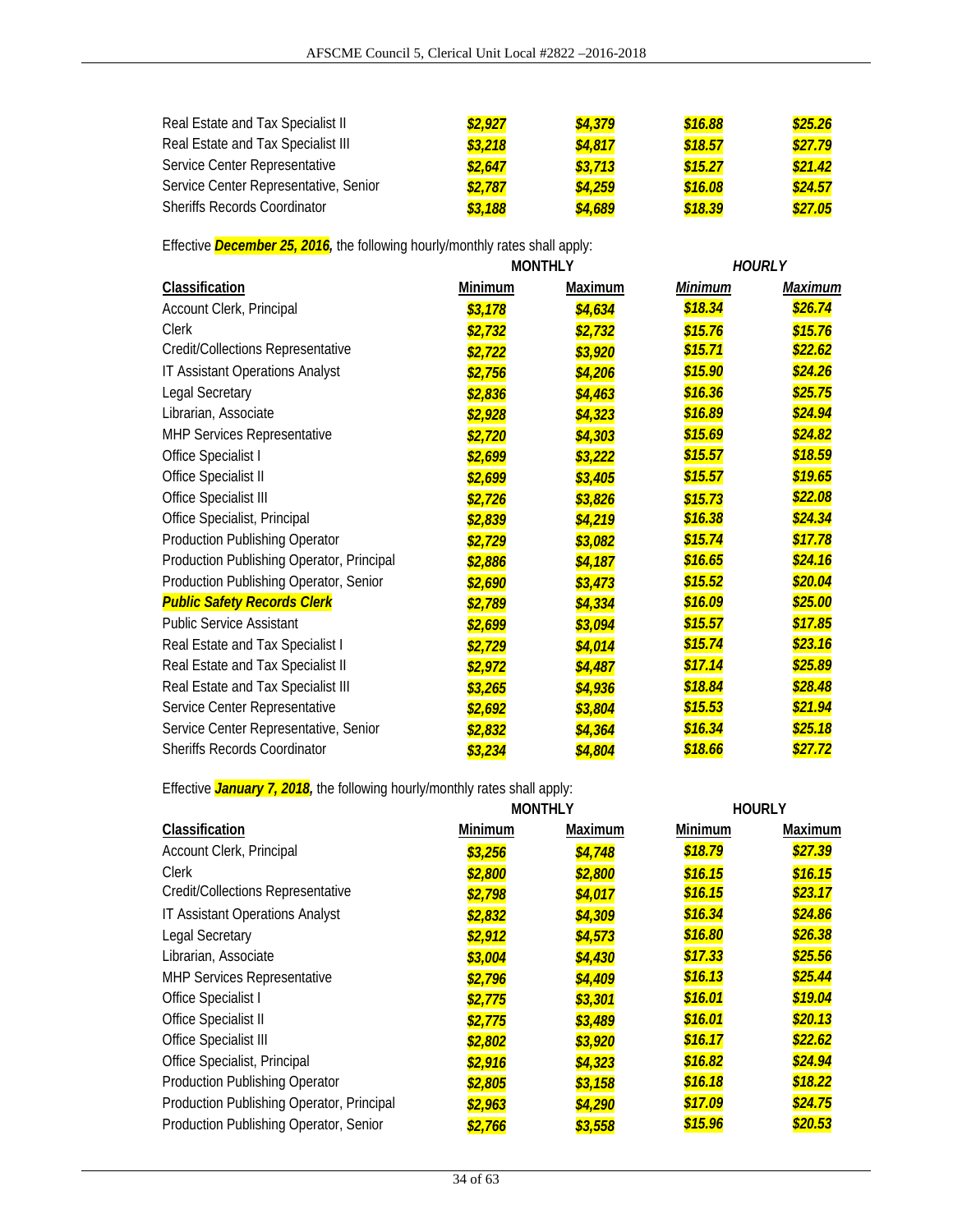| <b>Public Safety Records Clerk</b>    | \$2,866 | \$4,440 | \$16.53 | \$25.62 |
|---------------------------------------|---------|---------|---------|---------|
| <b>Public Service Assistant</b>       | \$2,775 | \$3,171 | \$16.01 | \$18.29 |
| Real Estate and Tax Specialist I      | \$2,805 | \$4,113 | \$16.18 | \$23.73 |
| Real Estate and Tax Specialist II     | \$3,048 | \$4,597 | \$17.58 | \$26.52 |
| Real Estate and Tax Specialist III    | \$3,345 | \$5,058 | \$19.30 | \$29.18 |
| Service Center Representative         | \$2,768 | \$3,897 | \$15.97 | \$22.48 |
| Service Center Representative, Senior | \$2,908 | \$4,471 | \$16.78 | \$25.80 |
| <b>Sheriffs Records Coordinator</b>   | \$3,314 | \$4,923 | \$19.12 | \$28.40 |

- **Section 2.** The EMPLOYER shall determine the rate of compensation for each employee within the established salary range for their class based upon tenure and quality of performance provided that the EMPLOYER shall have the discretion to grant compensation in excess of the maximum rates shown when the EMPLOYER determines that the performance of any employee warrants any such additional compensation.
- **Section 3.** Any salary adjustment provided for in this AGREEMENT shall commence on the beginning of the first payroll period after which the employee(s) becomes qualified and authorized to receive the adjustment.
- **Section 4.** *In 2016,* the EMPLOYER shall pay to the UNION or its designee *\$.35*/hour for each regular hour spent on compensated payroll status by members of the bargaining unit including hours paid as severance in accordance with the provisions of Article 23. Such employer payment shall be remitted quarterly to the UNION or its designee. Such payment shall be used to provide a dental insurance plan arranged and administered by the UNION. *In 2017 the amount will be \$.37 and in 2018 the amount will be \$.39.*
- **Section 5.** At the discretion of the EMPLOYER and in the event the EMPLOYER encounters difficulty with respect to attraction and/or retention of qualified staff in a particular job classification, the parties by mutual agreement, may negotiate a modified salary schedule or other compensation matters for such classification.

## **ARTICLE 39 - AUTOMOBILE TRAVEL EXPENSES**

- **Section 1.** When employees are required by the EMPLOYER to use their private automobiles while engaged in County business, the employee is entitled to reimbursement at the rate established by the IRS for actual mileage incurred. In the unlikely event the IRS does not provide advance notice of a rate change, the EMPLOYER shall execute such change within two payroll periods.
- **Section 2.** Reimbursement shall be made for reasonable parking expenses actually incurred by the employee but not to exceed the levels outlined in the County's Administrative Manual. Parking reimbursement shall be in accordance with the policy stated in the County Administrator's memorandum of January 3, 1995. Parking reimbursement rates may be increased by action of the County Administrator.
- **Section 3.** If an employee is requested by the EMPLOYER to have his/her personal automobile available for business use on an ongoing basis, the employee shall be eligible for "car available" reimbursement as provided for in the County's Administrative Manual.
- **Section 4.** To obtain reimbursement the employee shall submit a claim at the end of each calendar month on a form prescribed by the EMPLOYER.

## **ARTICLE 40 - RIGHT OF CONTRACTING SERVICES**

- **Section 1** Nothing in this AGREEMENT shall prohibit or restrict the right of the EMPLOYER from contracting with vendors or others for materials or services.
- **Section 2.** In the event the EMPLOYER finds it necessary to subcontract out work now being performed by existing employees that will result in the layoff of employees, the UNION will be notified no less than ninety (90) calendar days in advance of the date the employees will be laid off as a result of the decision to subcontract. During the ninety (90) day period, the EMPLOYER will meet with the UNION and discuss ways and means of minimizing any impact subcontracting may have on employees.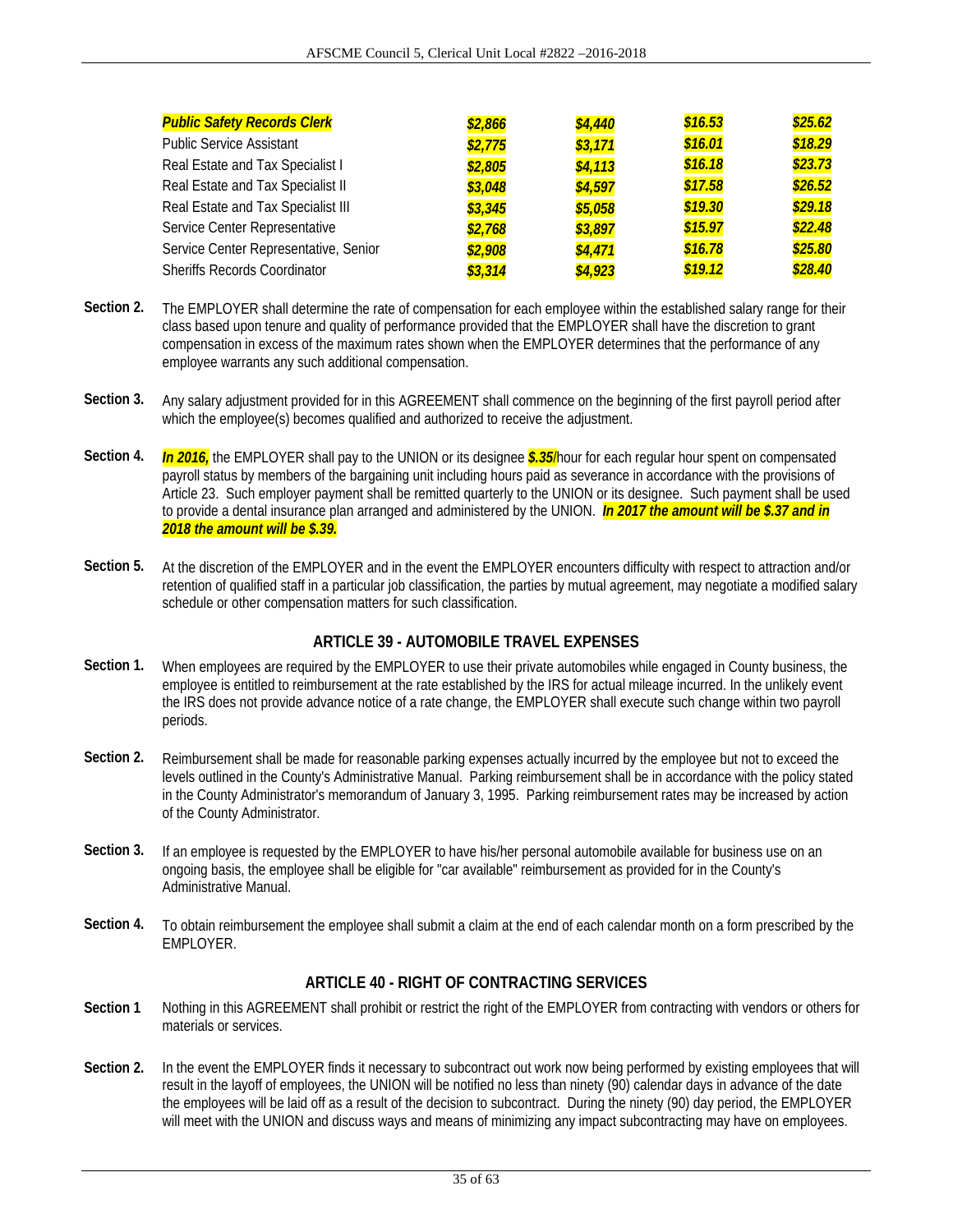In the event that existing employees are laid off as a result of the EMPLOYER engaging in a contract for service, the EMPLOYER agrees to make reasonable effort to relocate such employees in other positions for which they are qualified.

## **ARTICLE 41 - HEALTH AND SAFETY**

- Section 1. An employee concerned about the design or structure of his/her work station (chair, keyboard height, lighting, etc.) may, with or without the UNION, petition his/her supervisor for an investigation of the work station to determine compliance with the Hennepin County Ergonomics Policy. If a question arises concerning the effect of the work station on the employee's health or safety, the supervisor may require an examination and report by a physician and/or other qualified Health and Safety professionals. If the supervisor's investigation is not completed within a reasonable time, or if the results of the investigation are not satisfactory to the employee, the employee and the UNION may petition the Department Head in writing to review the matter. If the Department Head does not complete a review within a reasonable period of time, or if the results of the review are not satisfactory to the employee and the UNION, the employee and the UNION may forward the matter in writing to the Hennepin County Environmental Health and Safety Ombudsperson for final review and appropriate action.
- **Section 2.** One representative appointed by AFSCME Council #5 shall have an opportunity to participate on the EMPLOYER's Environmental Health and Safety Committee. In addition, AFSCME Council #5 shall appoint one representative to each department's Health and Safety team. Such representative shall be an employee of the respective department.
- **Section 3.** The Deputy County Administrator shall be designated ombudsperson for matters relating to Environmental Health and Safety.

## **ARTICLE 42 - TRAINEES**

- **Section 1.** An "Internal" Trainee shall be an employee who holds a *regular* position with Hennepin County. An "Internal" Trainee will maintain all seniority, benefit levels and the right to return to a position in their prior class subject to seniority rights and layoff provision. "Internal" Trainees will be paid at the entry-level trainee salary of the class for which they are training, or at their existing salary, whichever is greater.
- **Section 2.** Each Trainee program shall specify the maximum length of time a trainee may participate in the program.
- **Section 3.** "External" Trainees are persons hired into a trainee program who do not currently hold a *regular* position within Hennepin County. "External" Trainees shall generally earn up to 90% of the salary of the position for which they are training, unless a different wage has been negotiated with the UNION.
- **Section 4.** "External" Trainees\* to be employed in a program six (6) months or longer in duration and who work half-time or more shall be eligible for Health and Life Insurance benefits unless a separate different plan has been negotiated with the UNION.
- **Section 5.** "External" Trainees shall receive the same holiday pay benefit as regular employees.
- **Section 6.** Failure to meet the standards of the trainee program shall be considered just cause for termination of employment for "External" Trainees and just cause for termination from the trainee program for "Internal" Trainees.
- **Section 7.** This Article shall apply to Trainees hired on or after January 2, 2000.

\* "Welfare to Work" program trainees may waive coverage in favor of health care benefits provided under Public Assistance Programs.

### **ARTICLE 43 – SHERIFF'S CIVILIAN UNIFORM**

**Section 1.** The EMPLOYER will provide newly hired civilian employees with civilian uniform clothing items during their first year of employment. The initial items provided to each employee are:

> Five (5) authorized *black or* tan polo shirts with the HCSO logo (long and/or short sleeve). One (1) authorized black knit cardigan with the HCSO logo.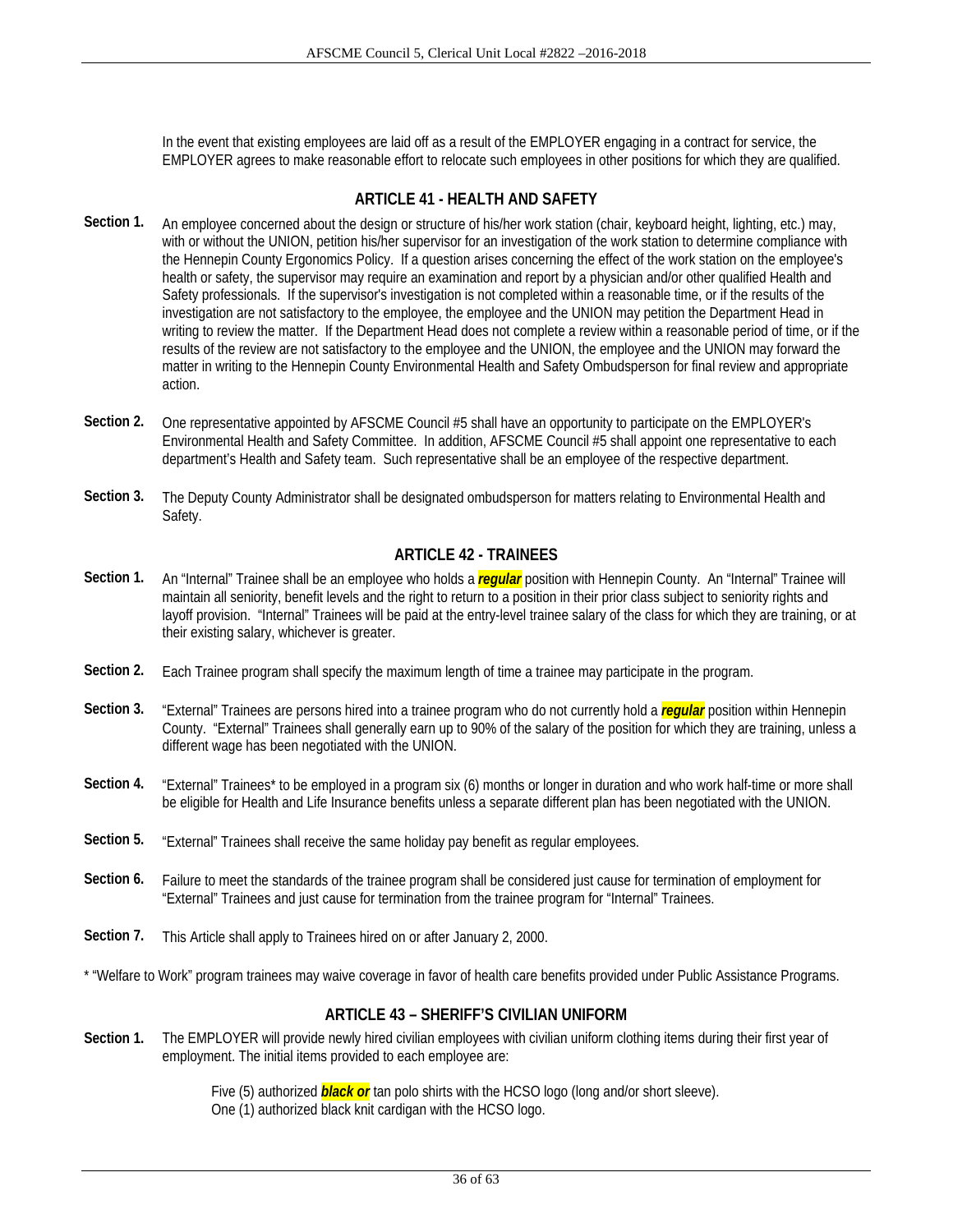- Section 2. The EMPLOYER will provide a clothing allowance of **\$150.00** per year. Civilian employees may use the clothing allowance to purchase any authorized civilian uniform item*s*.
- **Section 3.** Each civilian employee, after having completed one (1) full year of service, is eligible for a uniform clothing allowance in an amount not to exceed *\$150.00*. The civilian uniform is worn only when performing official duties as directed by the EMPLOYER or upon such special occasions as the EMPLOYER may authorize. Employees shall wear and maintain the uniform as specified by the EMPLOYER. Upon termination of employment, all uniform clothing must be returned to the EMPLOYER.

*The uniform allowance described above shall be paid in a lump sum in January of each contract year. Because new employees are not eligible for the uniform allowance in their first year of employment, they shall receive their first uniform allowance as a pro-rated portion of the yearly allowance following the completion of their first full year of service. The pro-rated portion shall be 1/12 of the yearly allowance multiplied by the number of full months of service from the date of the one year anniversary through December of that year.* 

- **Section 4.** Any uniform items found by supervisory inspection to be worn out or damaged must be turned in to the EMPLOYER.
- **Section 5.** Further information regarding civilian uniforms is posted on the Sheriff's Office internal web site.

## **ARTICLE 44 - EFFECTIVE DATES**

Except as otherwise provided, all provisions of this AGREEMENT, shall be effective the beginning of the first payroll period following its execution.

## **ARTICLE 45 - TERM OF AGREEMENT**

This AGREEMENT shall be in full force and effect from January 1, *2016*, through December 31, *2018* and shall be automatically renewed from year to year thereafter unless either party shall notify the other, in writing, by June 1 prior to the anniversary date that it desires to modify or terminate this AGREEMENT. In witness thereof the parties have caused this AGREEMENT to be executed this *15th* day of December *2015*.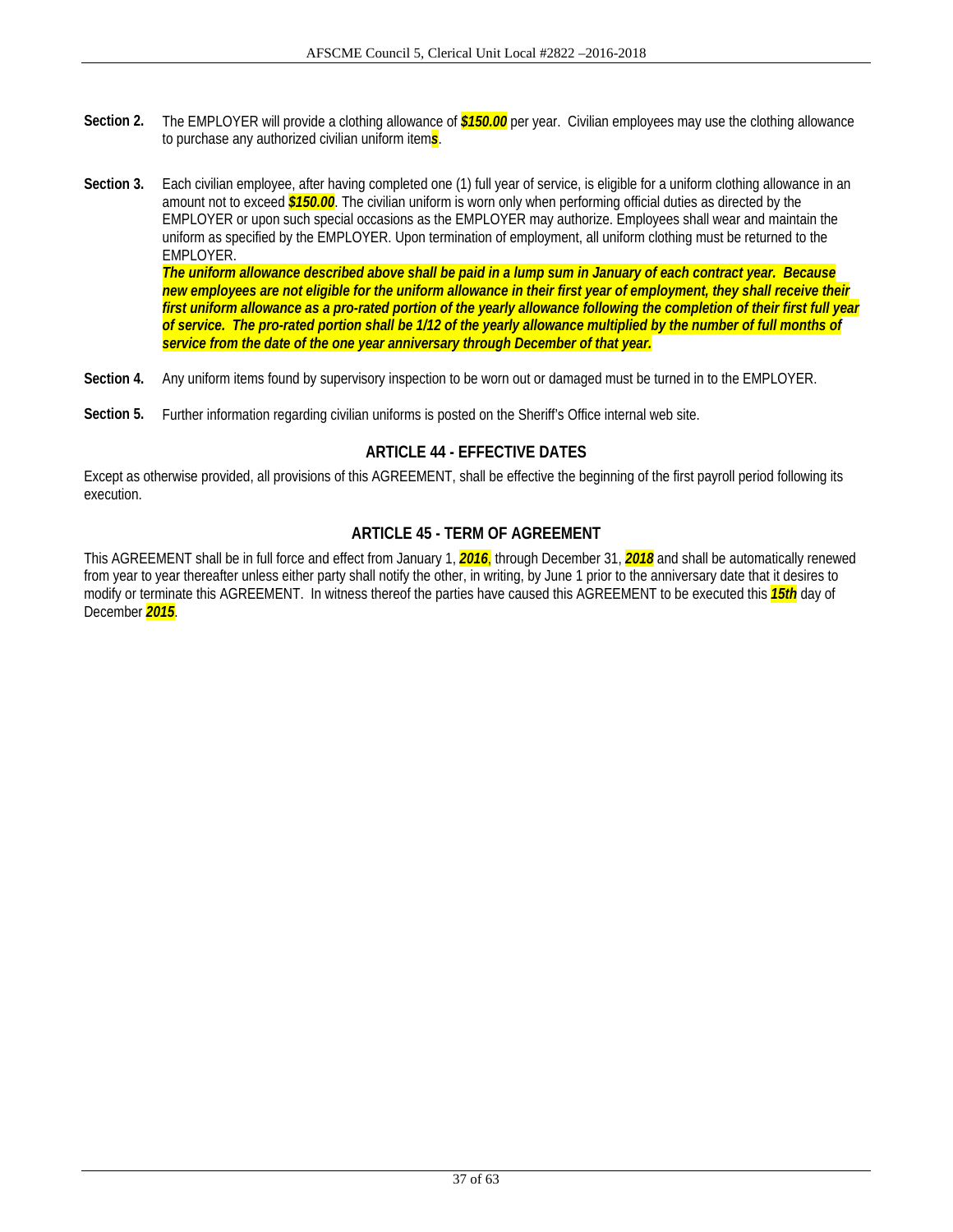**ATTACHMENT A - Hennepin County Map** 

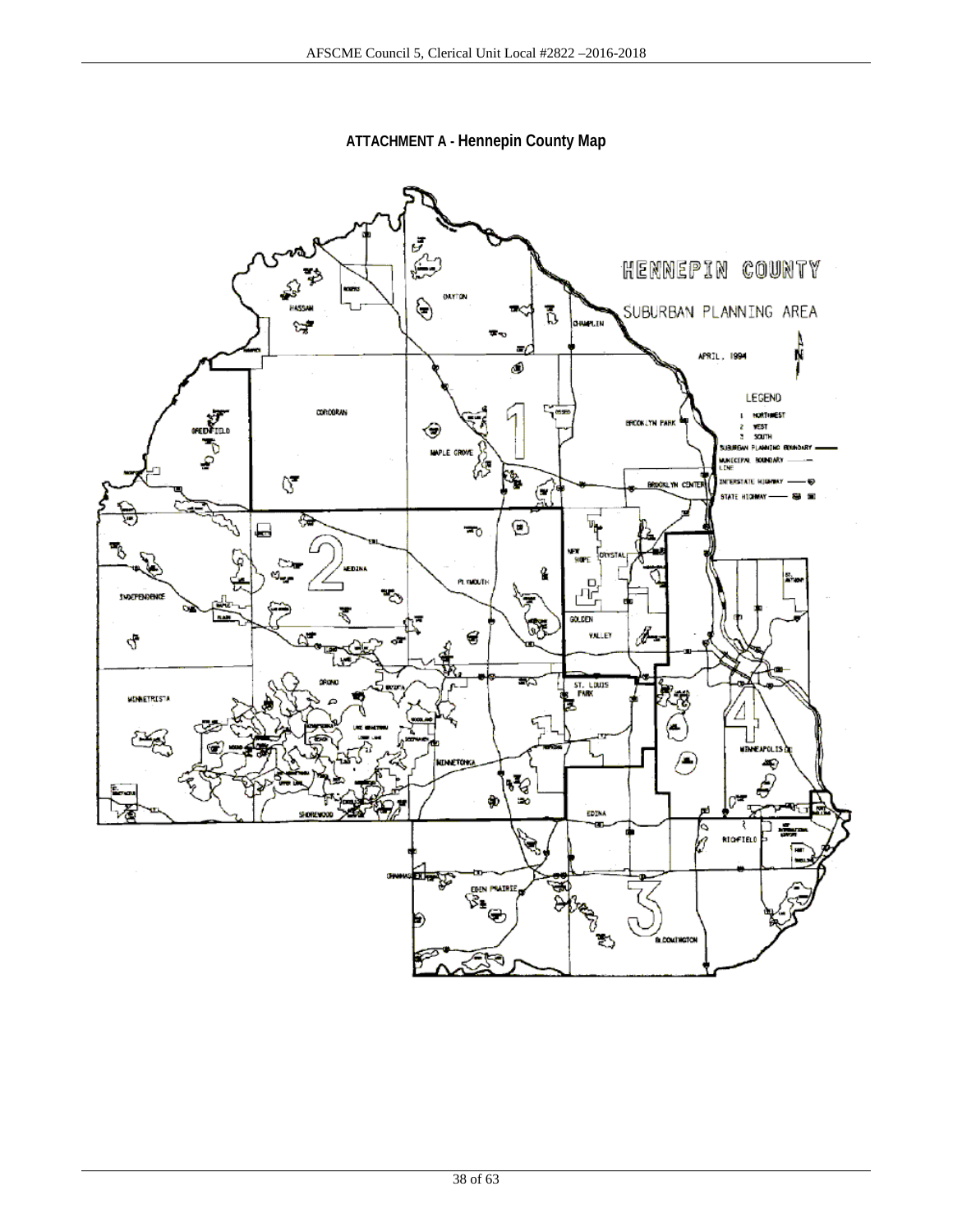## **ATTACHMENT B**

## **As Of November** *2015*

**The current list of Hennepin Departments is as follows:** 

| Administration                                    | <b>Internal Audit</b>   |
|---------------------------------------------------|-------------------------|
| <b>Budget and Finance</b>                         | Intergovernm            |
| <b>Center for Innovation &amp; Excellence</b>     | Labor Relatio           |
| <b>Communications</b>                             | Library                 |
| <b>Community Corrections &amp; Rehabilitation</b> | Medical Exan            |
| <b>Community Works</b>                            | Metropolitan            |
| <b>County Assessor</b>                            | NorthPoint He           |
| County Attorney's Office                          | <b>Planning, Po</b>     |
| <b>Emergency Management</b>                       | Public Defen            |
| <b>Environment and Energy</b>                     | <b>Public Healt</b>     |
| <b>Examiner of Titles</b>                         | <b>Public Works</b>     |
| <b>Facility Services</b>                          | <b>Public Work</b>      |
| Hennepin Health                                   | <b>Resident &amp; l</b> |
| Human Services and Public Health                  | Sheriff's Offic         |
| Human Resources                                   | Transportatio           |
| Information Technology                            |                         |

governmental Relations **Dr Relations** ical Examiner **Copolitan Health Plan** hPoint Health & Wellness County Attorney's Office *Planning, Policy & Land Management* lic Defender's *Office Puic Health* lic Works *Facility Services Public Works Management & Support*  Hennepin Health *Resident & Real Estate Services*  riff's Office Human Resources Transportation *Roads & Bridges* 

Departments are subject to change by the EMPLOYER as changes in its organization structure occur.

For purposes of layoff and recall from layoff (Article 6) and work unit vacancies (Article 26), for Local 34 and Local 2822 only, the Human Services and Public Health Department, Community Corrections & Rehabilitation and North Point shall be considered one "Super Department".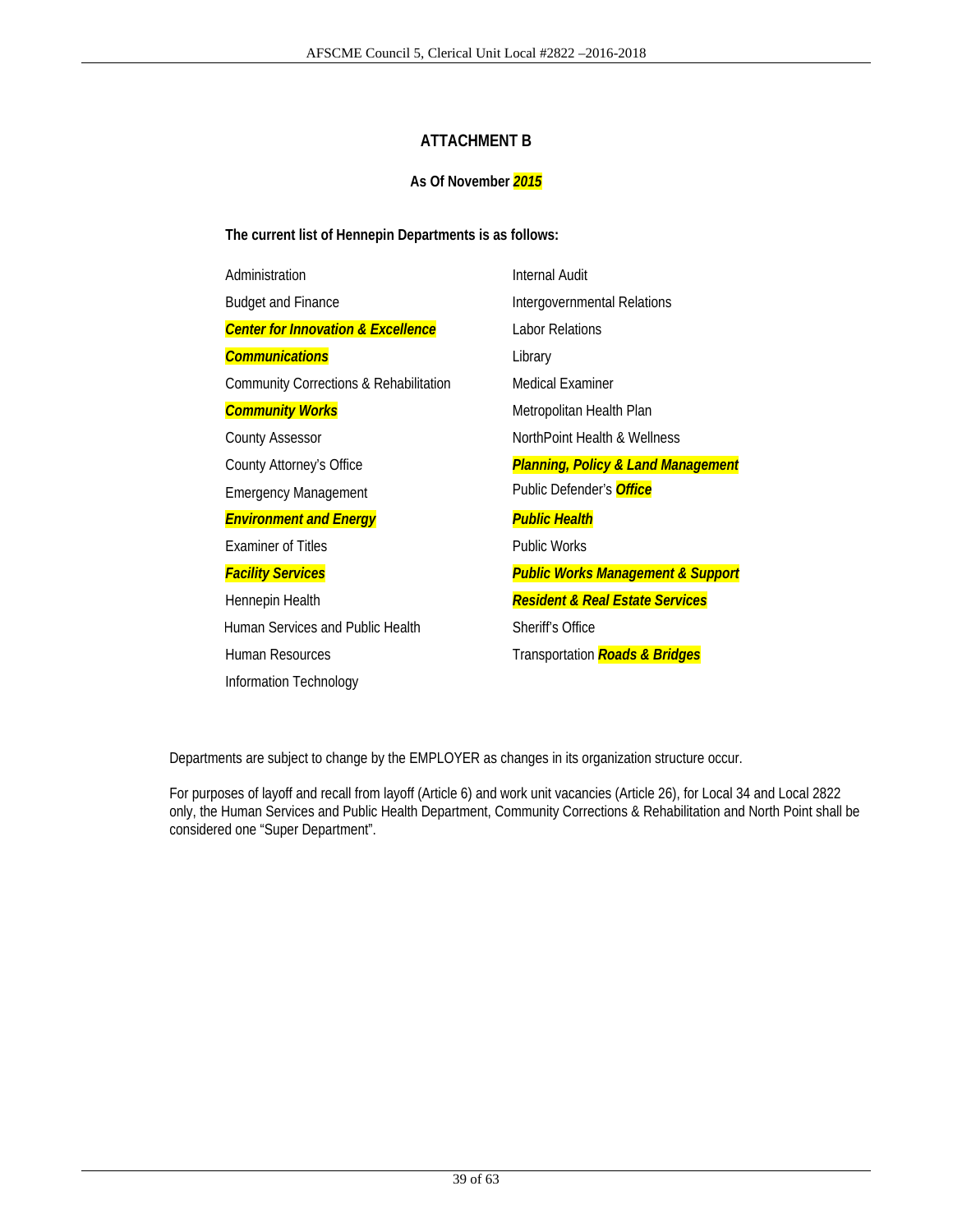# **ATTACHMENT C**

## **FUNERAL LEAVE ADMINISTRATION UNDER THE AFSCME CONTRACT**

The "Funeral Leave" article (Article 16) of the labor agreement between Hennepin County and AFSCME Council #5 provides that employees can receive paid leave to make necessary funeral arrangements and to attend funeral services in the event of a death in the employee's "immediate family." Article 16 defines "immediate family" for this purpose as comprising the following family members:

 "...spouse, parent, step-parent, parent-in-law, children, stepchildren, brothers, brothers-in-law, sisters, sisters-in-law, aunts, uncles, nieces, nephews, grandparents, grandparents-in-law grandchildren, or person regarded as a member of the employee's immediate family.'' (Emphasis added.)

The bolded part of the provision cited above first appeared in the 1994-95 labor agreement. The intent of this new provision was to recognize "non-traditional" family relationships that employees might have with persons who do not meet the literal definitions enumerated above, but who fulfill the same roles for the employee. For example, the funeral of an employee's domestic partner would qualify for paid leave under this language, if the domestic partner's relationship to an unmarried employee is comparable to that of a married employee's spouse. Similarly, such a domestic partner's parents would be analogous to parents-in-law, and the domestic partner's children would be analogous to the employee's children or stepchildren. Another type of qualifying relationship could be the parent of the employee's children (if the parents are not married).

Because the criteria relate to the definition of "immediate family" found in the labor agreement, application of the term must be consistent with the definition found in the agreement. An employee's qualifying "non-traditional" family relationship should virtually be the equivalent of a qualifying "traditional" relationship. There should be a history to the relationship that establishes such equivalency.

It would be inappropriate, for example, for an employee to decide that any funeral qualifies for paid leave under this article, because all humanity is a "family." It would also be inconsistent with the intent of the language for the employee to decide that a friend is the equivalent of a brother or sister (although a friend might qualify as a "brother" if he and the employee grew up together in the same household). Friendship alone is not a defining characteristic of either traditional or nontraditional relationships.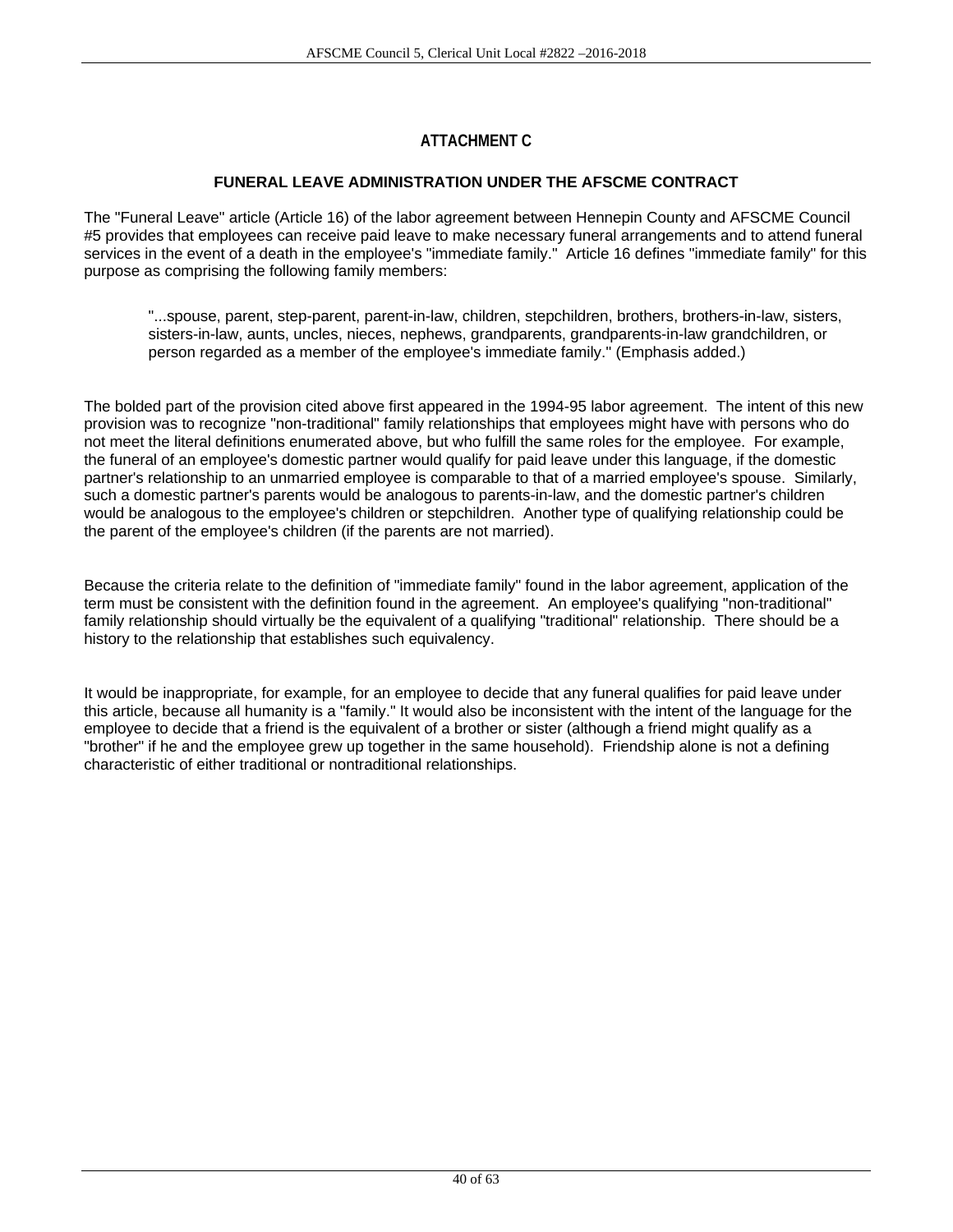# *ATTACHMENT D*

## *MEET AND CONFER TOPICS*

#### *Active:*

- *1. Cost and implications regarding a change of employee work location with short notice*
- *2. Library restructure and potential job class changes and implications*
- *3. Library meet and confer to discuss issues as they arise regarding working out of class, workflow, ergonomics, off-desk time and the new business model.*
- *4. Clerical career ladders*
- *5. Ergonomic issues related to HSPHD Regionalization*
- *6. HSPHD work culture*
- *7. Performance results*
- *8. Regional transfers*
- *9. Worksite assignment and notification process*
- *10. Use of limited duration employees discussion with HR Director*
- *11. Best practices for in-charge pay.*
- *12. ROWE*
- *13. Health Insurance (current employees and during potential lay-off's)*
- *14. Pay equity*
- *15. Sick leave*
- *16. Health care cost containment*
- *17. Budget impacts*
- *18. Technology changes and resulting impact*
- *19. Parenting leave policies and/or child care and elder care concerns*
- *20. Work week schedules*
- *21. Impact of possible legislation on workplace polices, conditions of employment or as needed by a change in law relative to the work of the County.*
- *22. Impact of possible legislation involving the death penalty and/or Roe v. Wade.*
- *23. Family Medical Leave Act*
- *24. Environmental Health and Safety*
- *25. ADA/Workers Compensation*
- *26. Job class flexibility/service integration and productivity (this could include the merging of certain job classes during the life of this agreement)*
- *27. Budget impacts*
- *28. Employee automobile travel expense reimbursement procedures*
- *29. Adequate resources, supplies and tools to support workers in a mobile and regionalized work environment for all staff at all work sites including but not limited to sanitizing wipes; paper towels; wrist rests; monitors; forms; MFD's; phones; etc.*
- *30. Respectful Workplace Internal Audit Team, process and utilization*
- *31. Workloads and performance standards for employees who provide services to clients who use sign language or languages other than English. These discussions shall include the topic of adjusting workload or performance standards to accommodate any difficulties unique to this type of work.*
- *32. Workforce Development*
- *33. Workforce Development County commits to a Meet and Confer process to begin early in 2016 to discuss HSR onboarding. The Asst. County Administrator will attend the first meeting. As part of this process, the parties will discuss the viability of a buddy-system to augment the onboarding system. The Union will provide input on potential buddies and the County understands that a buddy system, if agreed to, would need to result is some reduction of total workload for the assigned buddies. Additionally, there will be quarterly meet and confers with the larger Workforce Development team for the purpose of sharing information and progress.*

#### *Inactive:*

- *1. Clerical work related injuries*
- *2. Vacation Donation Pilot Program*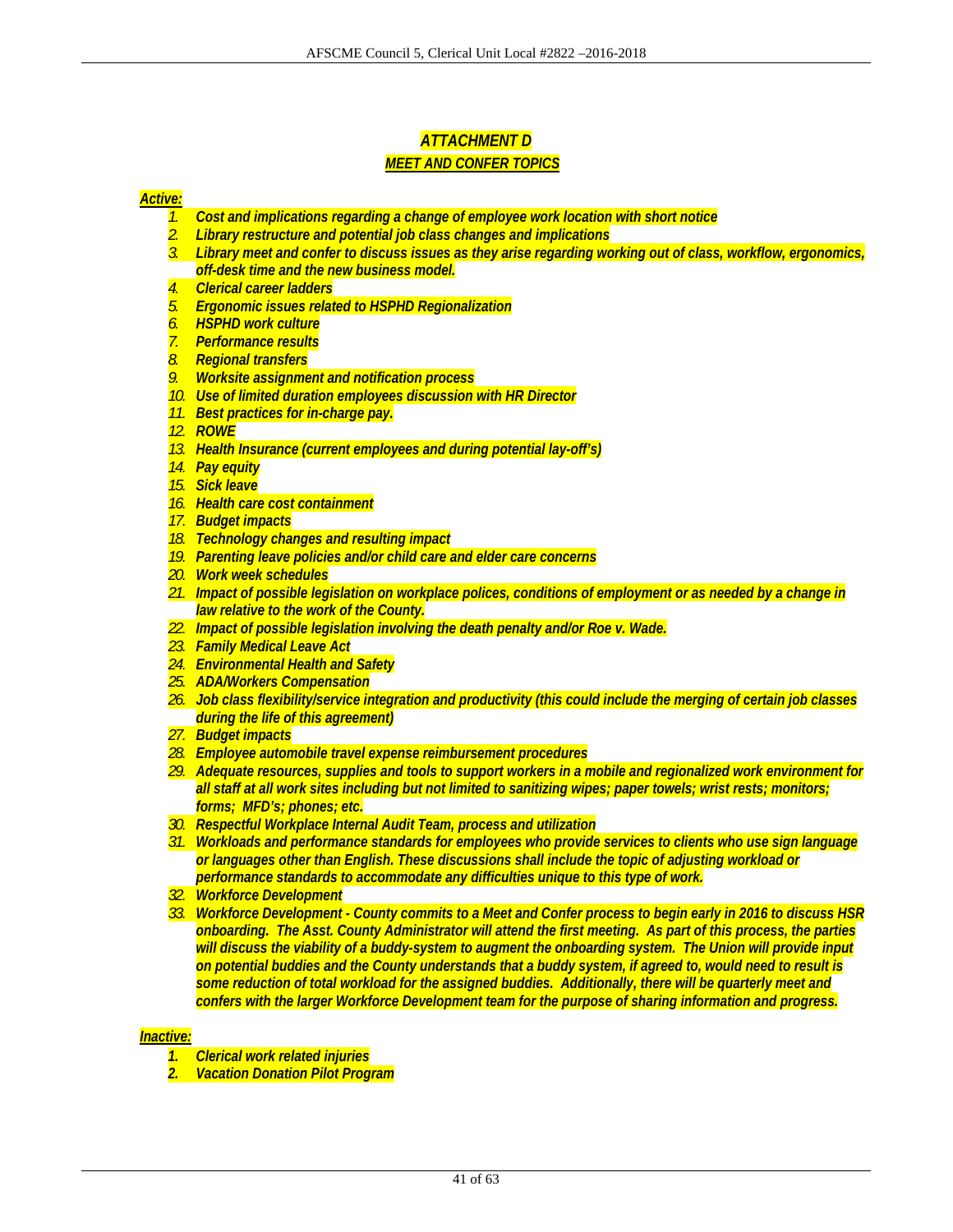## **Letter of Understanding Regarding Legislative Transfer of Position**

#### **LETTER OF UNDERSTANDING BETWEEN AFSCME COUNCIL 14 AND HENNEPIN COUNTY**

Hennepin County and AFSCME Council 14 agree to the following related to the letter of November 2, 1995, to Rita During and Steve Marincel from Rolland Toenges regarding the legislative transfer of positions:

1. The terms of this letter will not apply to the employees of Hennepin County District Court in the following job classifications when the District Court employees are transferred to the State of Minnesota on or about July 1, 2003:

| Court Clerk             | <b>Senior Court Clerk</b> |
|-------------------------|---------------------------|
| <b>Court Specialist</b> | Judicial Clerk            |
| Forensic Psychologist   | Sr. Microfilmer           |

 Therefore, the employees in the above listed job classifications will not have layoff rights as stated in Article 6 Seniority of the labor agreement.

- 2. The terms of this letter will apply to all other bargaining unit employees of Hennepin County District Court in job classifications as of July 1, 2002 where these job classifications are used in other County departments.
- 3. On or after July 1, 2002, employees newly hired to Hennepin County District Court in the job classifications listed in paragraph 2 above will not have layoff rights as stated in Article 6 Seniority of the labor agreement.
- 4. Employees in job classifications listed in paragraph 2 above with layoff rights will identify their interest in remaining a County employee by December 31, 2002. Failure of an employee to notify the County of their interest in remaining a County employee by that date will result in the employee terminating any layoff rights as stated in Article 6 Seniority of the labor agreements.
- 5. For those employees in paragraph 2 who have identified an interest in remaining a County employee, once an offer of employment is made to these employees, regardless of whether or not the offer is accepted, layoff rights as stated in Article 6 Seniority of the labor agreement are terminated for said employee.
- 6. The parties agree to Meet and Confer regarding this process.

\_\_\_\_\_\_\_\_\_\_\_\_\_\_\_\_\_\_\_\_\_\_\_\_\_\_\_\_\_\_\_ \_\_\_\_\_\_\_\_\_\_\_\_\_\_\_\_\_\_\_\_\_\_\_\_\_\_\_\_\_\_\_

Steve Marincel **Milliam Peters** for AFSCME Council 14 for Hennepin County

Signed: December 14, 2001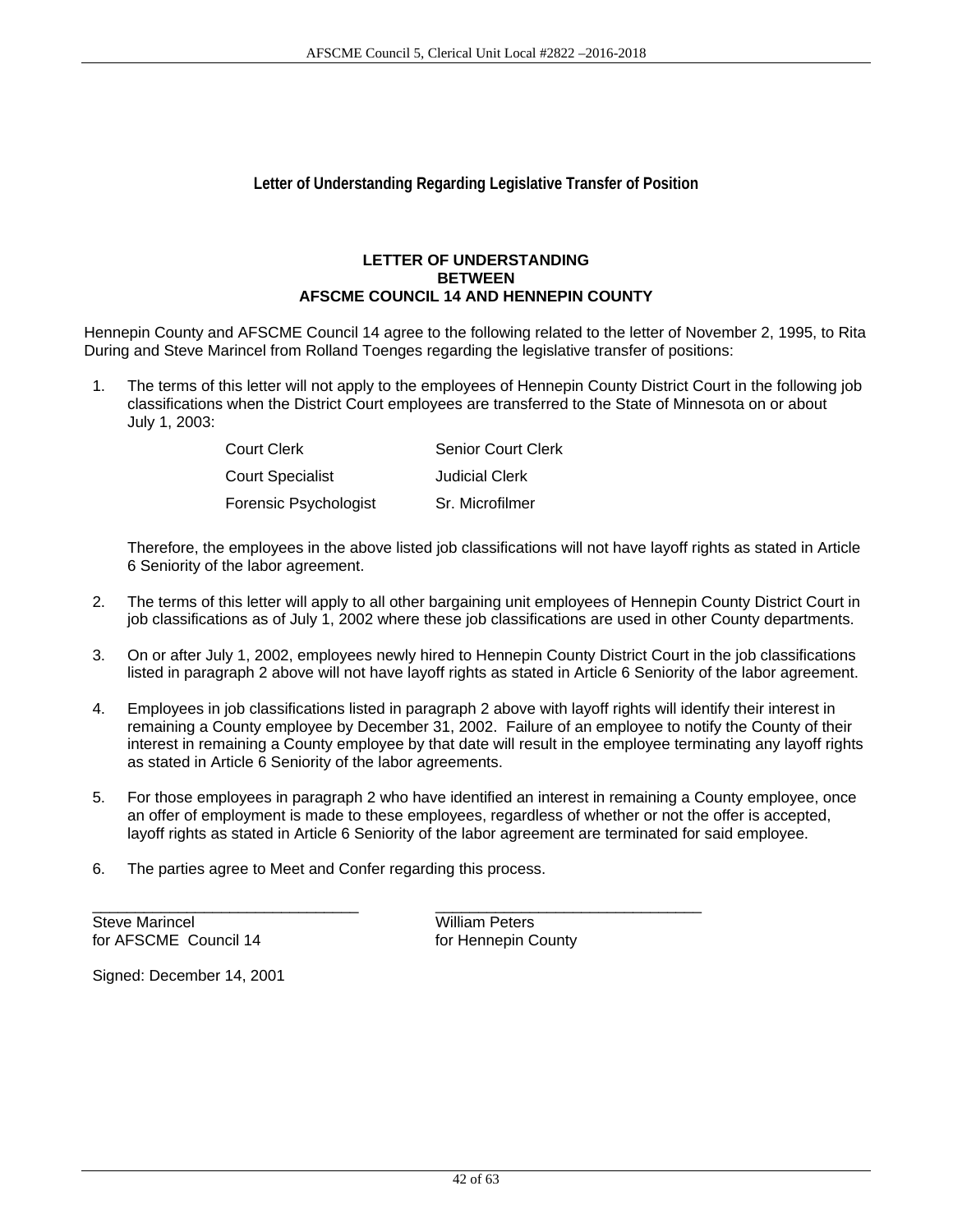**Letter of Understanding Classification Study** 

#### **LETTER OF UNDERSTANDING BETWEEN HENNEPIN COUNTY AND AFSCME COUNCIL #14 LOCALS 34, 552, 977, 1719, 2822, 2938**

Hennepin County understands AFSCME's concern that classification studies requested by employees it represents be processed in a timely manner. Further, that AFSCME has an interest in periodically knowing the status of such studies.

In order to provide AFSCME with information regarding the status of particular classification studies, Hennepin County agrees to meet and confer once each calendar quarter for this purpose. Upon making a request for such meet and confer sessions AFSCME agrees to identify the particular classification studies of interest at least two weeks in advance of the meet and confer sessions. Such advance notice will enable Hennepin County to arrange for the presence of staff who possess the knowledge sought by AFSCME.

\_\_\_\_\_\_\_\_\_\_\_\_\_\_\_\_\_\_\_\_\_\_\_\_\_\_\_\_\_\_\_\_\_\_\_ \_\_\_\_\_\_\_\_\_\_\_\_\_\_\_\_\_\_\_\_\_\_\_\_\_\_\_\_\_\_\_\_\_\_\_

Roland C. Toenges Cynthia M. Nelson

for Hennepin County and the state of the for AFSCME Council 14

Date Signed: December 12, 1997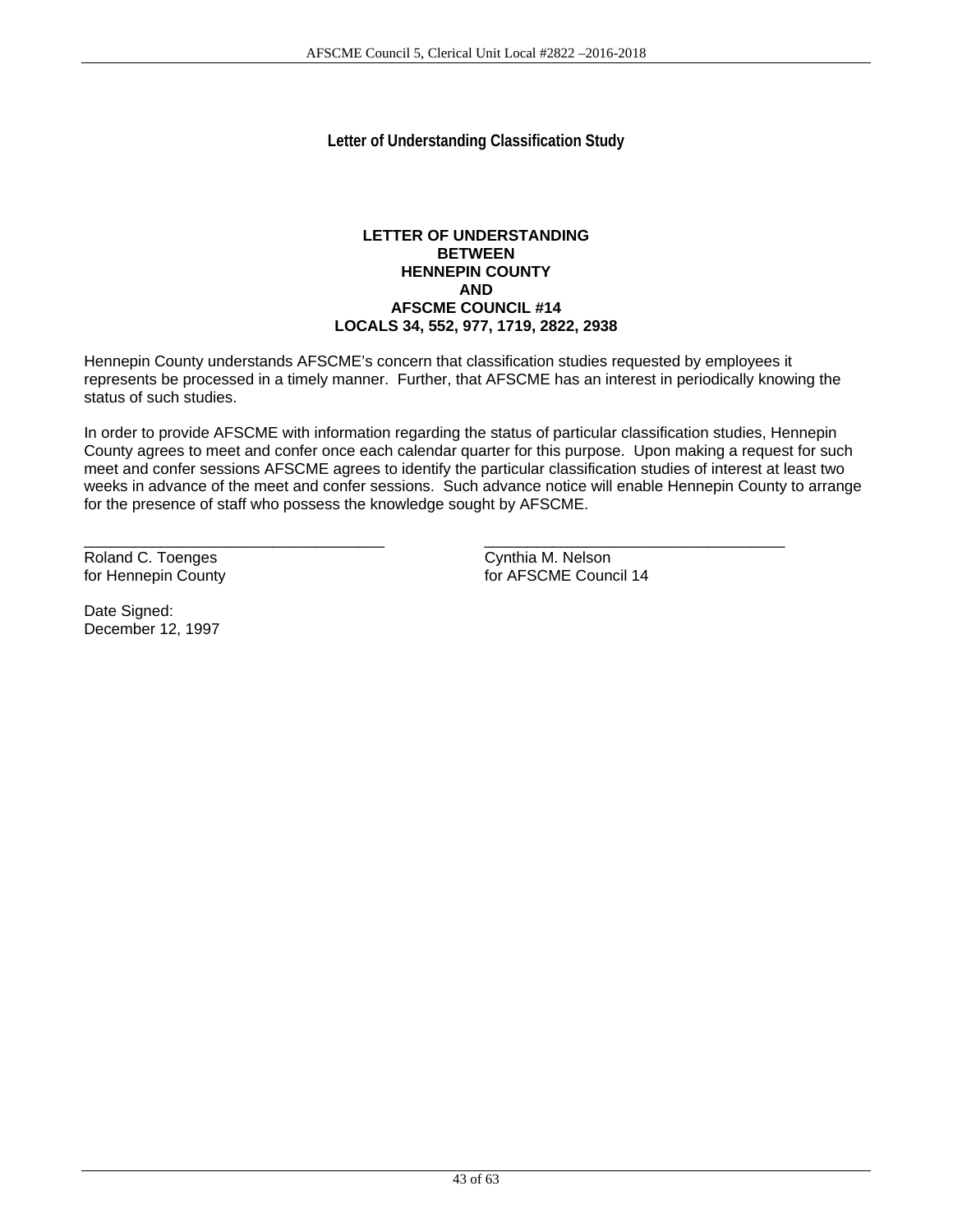## **Clarification of Health Insurance Article**

December 1, 1995

TO WHOM IT MAY CONCERN:

This letter is to clarify the interpretation of Section 7 of Article 22, Insurance, contained in the collectively bargained agreement between Hennepin County and AFSCME Council 14 for the period January 1996 through December 1997.

The parties to this Agreement acknowledge that there is a mutual duty to bargain regarding a change in the level of health insurance benefits unless such change occurs as a result of a change in insurance carriers or self insurance.

The parties further acknowledge that, pursuant to existing Minnesota Statutes, the aggregate level of benefits provided by a group insurance contract may not be reduced unless the parties to the collective bargaining agreement agree to the reduction in benefits. Under existing statutes, therefore, if a change in insurance carriers or self insurance will result in a reduction in the aggregate level of benefits for employees, such change may not occur without agreement of the parties to the collective bargaining agreement.

\_\_\_\_\_\_\_\_\_\_\_\_\_\_\_\_\_\_\_\_\_\_\_\_\_\_\_\_\_\_ \_\_\_\_\_\_\_\_\_\_\_\_\_\_\_\_\_\_\_\_\_\_\_\_\_\_\_\_\_\_\_\_\_\_

Signed by:

John Shabatura **Stephen Marincel**<br>
Stephen Marincel<br>
for HENNEPIN COUNTY 
Stephen Marincel<br>
Stephen Marincel for HENNEPIN COUNTY

Date Signed **Date Signed** Date Signed December 14, 1995 December 14, 1995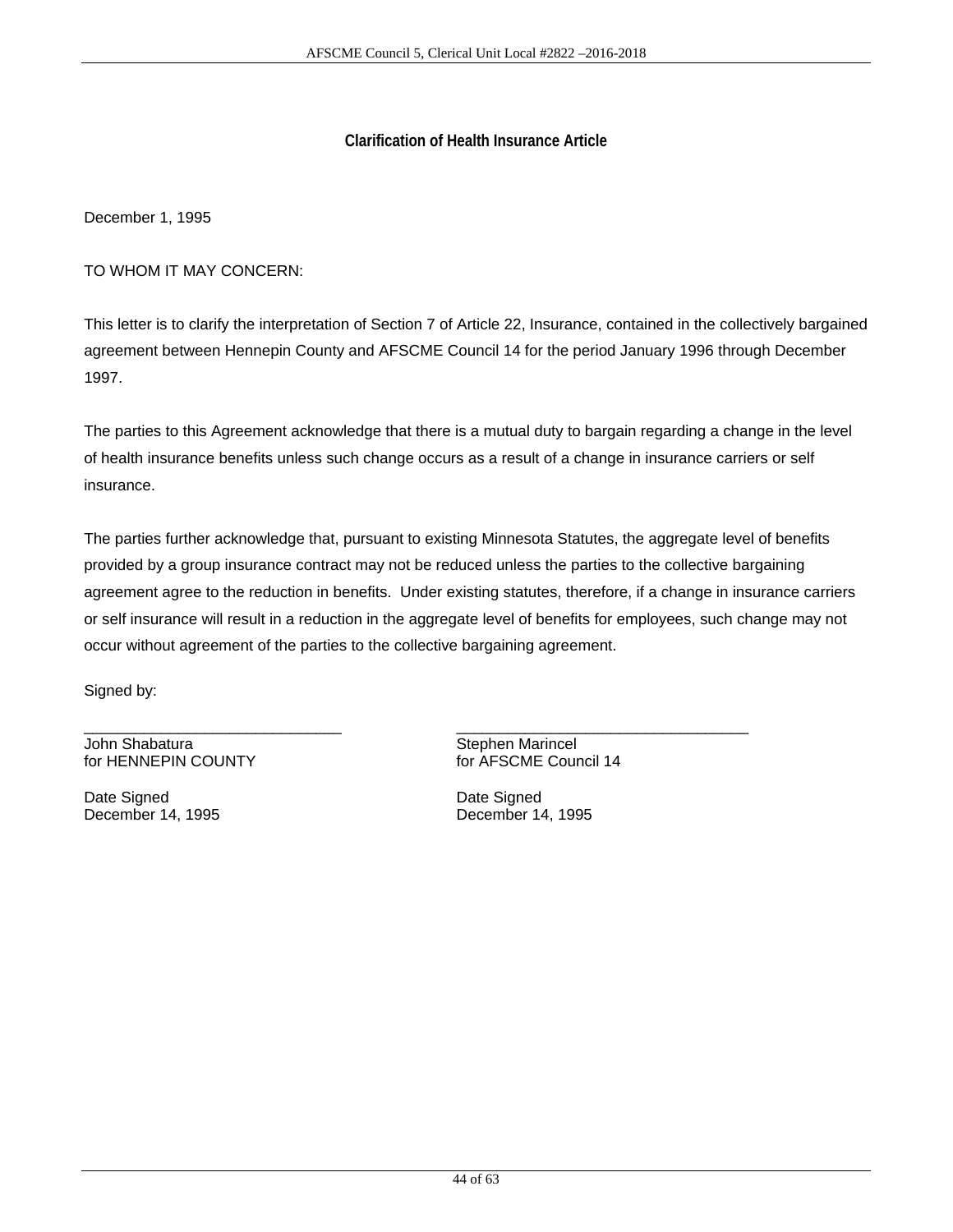## **Transfer to Another Jurisdiction Letter**

November 15, 2005

Steve Marincel AFSCME Council 5 300 Hardman Ave. S., Suite 2 South St. Paul, MN 55075-2469

Dear Mr. Marincel:

This letter modifies the letter dated November 2, 1995 from Rolland Toenges and is intended to clarify the procedures which would be followed in the event that the Minnesota Legislature transfers positions occupied by bargaining unit employees to the State of Minnesota or to another political subdivision.

If the legislature were to mandate such a transfer of positions (or of bargaining unit work), Hennepin County would find itself confronted with a lack of work for employees, and/or a lack of funds. This would be a potential layoff situation as defined by Article 3 of the labor agreement. The procedures set forth in Article 6, Section 4, would therefore apply.

This means that such layoffs (or transfers to another jurisdiction) would take place in order of inverse seniority as provided in the contract. Senior employees would be able to exercise seniority rights over less senior employees, subject to the conditions and limitations found in the labor agreement, except that layoff rights granted under this letter will terminate two years after the employee is transferred to the new jurisdiction or for a period equal to an employee's length of employment with Hennepin County, whichever is lesser.

The only additional qualifications is that if the legislation mandating the transfer of positions specifically identifies the employees to be transferred, the County would be required to follow the provisions of the law. This requirement is found in both the labor agreement (Article 36) and the Public Employment Labor Relations Act (M.S. 179A.20, Subd. 2).

Sincerely, William P. Peters Labor Relations Director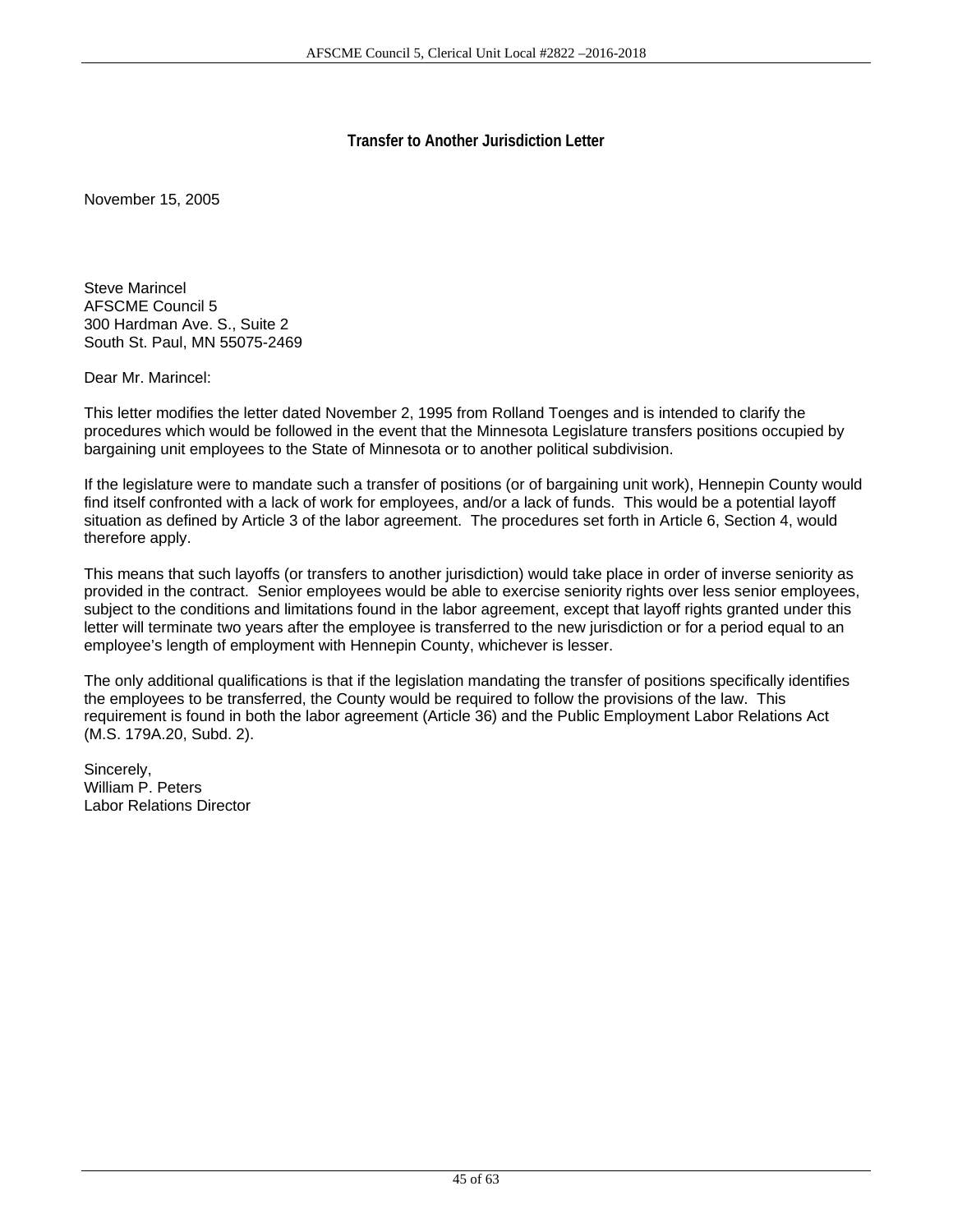## **Clarification of Seniority Letter**

March 8, 1994

Mr. Steve Marincel Business Representative AFSCME Council #14 267 Lafayette Frontage Road South St Paul, MN 55107-1683

Dear Mr. Marincel:

The purpose of this letter is to clarify how the parties shall interpret and administer Article 6, Seniority, Section 9 of our Clerical and Related Labor Agreement. Section 9 reads as follows:

> "Employees on layoff will be recalled to fill vacancies in other classes and departments for which qualified, provided they may not exercise seniority rights to create such vacancies. Such employees may waive the recall if the salary rate offered by the EMPLOYER for the position to which recalled is more than twenty (20%) percent below the salary rate of the employee when laid off. The name of an employee so recalled will remain on the layoff list for the class from which laid off, subject to the conditions and limitations set forth in this AGREEMENT."

An employee laid off pursuant to Article 6, Section 4 will be recalled via Section 9 to fill vacancies in other classes and departments for which qualified. The employee must accept such recall unless the pay for the job class to which he/she is recalled is more than 20% below that of the job class from which laid off.

The Employer will first recall such laid off employees to vacancies covered by the Clerical and Related Bargaining Unit. If no vacancy is available within the bargaining unit, the Employer will recall such employees to a vacancy outside the bargaining unit, if available.

If the vacancy to which an employee is recalled via Section 9 is in a different class than that from which he/she was laid off (either within bargaining unit or outside bargaining unit), the employee will remain on a layoff list for the job class and bargaining unit from which laid off. When a vacancy occurs anywhere in the bargaining unit in the job class from which the employee was laid off, the employee shall be recalled to fill such vacancy subject to seniority provisions. Upon such recall, the employee will be removed from the layoff list.

If after recalling an employee to a vacancy in a different job class from which laid off (via Section 9), a vacancy becomes available in the job class from which the employee was laid off, but such vacancy is outside the bargaining unit, it shall be the Employer's option to assign the employee to such vacancy. If the employee is so assigned, he/she shall remain on a layoff list for the job class from which laid off in the bargaining unit.

If this interpretation is consistent with your understanding of Article 6, Section 9, please so signify by signing below.

Sincerely, William P. Peters Labor Relations Representative

Signed by: Steve Marincel AFSCME Council #14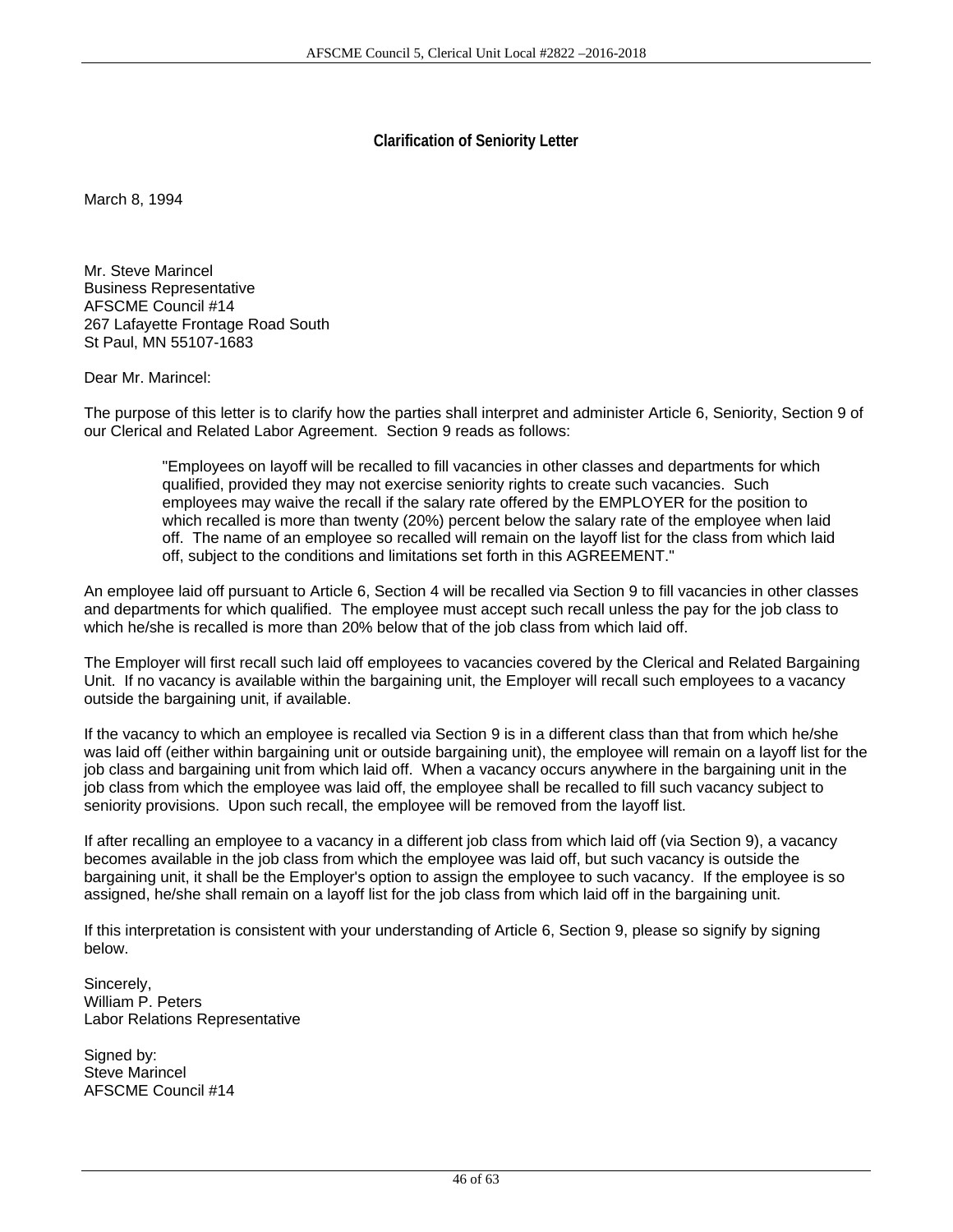## **Memorandum Of Understanding - Military Reservists Benefits**

## Improved Benefits for Military Reservists Called to Active Duty

The undersigned have agreed to modify the terms of our labor agreement so as to apply the attached Improved Benefits for Military Reservists Program to all members of the bargaining unit who qualify under the specific terms of such program.

Signed on October 8, 2003 Signed on October 14, 2003

William P. Peters Stephen Marincel

Labor Relations Director Union Business Representative For Hennepin County **For AFSCME Council 5, Local 2822** 

As allowed by Minnesota State law (M.S. 471.975), the County Board, though Resolution No. 03-232R1, has authorized two improved benefits for employees who have been called to active duty on or after May 29, 2003.

## SALARY DIFFERENTIAL

Employees called to active military duty on or after May 29, 2003 are eligible to receive the difference between their County salary and basic military pay. The differential is payable if the employee's basic military pay is less than what he/she would have received in regular County salary. The following conditions apply.

- 1. Salary differential is available for military service on or after May 29, 2003.
- 2. County salary is based on daily scheduled work hours for the day(s) of military leave taken. It does not include any miscellaneous salary differentials, such as shift differential.
- 3. Any salary differential payment will be paid in a lump sum, subject to the County's standard lump-sum tax withholding rate, and it will include PERA contributions. The payment will be separate from any regular paycheck the employee receives during his/her absence.
- 4. Basic military pay does not include the following: basic combat training, advanced individual training, annual training, periodic inactive duty training, voluntary active service not legally required, or service performed under M.S.190.08 (Subd. 3).
- 5. The employee, or his/her representative, must request to be paid this salary differential, and supply the necessary military pay records.

## EXTENDED EMPLOYER-PAID HEALTH COVERAGE

Employees called to active duty on or after May 29, 2003 are eligible to continue their County-sponsored health coverage—with a County contribution toward either single or family coverage as though they are actively working—for up to four years.

General questions regarding the pay differential may be directed to OBF Payroll@hennepin.us (telephone 612-348-3251). Other questions may be directed to the Benefits Unit at HR. Benefits@hennepin.us (telephone 612-348-3530).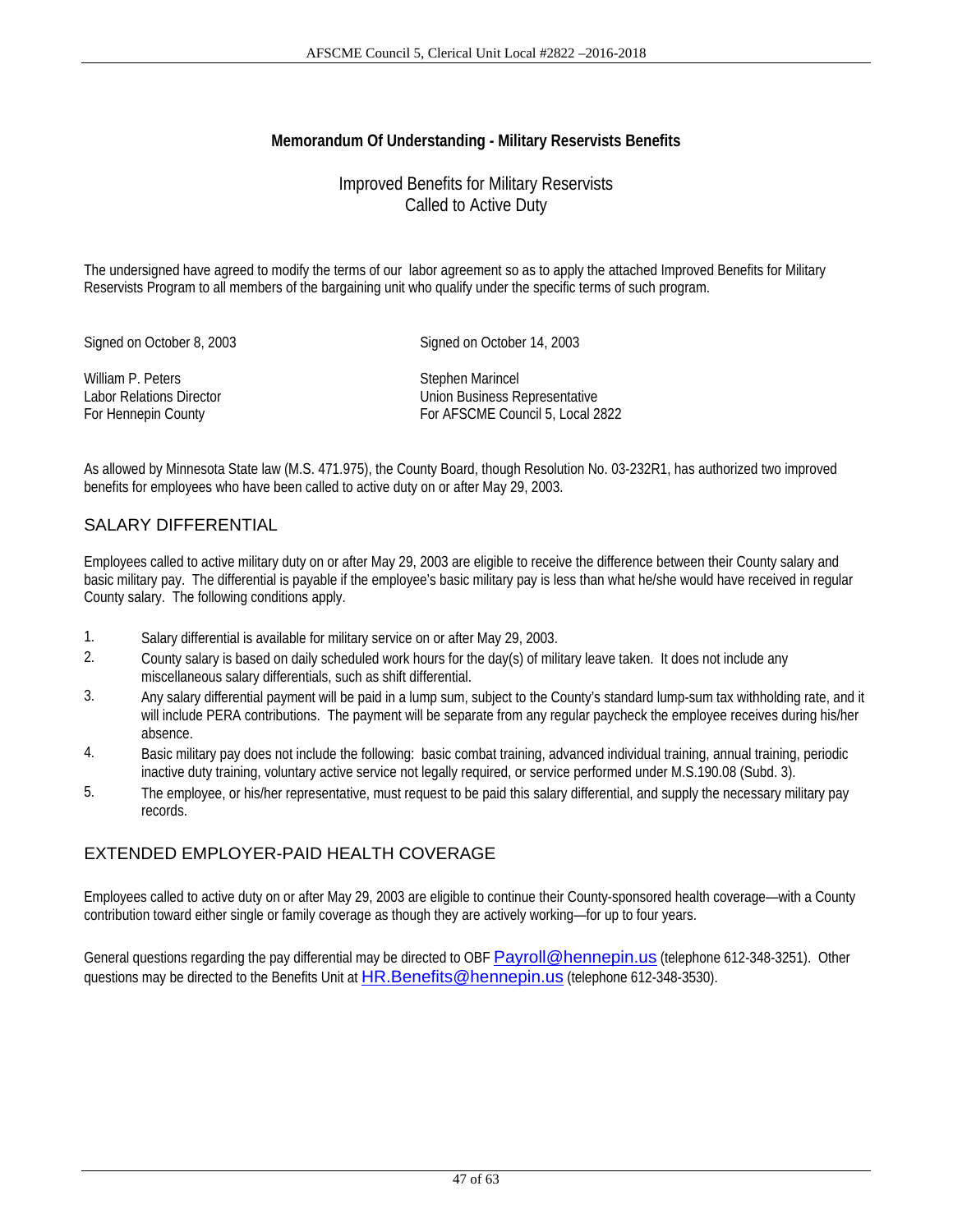## **Minneapolis Public Library (MPL) & Hennepin County Library (HCL)**

**LETTER OF AGREEMENT HENNEPIN COUNTY AND AFSCME COUNCIL 5** 

**May 16, 2007** 

Upon passage of legislation to enable the merger of the Minneapolis Public Library (MPL) and the Hennepin County Library (HCL) systems, certain implementation issues must be addressed. Accordingly, the undersigned have agreed that Hennepin County representatives and representatives from AFSCME Council 5 will:

- a. Facilitate the implementation of any agreement entered into between MPL and the exclusive representatives which represent MPL employees related to the merger, including issues of pay. It is understood that Hennepin County will not contribute toward the funding of such MPL agreement(s), but rather will assist in implementing such agreement(s).
- b. Recognize that AFSCME, for this merger process only, may represent MPL employees in the job classification study process, as provided in the Hennepin County Human Resources Rules.

The above provision is not precedent setting.

- c. Address other implementation issues related to the MPL/HCL merger.
- d. Affix this Letter of Agreement to the Local 2822 and Local 2864 labor agreements.

William P. Peters **Stephen Marincel** Labor Relations Director and Director and Director and Business Agent Hennepin County and Director and Director AFSCME Council

Signed Jeffrey Dains

AFSCME Council 5

May 16, 2007 Business Agent AFSCME Council 5

Signed in the contract of the contract of the Signed Signed Signed June 7, 2007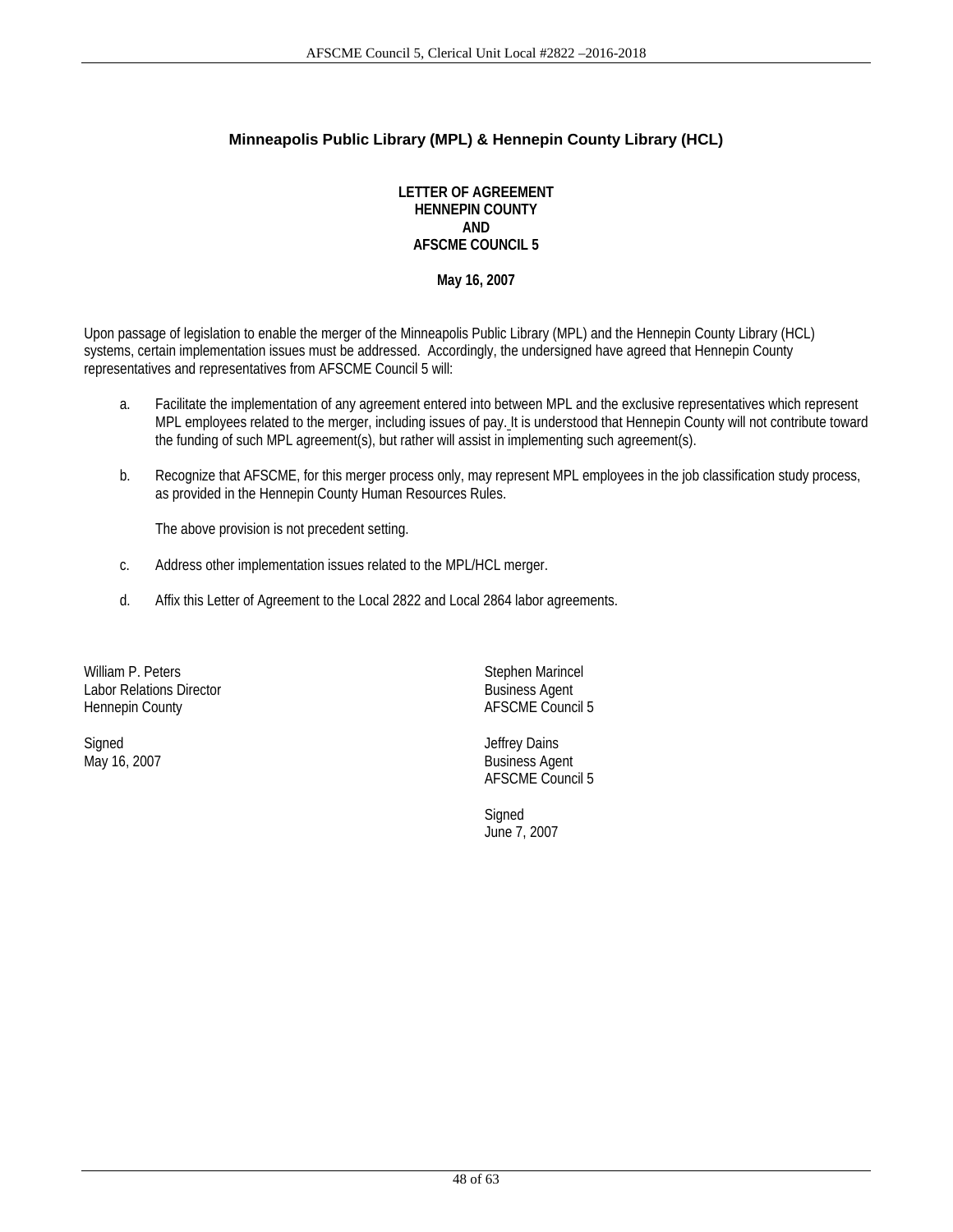## **Depletion of Leave Hour Balances**

#### **Memorandum of Understanding Between Hennepin County And AFSCME Council 5**

**Clerical Unit Social Services Unit Professional Unit Legal Unit Essential Legal Unit Probation/Parole Unit Adult Corrections Unit** 

**September 16, 2009** 

The undersigned hereby agree that the terms of our 2008 - 2009 labor agreements and the terms of any successor agreements entered into for calendar years 2010 and 2011 shall be interpreted to be consistent with the terms of the attached Board Action Request (09 – 0380), which provides the Hennepin County Administrator the authority, during a declared emergency, to allow employees who have depleted leave hour balances to accrue a negative vacation/sick leave/PTO balance.

For the County **For the Union** William P. Peters Steve Marincel

Date Signed<br>
Date Signed<br>
Date Signed<br>
Date Signed<br>
October 15, 2009 September 29, 2009

 Jeff Dains Matt Nelson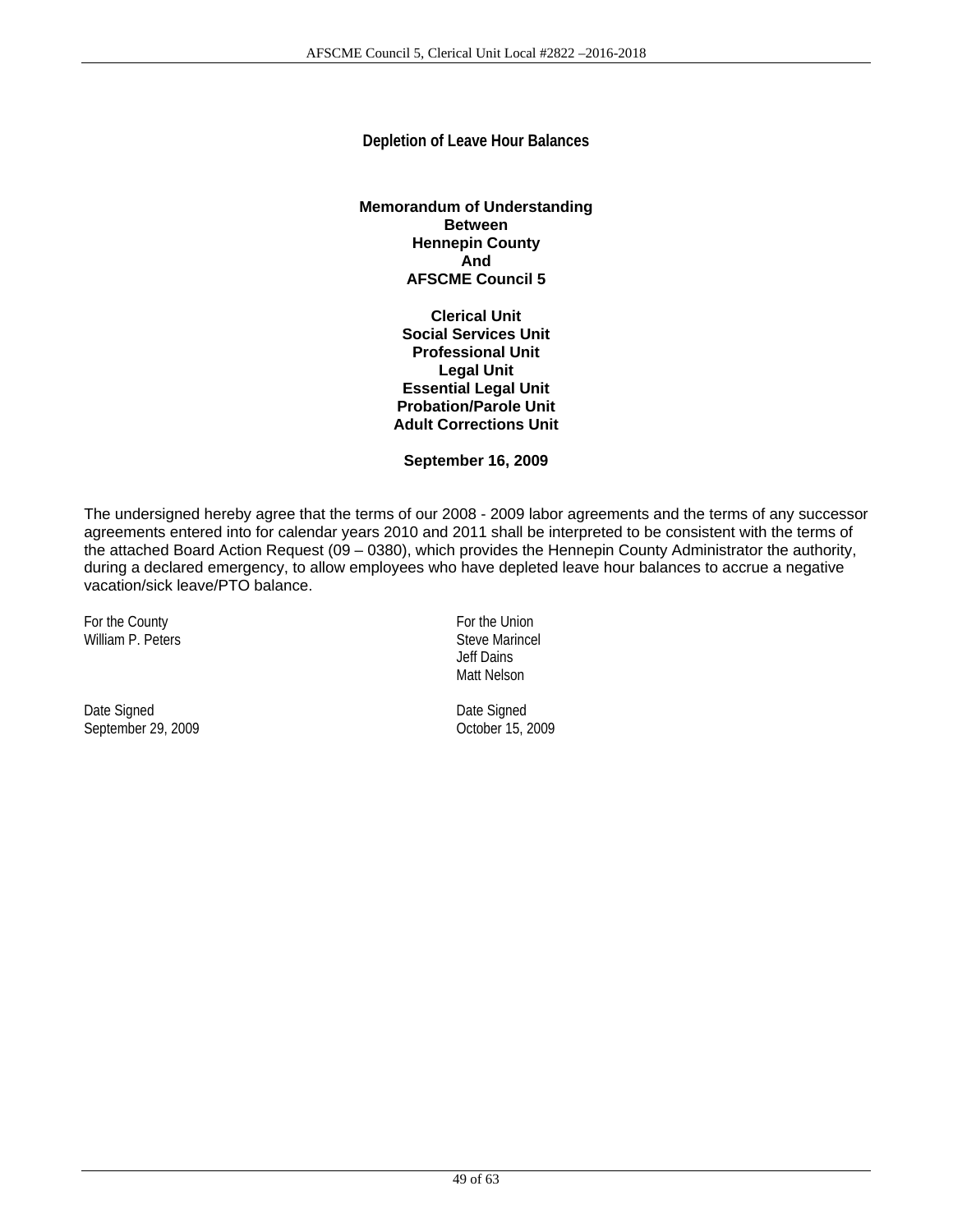## **Board Action Request ( 09-0380 )**

(08/17/2009 - Forwarded from County Administration by Booth Melissa with a status of Addendum )

Originating Department: Human Resources Immediate Approval? No

#### Item:

Authorization to County Administrator during a declared emergency to allow employees with depleted leave hour balances to accrue a negative vacation/sick leave/PTO balance

#### Board Action Request

BE IT RESOLVED, that the County Administrator be granted the authority to allow employees with insufficient paid leave hour balances to accrue a negative vacation/sick leave/PTO balance not to exceed 160 hours, under circumstances requiring employees to be off work due to a declared emergency; and

BE IT FURTHER RESOLVED, that the County Administrator be granted the authority to negotiate these provisions as they apply to union employees.

#### Background:

Policy provides that Hennepin County may close or reduce services if the health, safety, and/or security of county employees and clients are threatened. The County Administrator or his/her designee, in consultation with the County Board Chair if available and/or majority of the Board members, is responsible for initiating closing procedures and release of employees. Released employees may utilize vacation, sick leave, paid time off, compensatory time, or make up the time in accordance with provisions of Human Resources Rules or labor agreements.

A focus in recent planning discussions on pandemic influenza has been on administrative issues in dealing with high employee absentee rates due to employee or family members' illness, school or day care closings, limited public transportation, etc. Because these absences may be for extended periods of time, flexibility is important to help employees manage as they could potentially use all accumulated sick leave, vacation, paid time off, compensatory time, etc.

Whether due to a pandemic influenza or other declared emergency, it is requested that the County Administrator be authorized to allow employees who have depleted their paid leave balances to accrue a negative vacation/sick leave/PTO balance up to 160 hours.

Prior to accruing a negative balance, employees must execute a consent form accepting the two conditions of this allowance: 1) that upon employee return to work, vacation/sick leave/PTO hours accumulated will first be used to restore any negative leave hour balance - once the negative leave hours have been restored, the employee may again use paid leave hours accumulated; and 2) that if the employee leaves Hennepin County service before restoring a negative leave hour balance, compensation equal to unrestored leave hours owed the county will be deducted from their final paycheck(s) .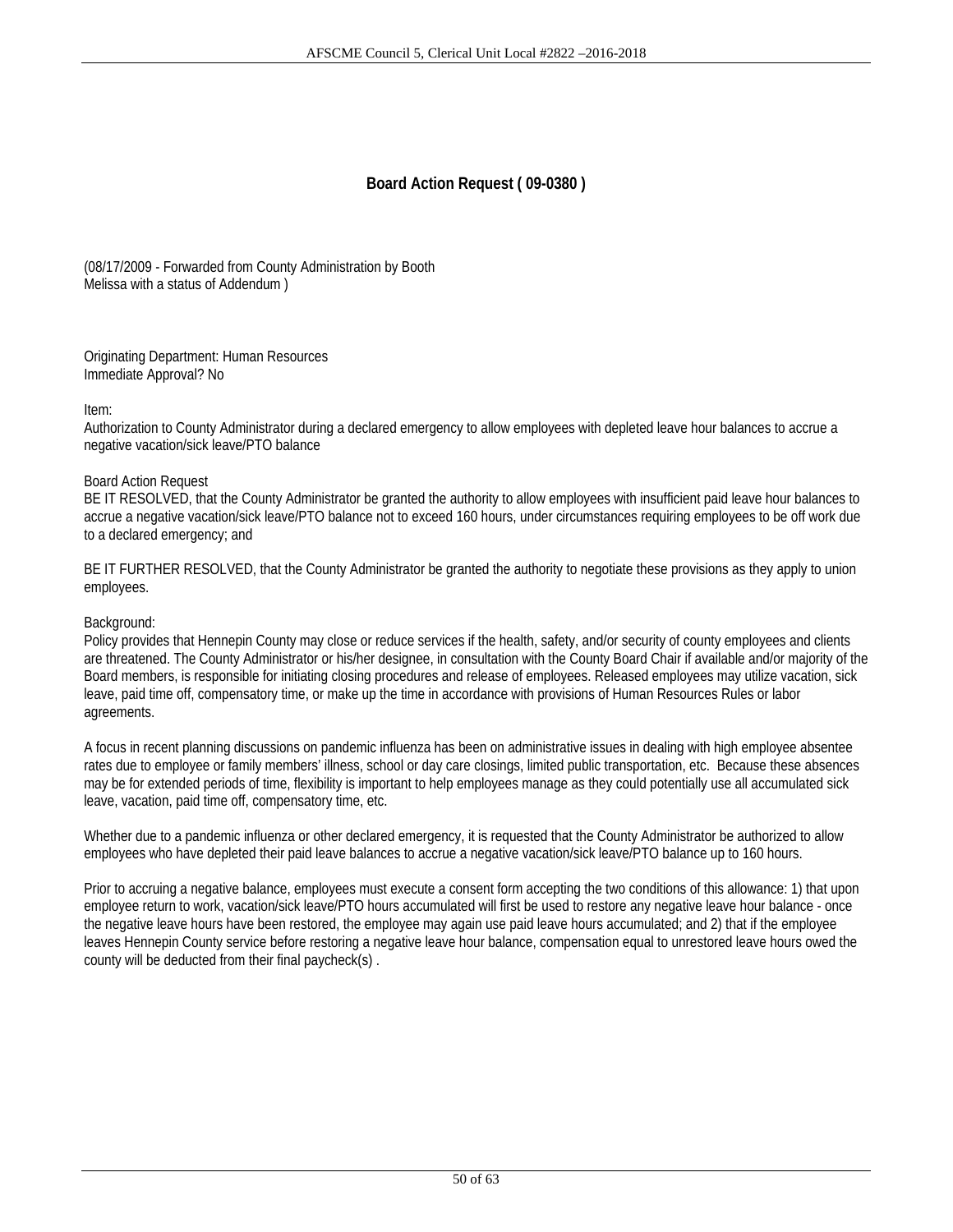## **Hennepin County, Minnesota**

## **RESOLUTION NO. 09-0380 [2009]**

The following Resolution was offered by Budget & Capital Investment Committee:

BE IT RESOLVED, that the County Administrator be granted the authority to allow employees with insufficient paid leave hour balances to accrue a negative vacation/sick leave/PTO balance not to exceed 160 hours, under circumstances requiring employees to be off work due to a declared emergency; and

BE IT FURTHER RESOLVED, that the County Administrator be granted the authority to negotiate these provisions as they apply to union employees.

The question was on the adoption of the resolution and there were 7 YEAS and 0 NAYS as follows:

| County of Hennepin                   |      |             |         |        |
|--------------------------------------|------|-------------|---------|--------|
| <b>Board of County Commissioners</b> | YEAS | <b>NAYS</b> | ABSTAIN | ABSENT |
| Mike Opat                            | X    |             |         |        |
| Mark Stenglein                       | Χ    |             |         |        |
| Gail Dorfman                         | Χ    |             |         |        |
| Peter McLaughlin                     | X    |             |         |        |
| Randy Johnson                        | Χ    |             |         |        |
| Jan Callison                         | X    |             |         |        |
| Jeff Johnson                         | Χ    |             |         |        |
|                                      |      |             |         |        |

#### RESOLUTION ADOPTED ON 8/25/2009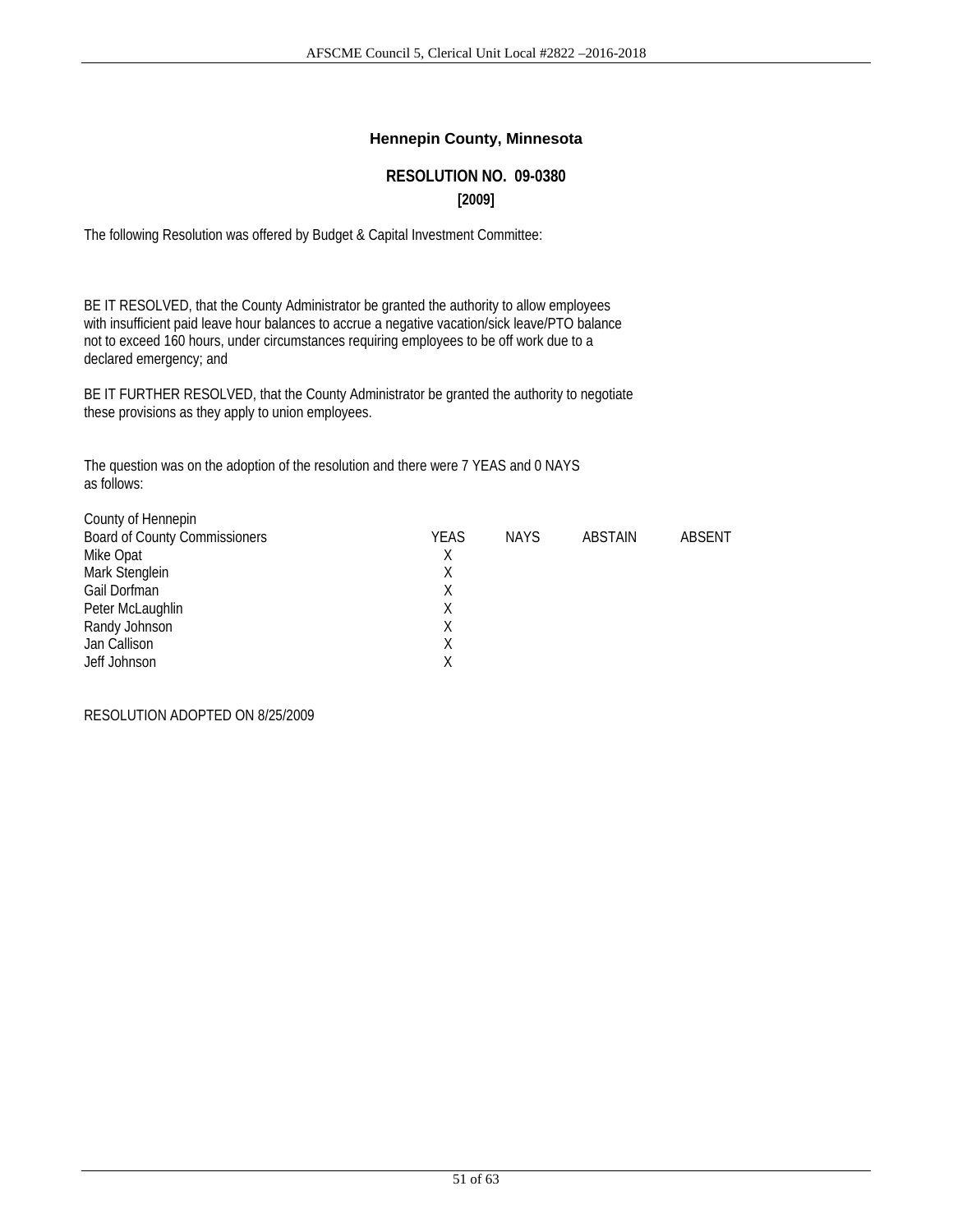## **Board Action Request ( 09-0339 )**

(07/14/2009 - Forwarded from County Administration by Booth, Melissa with a status of Communication )

Originating Department: Human Resources Immediate Approval? No

Item:

Provide PERA-covered retirees, participating in the Coordinated and Basic Plans, returning to public employment through PERA's Phased Retirement Option, continued eligibility in the County's early retiree health insurance program (ERHIP).

#### Board Action Request

BE IT RESOLVED, that in support of Board Action Request 09-0097, the county continue to provide eligibility for non-organized PERA covered retirees employed in a Phased Retirement Option in the County's early retiree health insurance program (ERHIP).

#### Background:

Originally established in 1967 by the Hennepin County Board of Commissioners, and most recently amended in 2007, County policy is to contribute toward the health plan premium of "early" retirees meeting specified age and/or length of service requirements. A retiree is eligible for the early retiree health insurance program (ERHIP) if one of the following requirements is met:

#### REQUIREMENT #1

|                              | Year of Full          |                               |
|------------------------------|-----------------------|-------------------------------|
| Age at time                  | Time Equivalent       |                               |
| of Retirement                | <b>County Service</b> | $=$ Non-continuous work hours |
| at least 55 but less than 62 | 20                    | 41.600                        |
| at least 62 but less than 63 | 15                    | 31,200                        |
| at least 63 but less than 64 | 14                    | 29,120                        |
| at least 64 but less than 65 | 13                    | 27.040                        |

#### REQUIREMENT #2

 The retiree at the time of his/her retirement qualifies for and applies for a full, unreduced retirement annuity (other than a deferred annuity), based on a minimum of 10 years of Hennepin County service, from an approved public service retirement program.

#### REQUIREMENT #3

 The retiree at the time of his/her retirement qualifies for and applies for a retirement annuity (other than a deferred annuity) from an approved public service retirement program with at least 25 years of covered service, at least 10 of which must have been with Hennepin County.

If the retiree meets one of these requirements, the County contributes towards the cost of the coverage, until the end of the month in which the retiree reaches age 65, as though the retiree is actively working with employee-only health plan coverage.

Recent changes to the County's ERHIP have limited eligibility: Resolution 06-12-546R1 limited participation in ERHIP for nonorganized employees to those hired prior to January 1, 2007.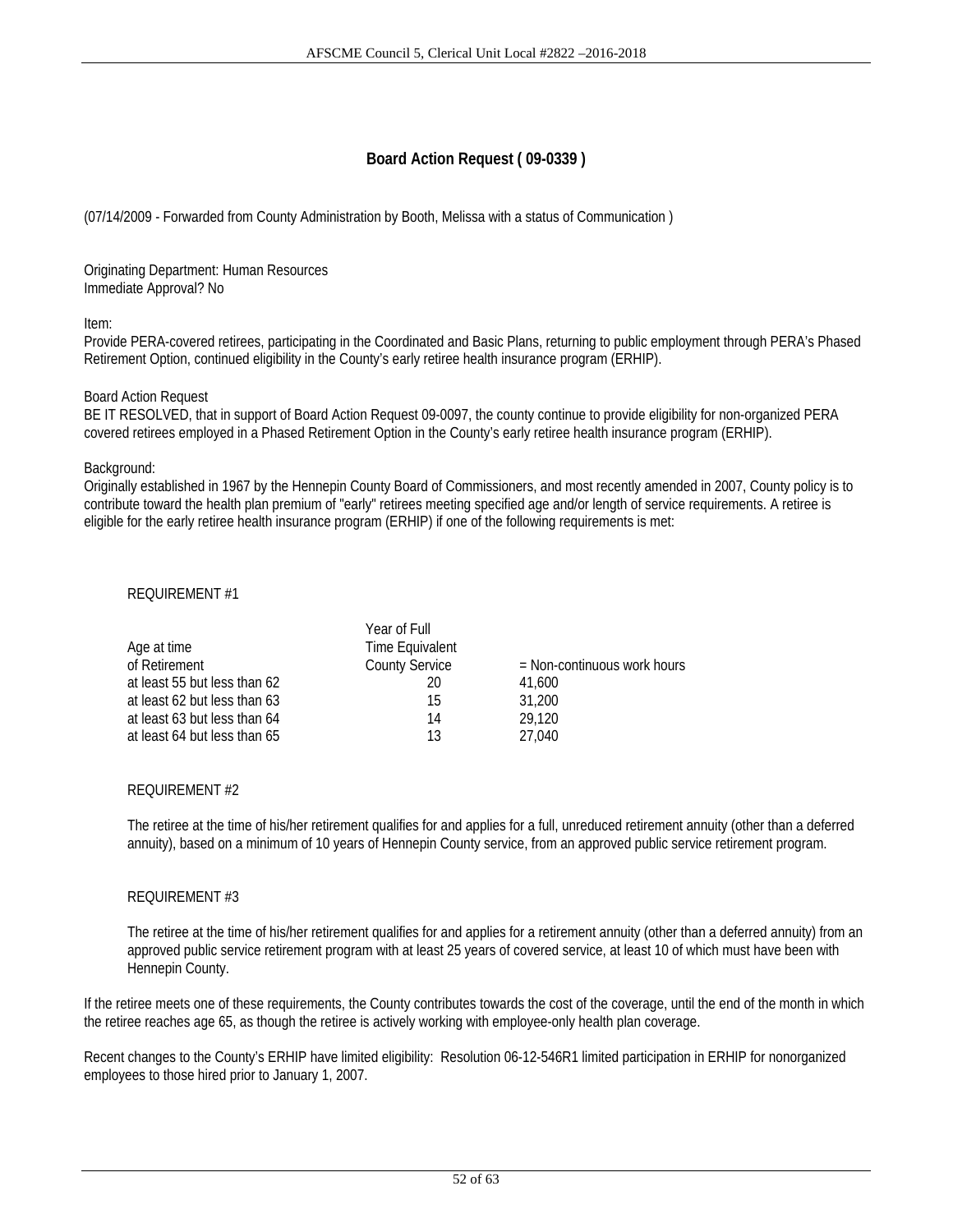In March 2009, the County Board supported state legislation by approving Board Action Request 09-0097. This action allows PERAcovered public employees, participating in the Coordinated and Basic plans who are at least age 62 and have 5 years of service, to retire and receive their retirement annuity and simultaneously continue or return to covered employment to work at least twenty-five percent (25%) less than their previously scheduled work hours without contributing to PERA and without the current rehire and earnings limitations.

The legislation was enacted by Hennepin County because it is anticipated to provide an avenue for the county to promote – and for retirement eligible employees to consider – phased retirement which, in turn, will allow employees to receive their retirement pension while at the same time continuing to provide service and the benefit of their experience to the County.

As a result of Resolution 06-12-546R1, PERA-covered retirees returning to public employment in a non-organized position under the Phased Retirement Option would no longer be eligible for the County's ERHIP. In addition, employees participating in the Phased Retirement Option would lose ERHIP eligibility if schedule hours were reduced below 40 per pay period.

It is recommended that the Hennepin County Board of Commissioners – to promote the enactment of the state legislation - provide continued ERHIP eligibility to non-organized PERA-covered retirees working under PERA's Phased Retirement program.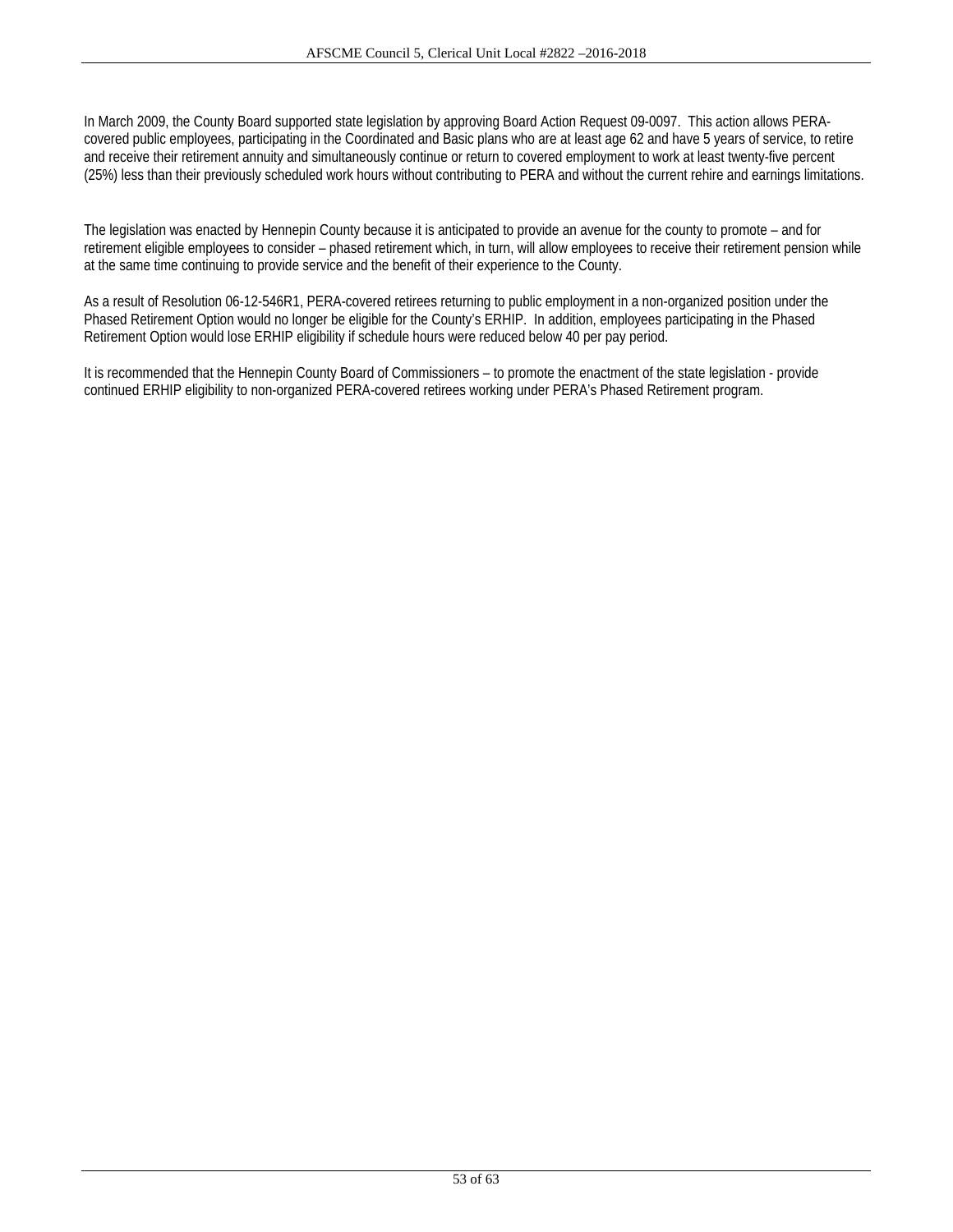#### **Hennepin County, Minnesota**

# **RESOLUTION NO. 09-0339 [2009]**

The following Resolution was offered by Commissioner Randy Johnson and seconded by Commissioner Stenglein:

BE IT RESOLVED, that in support of Board Action Request 09-0097, the county continue to provide eligibility for non-organized PERA-covered retirees employed in a Phased Retirement Option in the County's early retiree health insurance program (ERHIP).

The question was on the adoption of the resolution and there were 7 YEAS and 0 NAYS, as follows:

The question was on the adoption of the resolution and there were 7 YEAS and 0 NAYS as follows:

| County of Hennepin                   |             |             |         |        |
|--------------------------------------|-------------|-------------|---------|--------|
| <b>Board of County Commissioners</b> | <b>YEAS</b> | <b>NAYS</b> | ABSTAIN | ABSENT |
| Mike Opat                            | Χ           |             |         |        |
| Mark Stenglein                       | X           |             |         |        |
| Gail Dorfman                         | X           |             |         |        |
| Peter McLaughlin                     | Χ           |             |         |        |
| Randy Johnson                        | Χ           |             |         |        |
| Jan Callison                         | Χ           |             |         |        |
| Jeff Johnson                         |             |             |         |        |
|                                      |             |             |         |        |

RESOLUTION ADOPTED ON 8/11/2009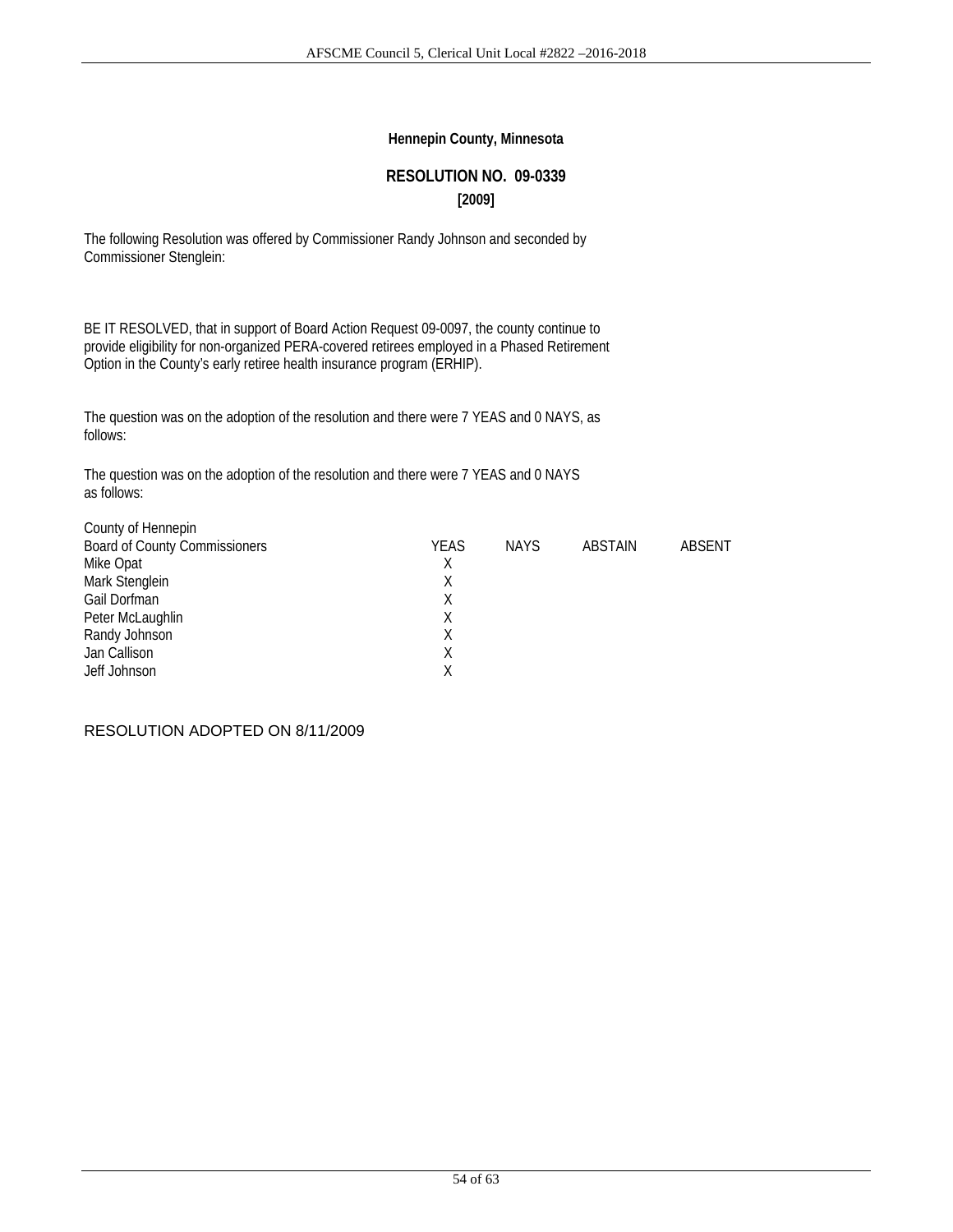## **Wage Steps & Health Insurance Plan Design**

December 12, 2011

Mr. Matt Nelson Mr. Jeff Dains Mr. Mark Baker Field Agents AFSCME Council 5 300 Hardman Avenue S. South St. Paul, Minnesota 55075

RE: Wage Steps and Health Insurance Plan Design

Dear Messrs. Nelson, Dains, and Baker:

In negotiations for our 2012 – 2013 labor agreement with Locals 34, 2822, 2864, 1719, 552 and 2938 (Legal and Essential Legal), we agreed that the Wage Steps and the Health Insurance Plan Design would not be included in the labor agreement. Instead, the Employer will provide a link to such information via the Labor Relations Website.

#### 2013 Health Plan Premiums

The Employer shall, in its sole authority, set the premium for 2013 after consulting with Preferred One and our benefits consultant, and after discussions with and input from the Labor Management Healthcare Committee (LMHCC).

Provider Tiers

The Employer shall have sole authority to implement changes as to which provider is in which Tier, effective January 2013 after consulting with Preferred One, our benefits consultant and the labor Management Healthcare Committee (LMHCC).

The health insurance plan design for 2012 and 2013 are identified in the links below.

If you have any questions about this matter, please feel free to contact me at (612) 348-6511.

Sincerely, William P. Peters Labor Relations Director Hennepin County, Minnesota

Salary Steps http://www.hennepin.us/employees/health-insurance

LINK, Health Insurance Plan Design *2016 2016* Summary of Benefits – WITH Health Incentives and WITHOUT Health Incentives http://www.hennepin.us/employees/health-insurance

*2016* Summary of Benefits – WITH Health Incentives and WITHOUT Health Incentives Information regarding the *2017 and 2018* benefits will be available on the Benefits website as soon as available. http://www.hennepin.us/employees/health-insurance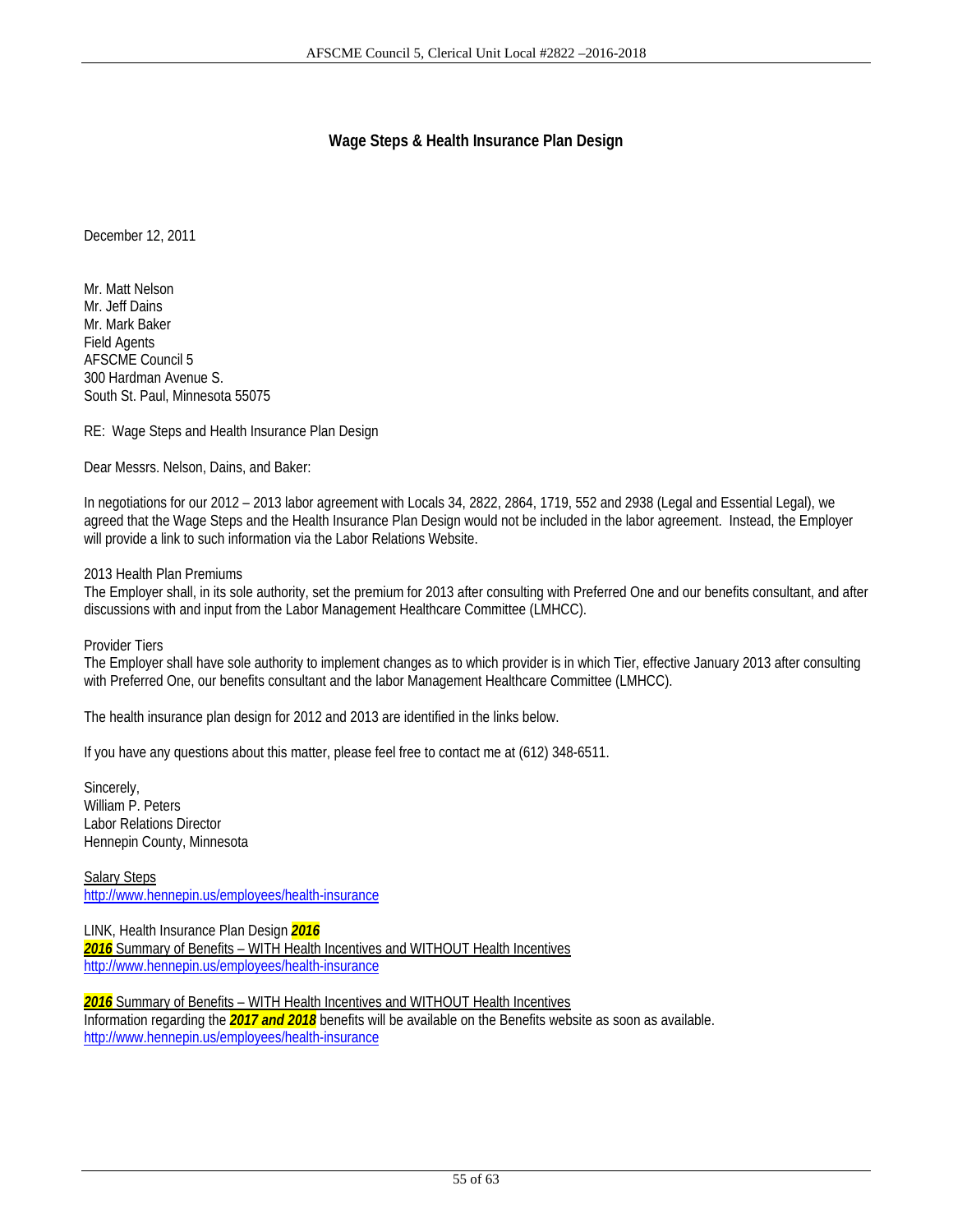# **Employees Time Off to Vote**

http://www.revisor.leg.state.mn.us/stats/204C/04.html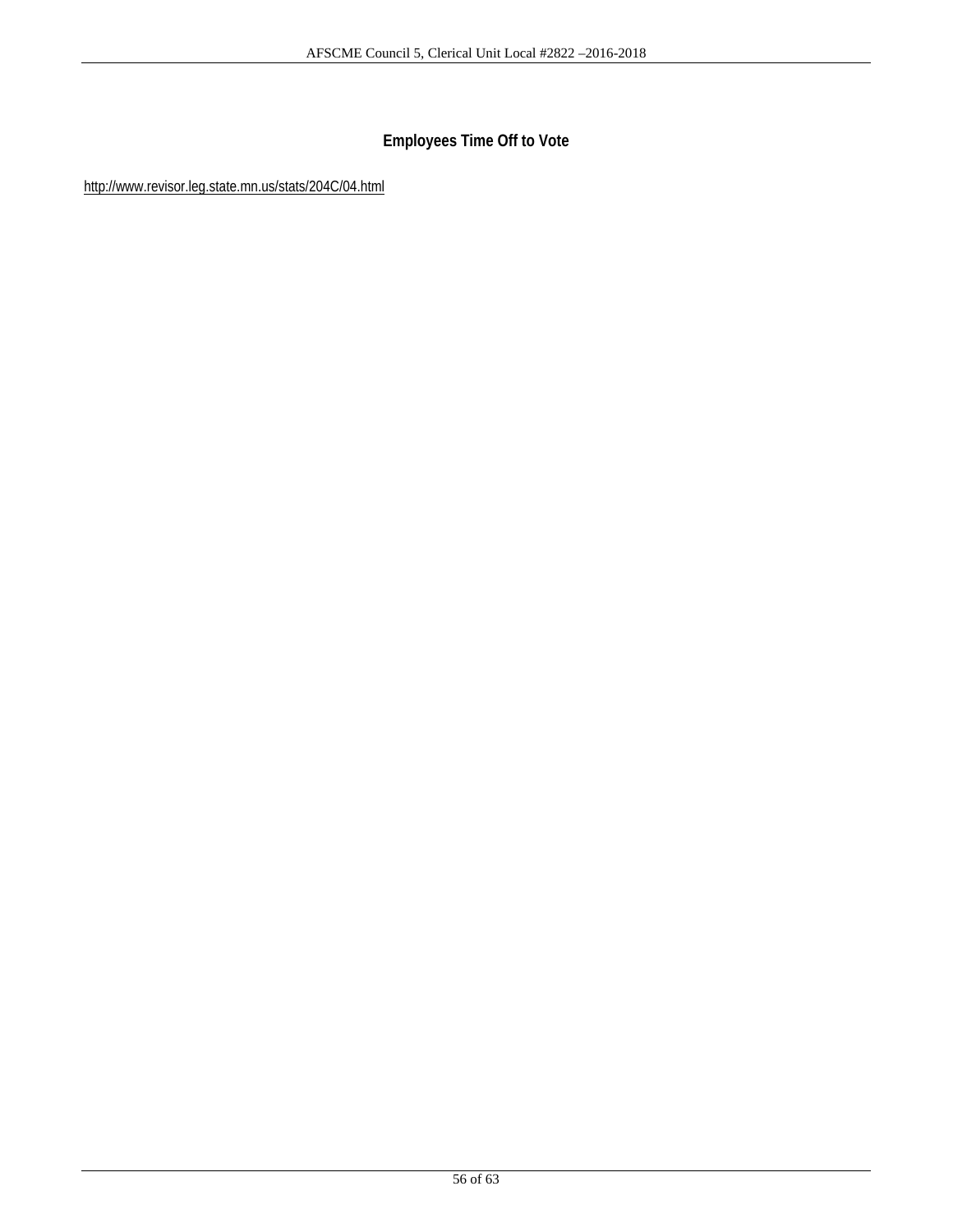# **Consensus Model Based Insurance Proposal and LMHCC Structure**

*10/8/15 Tentative Agreement, edits based on Alison 11/9/15 email.* 

*Consensus Parameters: County suggests that these parameters be signed by the parties in a Memorandum of Understanding and incorporated by reference as part of the CBA.* 

| $\overline{\mathcal{L}}$ | For the term of this contract, the scope of the current LMHCC will expand to include consensus decision-making on the         |
|--------------------------|-------------------------------------------------------------------------------------------------------------------------------|
|                          | topics of plan design and premium, consistent with the consensus parameters established by the parties below.                 |
|                          | It is understood that the LMHCC will continue to operate as an educational and conversation vehicle year-round, with the      |
|                          | consensus process only utilized for decisions related to plan design and premium. While these decisions may come up at        |
|                          | any time during the year, it is expected that most of the decisions requiring a consensus will occur late in the summer each  |
|                          | year.                                                                                                                         |
| 3 <sub>1</sub>           | The parties will engage in a good faith effort to reach a consensus decision on premiums and plan design and realize that     |
|                          | this may take several additional meetings in late summer of each year.                                                        |
| $\overline{4}$ .         | Attendance at the LMHCC remains available to all current attendees, but each bargaining unit will identify one "consensus     |
|                          | representative" (and an alternate) who will be responsible to speak for their bargaining unit on the two consensus issues of  |
|                          | premium and plan design. The consensus representative will be polled and must indicate whether or not his/his                 |
|                          | bargaining unit can support consensus on a plan design or premium issue (or, in the last year of the contract, the            |
|                          | continuation of the consensus model into the future contract). In all cases, if a consensus decision is reached, both the     |
|                          | union and the county agree to be bound by the decision, pending County Administration approval.                               |
| 5.                       | There will be a total of 17 eligible "consensus representatives," one representing each bargaining unit, and 8 management     |
|                          | members from County Benefits and Labor Relations staff who will also be considered eligible "consensus                        |
|                          | representatives".                                                                                                             |
| 6.                       | One Business Agents/attorney representative from each unit, as well as a Council 5 staff member may attend LMHCC              |
|                          | meetings and may be the consensus representative/ alternate for a particular local if that is the desire of the particular    |
|                          | union/local.                                                                                                                  |
| $Z_{\cdot}$              | Representatives (or alternates) to LMHCC must be present at multiple meetings, particularly during July/August of each        |
|                          | year, to provide their bargaining unit's opinion on any consensus decision. If a representative/alternate is not present, the |
|                          | <b>LMHCC will proceed without their input.</b>                                                                                |
| $\mathcal{B}.$           | Early in 2016, a mediator will be asked to train the LMHCC on the concepts of facilitation and to explain how the consensus   |
|                          | process differs from a negotiations or a voting process. The parties may also choose to continue to call upon the mediator    |
|                          | as a facilitator if needed.                                                                                                   |
| 9.                       | All Union representatives and County representatives must be in consensus to reach a decision. The parties understand         |
|                          | that a representative's consent to a decision indicates a willingness to accept the decision, not necessarily full            |
|                          | endorsement.                                                                                                                  |
| 10.                      | A consensus decision must be reached by August 31st, 2016 and 2017 (2018 if there is a 3rd year of the contract) to allow for |
|                          | appropriate timing of open enrollment.                                                                                        |
|                          | If full consensus on premium amount and plan design is reached by August 31 <sup>st</sup> of any year 2016, 2017 or 2018, the |
|                          | İ.                                                                                                                            |
|                          | consensus plan will be submitted to County Administration for final approval.                                                 |
|                          | ΪÏ<br>If full consensus on premium amount and plan design is not reached by 8/31 of any year 2016, 2017, 2018, the            |
|                          | decision on premium and plan design for that year will revert back exclusively to County Administration. The Labor            |
|                          | Relations Director will present to the County any potential items/topics on which consensus was reached as well as            |
|                          | the items/topics in dispute.                                                                                                  |
| 11.                      | In addition, during the last year of the contract, whether that year is August 2017 or August 2018, the LMHCC will attempt to |
|                          | reach a consensus recommendation regarding the premium amount and plan design for the first year of the new contract          |
|                          | (plan year 2018 if a 2 year contract; plan year 2019 if a 3 year contract), as well as a consensus decision regarding whether |
|                          | or not to recommend continuation of the LMHCC consensus model.                                                                |
|                          | If consensus on plan design and premium amount is not reached by 8/31 of the negotiations year, the parties shall<br>İ.       |
|                          | revert to the negotiation process as they have in the past. The employer shall present their proposal for changes to          |
|                          | plan design and premium in the traditional contract negotiation format.                                                       |
|                          | Ϊİ.<br>If a consensus on whether or not to continue the consensus model is not reached by 8/31 of the negotiations year,      |
|                          |                                                                                                                               |
|                          | the parties will revert to the negotiation process as they have in the past.                                                  |
|                          | In all cases the amount of employee contribution under the new contract remains subject to negotiations.<br><mark>iii.</mark> |
| 12.                      | It is understood that the County's recommended rate need for the health plan, as well as the County's assessment of the       |
|                          | plan's status vis-a-vis the Cadillac tax is determined in consultation with actuaries and is not subject to the consensus     |
|                          | process outlined below. (The parties acknowledge the Cadillac tax will not be a factor during the term of this agreement)     |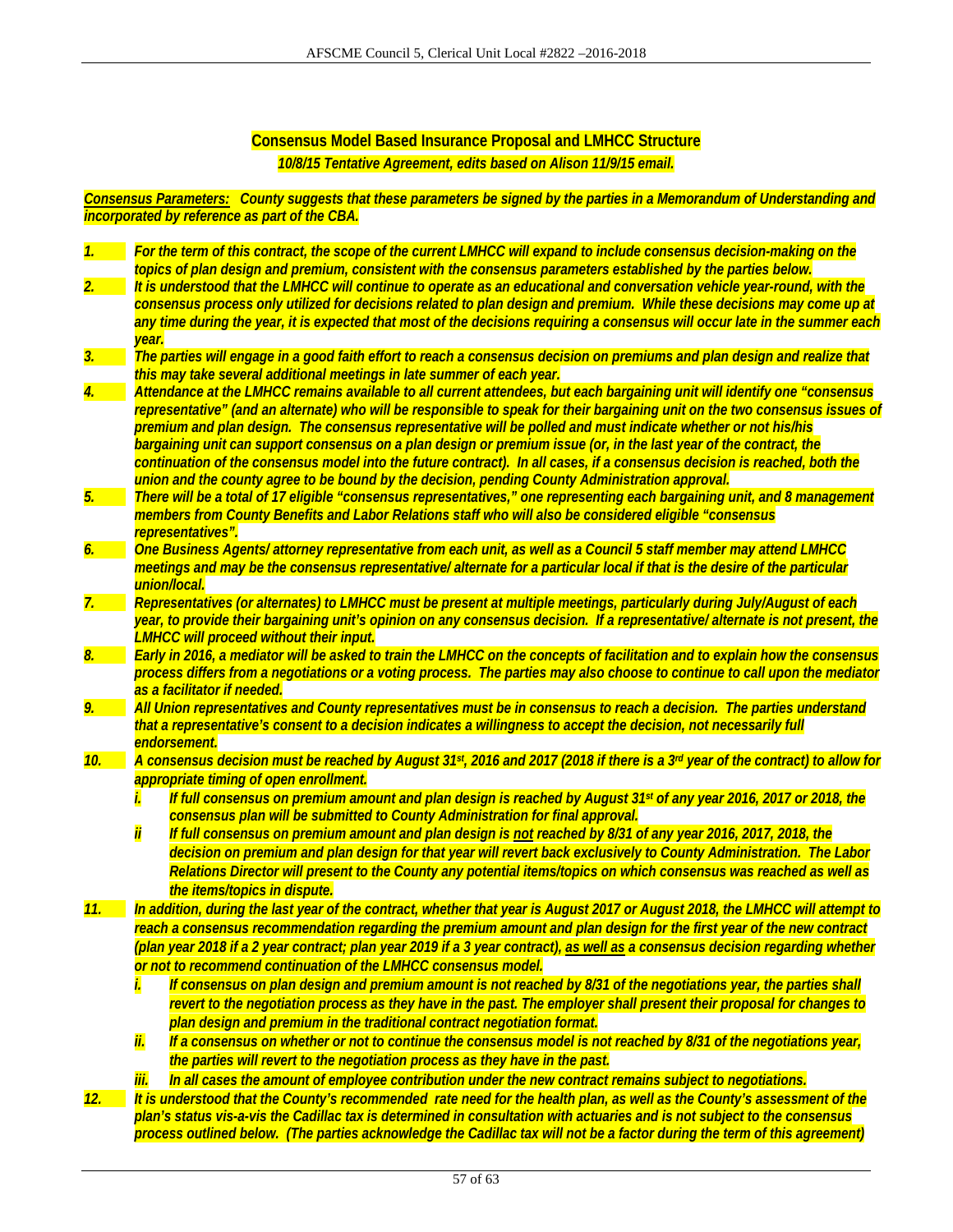- *13. Use of the County's reserves or other financial assets is not an appropriate topic for the consensus discussions. The LMHCC is charged with finding a consensus recommendation regarding premium and plan design that does not include the use of reserves. The LMHCC may choose to submit a separate recommendation (or not) regarding the reserves, which County Administration may consider with no obligation to agree. In all cases, the County Administration retains sole discretion on any decision regarding the reserves. Any decision by the County to use reserves in the future will be timely shared with the LMHCC in order to incorporate such information into discussions leading to consensus.*
- *14. Neither the consensus process nor a negotiations process will be used for changes mandated by law or a vendor. However, the parties will negotiate the effects of any such changes.*
- *15. The county reserves any and all rights with regard to benefit plan administration and policy unless specifically identified in this document or in the collective bargaining agreement. Nothing herein waives, expressly or implied, the Union's right to negotiate any mandatory subject of bargaining.*
- *16. There is no implied commitment by either party to the consensus process beyond the term of this contract. Prior to August 31 of the last year of the contract, the LMHCC will determine any continuation terms as described above.*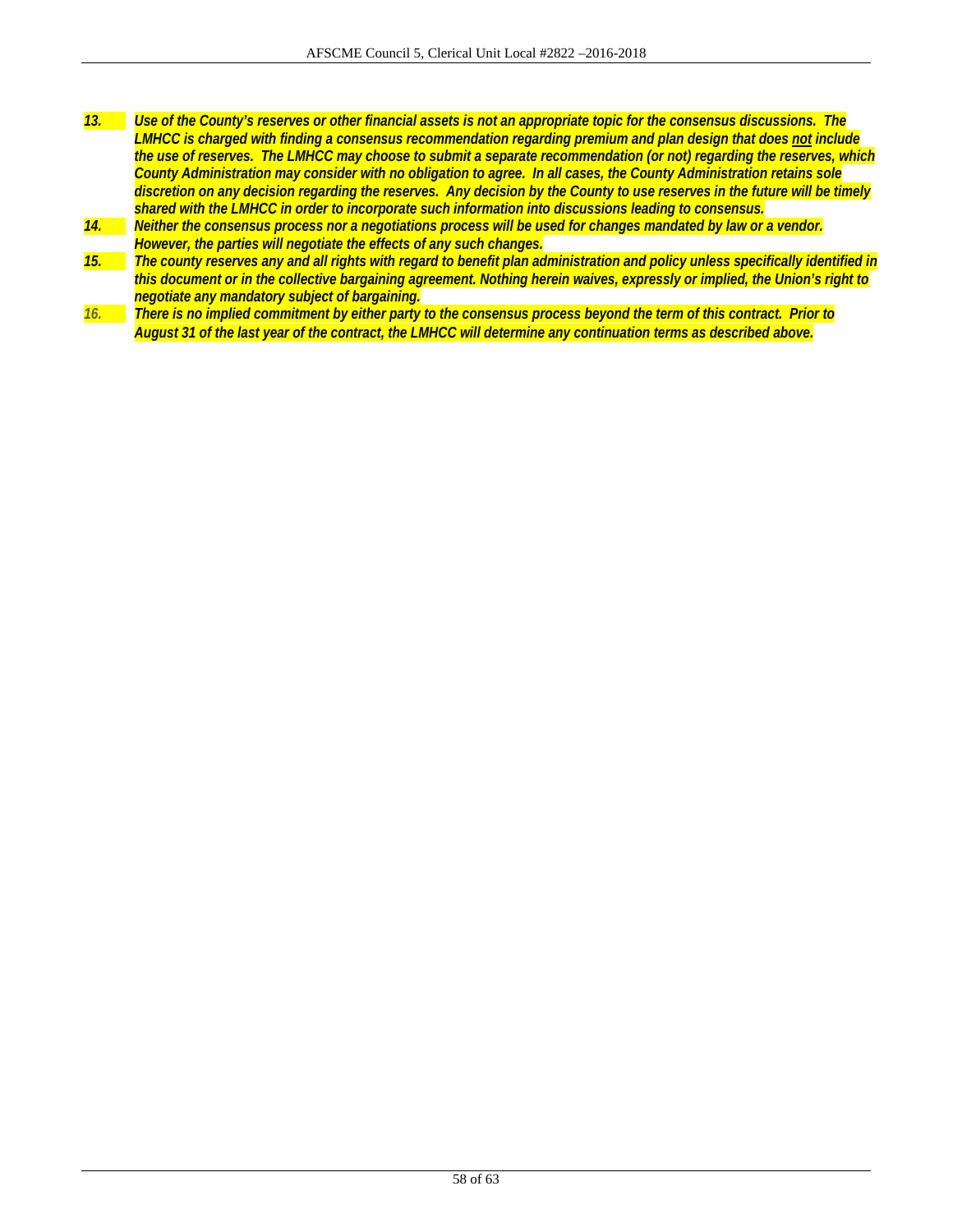**Index** 

| ABSENCE WITHOUT LEAVE                                                                                                                                                                                                                                                                                                                                                                                                                                                                                                                                                                                                                                                                                                                                                                                                                                                                                                                                                                                                                                                         | Article 14    |
|-------------------------------------------------------------------------------------------------------------------------------------------------------------------------------------------------------------------------------------------------------------------------------------------------------------------------------------------------------------------------------------------------------------------------------------------------------------------------------------------------------------------------------------------------------------------------------------------------------------------------------------------------------------------------------------------------------------------------------------------------------------------------------------------------------------------------------------------------------------------------------------------------------------------------------------------------------------------------------------------------------------------------------------------------------------------------------|---------------|
| <b>ADOPTION</b>                                                                                                                                                                                                                                                                                                                                                                                                                                                                                                                                                                                                                                                                                                                                                                                                                                                                                                                                                                                                                                                               | Article 13.5  |
| ARBITRATION                                                                                                                                                                                                                                                                                                                                                                                                                                                                                                                                                                                                                                                                                                                                                                                                                                                                                                                                                                                                                                                                   | Article 7.4   |
| <b>ATTACHMENTS</b><br>A - Hennepin County Map<br>B - Current Hennpin County Departments Organized under PELRA<br>C - Funeral Leave Administration Under the AFSCME Contract<br>D - Meet & Confer Topics<br>Letter of Understanding Regarding Legislative Transfer of Position<br>Letter of Understanding Classification Study<br><b>Clarification of Health Insurance Article</b><br>Transfer to Another Jurisdiction Letter<br><b>Clarification of Seniority Letter</b><br>Memorandum of Understanding - Military Reservists Benefits<br>Dignity & Respect Initiative<br>Minneapolis Public Library (MPL) & Hennepin County Library (HCL)<br>Memorandum of Understanding - Depletion of Leave Hr Balances<br>Board Action Request - Depletionof Leave Hour Balances<br>Resolution - Depletion of Leave Hour Balances<br>Board Action Request - Phased Retirement Option<br>Resolution - Phased Retirement Option<br>Wage Steps & Health Insurce Plan Design<br>Employees Time off to Vote<br><b>Consensus Model Based Insurance Proposal &amp; LMHCC</b><br><b>Structure</b> |               |
| AUTOMOBILE TRAVEL EXPENSES                                                                                                                                                                                                                                                                                                                                                                                                                                                                                                                                                                                                                                                                                                                                                                                                                                                                                                                                                                                                                                                    | Article 39    |
| <b>BI-LINGUAL EMPLOYEES</b>                                                                                                                                                                                                                                                                                                                                                                                                                                                                                                                                                                                                                                                                                                                                                                                                                                                                                                                                                                                                                                                   | Article 9.15  |
| <b>BIRTH OF A CHILD</b>                                                                                                                                                                                                                                                                                                                                                                                                                                                                                                                                                                                                                                                                                                                                                                                                                                                                                                                                                                                                                                                       | Article 13.5  |
| <b>BREAKS AND LUNCH</b>                                                                                                                                                                                                                                                                                                                                                                                                                                                                                                                                                                                                                                                                                                                                                                                                                                                                                                                                                                                                                                                       | Article 9.3.C |
| <b>BULLETIN BOARDS</b>                                                                                                                                                                                                                                                                                                                                                                                                                                                                                                                                                                                                                                                                                                                                                                                                                                                                                                                                                                                                                                                        | Article 4.7   |
| <b>BUMPING RIGHTS</b>                                                                                                                                                                                                                                                                                                                                                                                                                                                                                                                                                                                                                                                                                                                                                                                                                                                                                                                                                                                                                                                         | Article 6.4.C |
| CALL BACK PAY                                                                                                                                                                                                                                                                                                                                                                                                                                                                                                                                                                                                                                                                                                                                                                                                                                                                                                                                                                                                                                                                 | Article 9.8   |
| CONTRACTING OUT                                                                                                                                                                                                                                                                                                                                                                                                                                                                                                                                                                                                                                                                                                                                                                                                                                                                                                                                                                                                                                                               | Article 40    |
| <b>COURT DUTY</b>                                                                                                                                                                                                                                                                                                                                                                                                                                                                                                                                                                                                                                                                                                                                                                                                                                                                                                                                                                                                                                                             | Article 19    |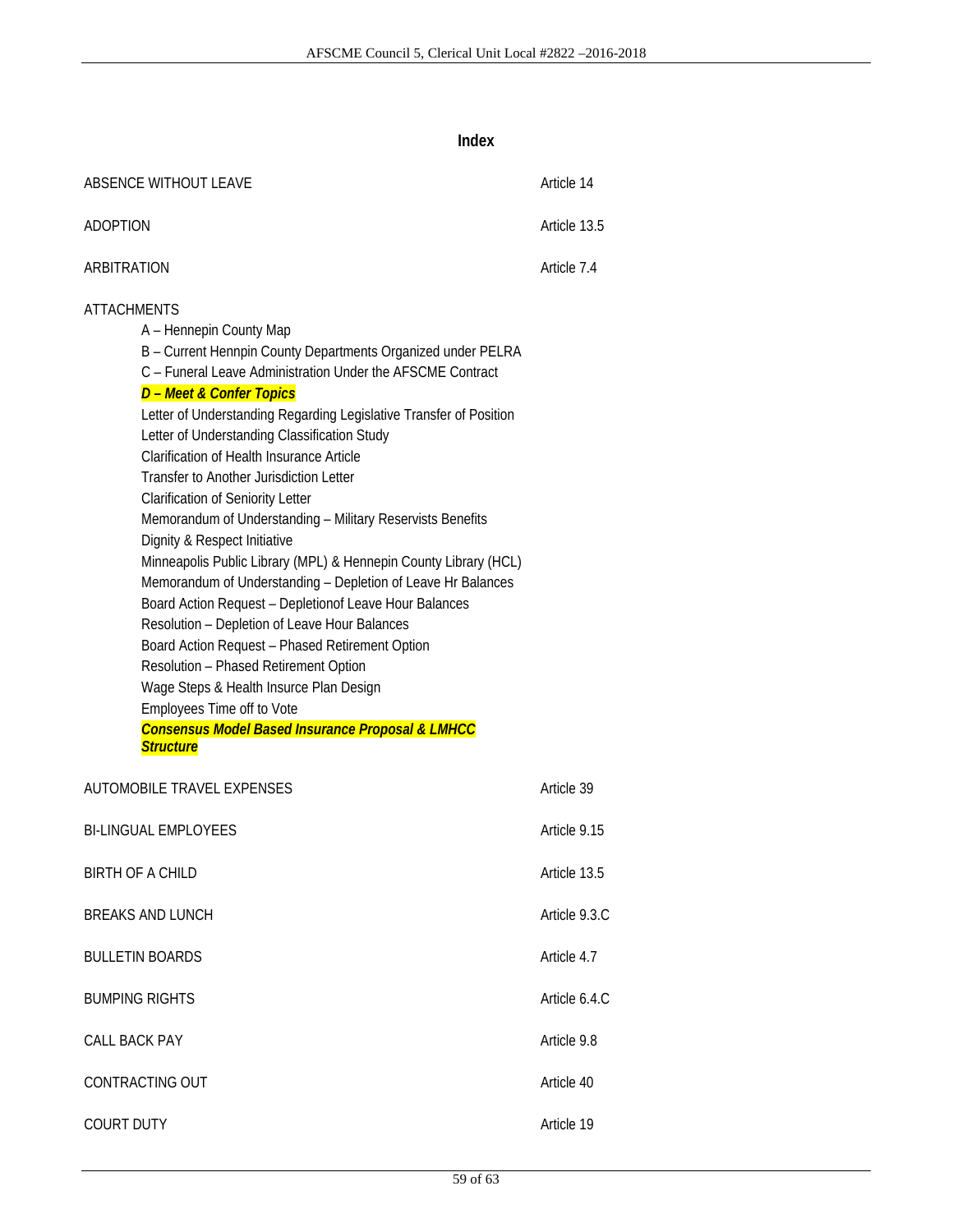| <b>DEFINITIONS</b>                                                                          | Article 3                                                            |
|---------------------------------------------------------------------------------------------|----------------------------------------------------------------------|
| DEPENDENT CARE ASSISTANCE PROGRAM                                                           | Article 22.3                                                         |
| <b>DISCIPLINE</b><br>Administrative Investigations<br><b>Just Cause</b><br>Personal Records | Article 32.7<br>Article 32.1, 32.2, 32.3, 32.4, 32.5<br>Article 32.6 |
| EARLY RETIREMENT HEALTH INSURANCE PROGRAM                                                   | Article 22.10                                                        |
| EDUCATIONAL ASSISTANCE                                                                      | Article 29                                                           |
| <b>EFFECTIVE DATES</b>                                                                      | Article 44                                                           |
| <b>ELECTION DAYS</b>                                                                        | Article 20                                                           |
| <b>EMPLOYEE ASSITANCE</b>                                                                   | Article 33                                                           |
| <b>EMPLOYER AUTHORITY</b>                                                                   | Article 5                                                            |
| <b>FAIR SHARE FEE</b>                                                                       | Article 4                                                            |
| FITNESS FOR DUTY                                                                            | Article 30                                                           |
| <b>FLEX TIME</b>                                                                            | Article 9.9                                                          |
| <b>FUNERAL LEAVE</b>                                                                        | Article 16                                                           |
| <b>GRIEVANCE PROCEDURE</b>                                                                  | Article 7                                                            |
| <b>HEALTH AND SAFETY</b>                                                                    | Article 41                                                           |
| HEALTHCARE EXPENSE ACCOUNT                                                                  | Article 22.2                                                         |
| <b>HOLIDAYS</b><br><b>Designated Days</b><br>Pay<br>24 Hour Operations<br>Religious         | Article 10.1<br>Article 10.2<br>Article 10.3<br>Article 10.5         |
| <b>INSURANCE</b>                                                                            |                                                                      |
| Dental<br>Health                                                                            | Article 38.4<br>Article 22.1                                         |
| Life                                                                                        | Article 22.5                                                         |
| Long Term Disability                                                                        | Article 22.6                                                         |
| Short Term Disability                                                                       | Article 22.9                                                         |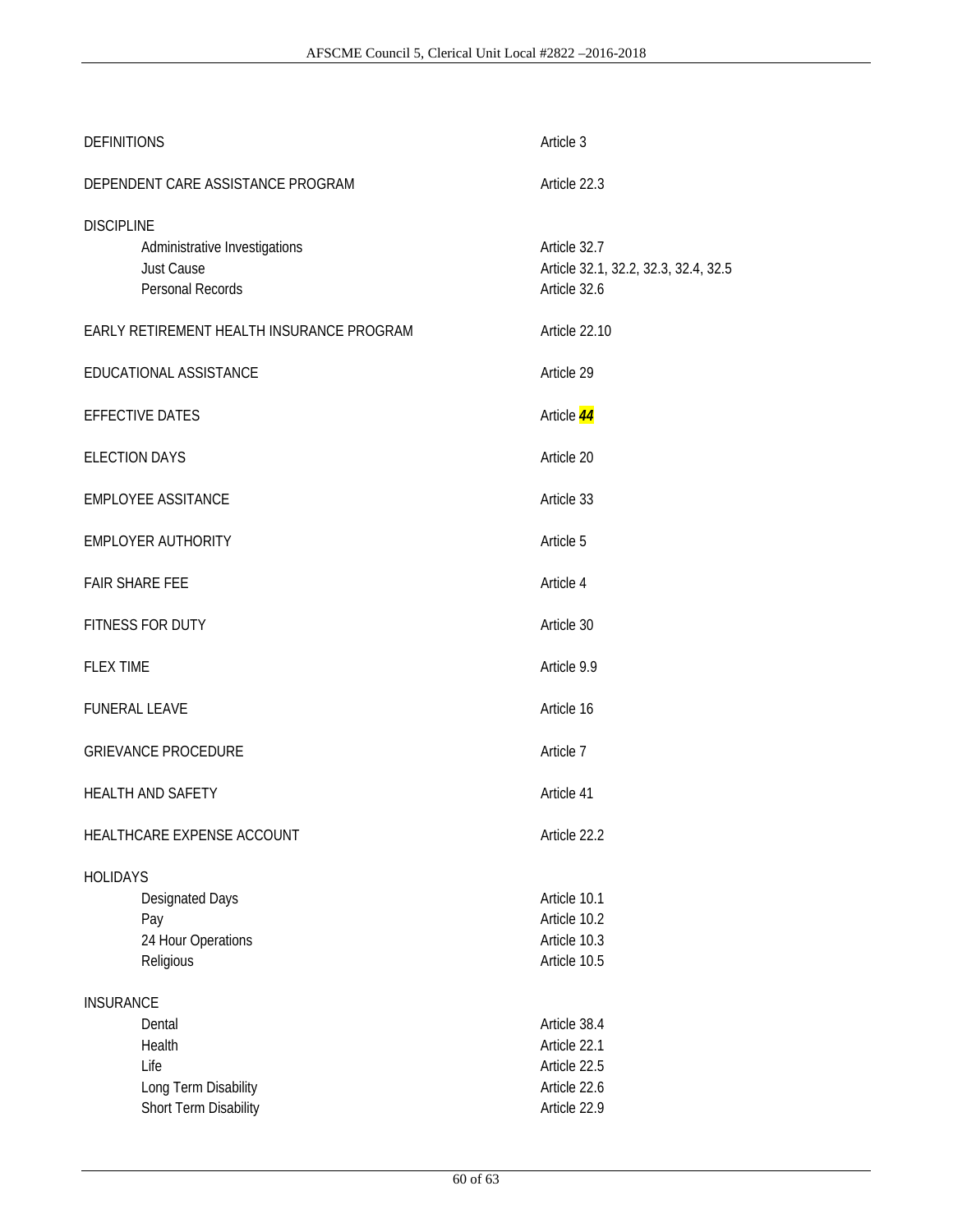| JOB CLASS IN BARGAINING UNIT                                                                                                                                | Article 2                                                        |
|-------------------------------------------------------------------------------------------------------------------------------------------------------------|------------------------------------------------------------------|
| <b>JOB SHARING</b>                                                                                                                                          | Article 9.9                                                      |
| <b>LAYOFFS</b>                                                                                                                                              | Article 6.4.A<br>Article 6.5                                     |
| LEAVE BENEFITS AND WORKERS' COMPENSATION BENEFITS                                                                                                           | Article 15                                                       |
| <b>LEAVE OF ABSENCE</b><br>Military Leave<br><b>Union Leave</b><br>Workers' Compensation                                                                    | Article 13<br>Article 17<br>Article 13.6<br>Article 15           |
| LIFE INSURANCE                                                                                                                                              | Article 22.5                                                     |
| <b>LIMITED DURATION EMPLOYEES</b><br>Grievances<br><b>Benefits</b>                                                                                          | Article 7.7<br>Article 25                                        |
| <b>LONG TERM DISABILITY</b>                                                                                                                                 | Article 22.6                                                     |
| <b>LUNCH AND BREAKS</b>                                                                                                                                     | Article 9.3.C                                                    |
| <b>MANAGEMENT RIGHTS</b>                                                                                                                                    | Article 5                                                        |
| MEDICAL LEAVE OF ABSENCE<br><b>Sick Leave</b>                                                                                                               | Article 12A.8                                                    |
| MEET AND CONFER                                                                                                                                             | Article 31                                                       |
| <b>MILITARY LEAVE</b>                                                                                                                                       | Article 17                                                       |
| MILITARY RESERVE TRAINING                                                                                                                                   | Article 18                                                       |
| NO STRIKE - NO LOCKOUT                                                                                                                                      | Article 8                                                        |
| NON-DISCRIMINATION                                                                                                                                          | Article 34                                                       |
| OUT OF CLASS PAY                                                                                                                                            | Article 9.10                                                     |
| <b>OVERTIME</b><br>Calculation                                                                                                                              | Article 9.4, 5, 6                                                |
| PAID TIME OFF<br>Employees Hired On or After the Execution Date<br>Employees Hired Prior to the Execution Date<br>Leave Balance Limit<br>Requests for Leave | Article 11B.1<br>Article 11B.2<br>Article 11B.3<br>Article 11B.5 |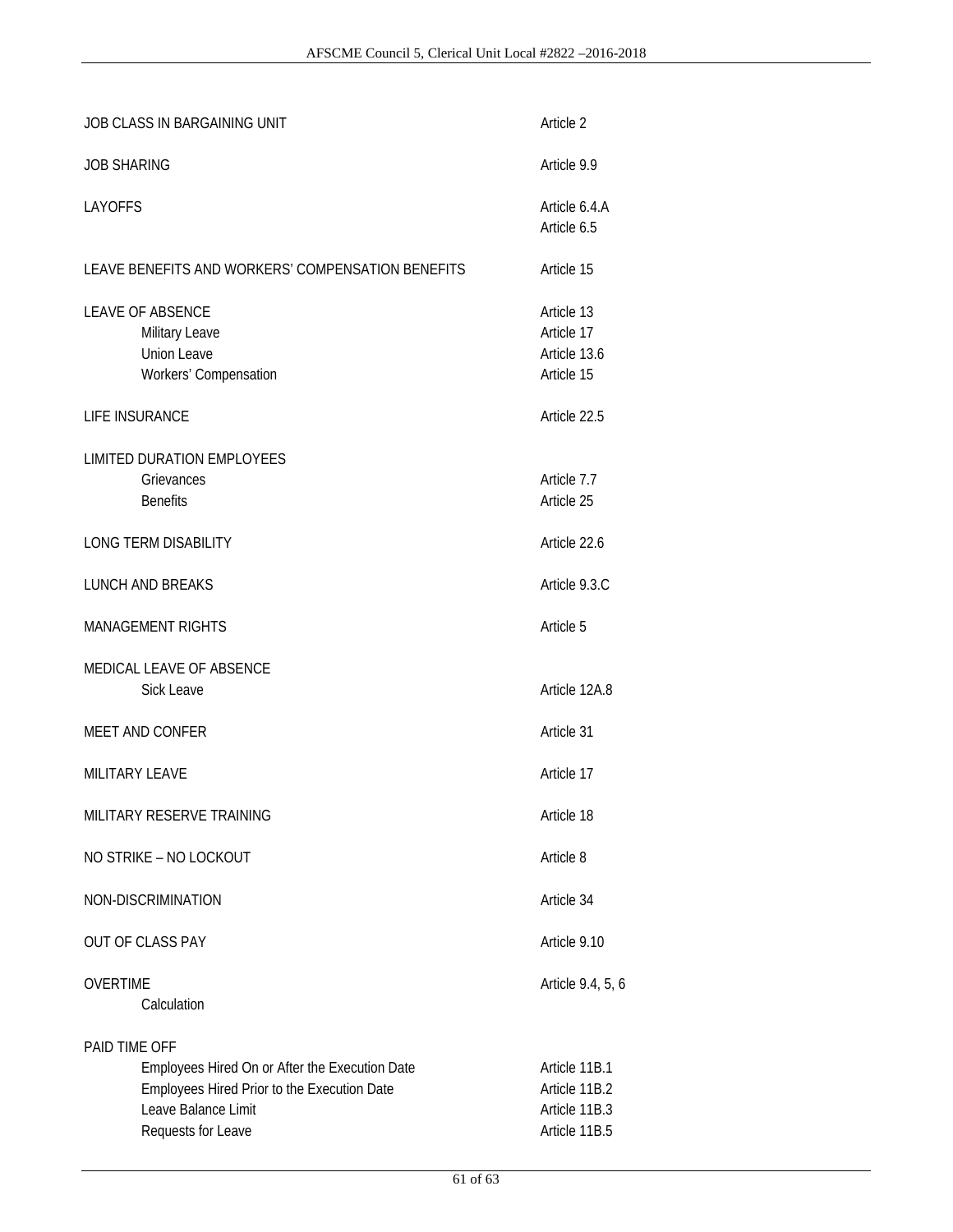|                            | Denials for Leave<br>Termination    | Article 11B.6<br>Article 11B.7 |
|----------------------------|-------------------------------------|--------------------------------|
|                            | PART-TIME/TEMPORARY EMPLOYEES       |                                |
|                            | <b>Benefits</b>                     | Article 25                     |
| PERFORMANCE EVALUATIONS    |                                     | Article 28                     |
| PREAMBLE                   |                                     | Article 1                      |
|                            | PROBATIONARY EMPLOYEES              |                                |
|                            | Grievances                          | Article 7.6, 7.8               |
| <b>RECALL</b>              |                                     | Article 6.4B, 6.5, 6.9         |
| <b>RECOGNITION</b>         |                                     | Article 2                      |
| <b>SALARY RATES</b>        |                                     | Article 38                     |
|                            | <b>SAVINGS CLAUSE</b>               | Article 36                     |
|                            | <b>SCOPE OF AGREEMENT</b>           | Article 35                     |
| <b>SENIORITY</b>           |                                     | Article 6                      |
|                            | <b>SENIORITY LISTS</b>              | Articles 6.3.A, 6.3.B, 6.7     |
|                            | <b>SEVERANCE PAY</b>                | Article 23                     |
|                            | Sick Leave                          | Article 12A.4, 12B.3           |
|                            | <b>Vacation Balances</b>            | Article 11A.6, 11B.7           |
| SHERIFF'S CIVILIAN UNIFORM |                                     | Article 43                     |
| SHIFT DIFFERENTIAL         |                                     | Article 9.7                    |
|                            | SHORT TERM DISABILITY               | Article 22.9                   |
| <b>SICK LEAVE</b>          |                                     | Article 12A, 12B               |
|                            | Accrual                             | Article 12A.2, 12A.3           |
|                            | Earnings                            | Article 12A.1                  |
|                            | Frozen Balance                      | Article 12B.1, 12B.2, 12B.4    |
|                            | Severance                           | Article 12A.4, 12B.3           |
|                            | Use of                              | Article 12A.5                  |
|                            | Using Vacation to Extend Sick Leave | Article 11A.7                  |
|                            | Habitual, Patterned                 | Article 12A.5                  |
|                            | <b>Doctors Statement</b>            | Article 12A.5                  |
|                            | Eligibility                         | Article 12A.7                  |
|                            | Medical Leave of Absence            | Article 12A.8                  |
|                            | AWOL                                | Article 12A.8                  |
|                            |                                     |                                |